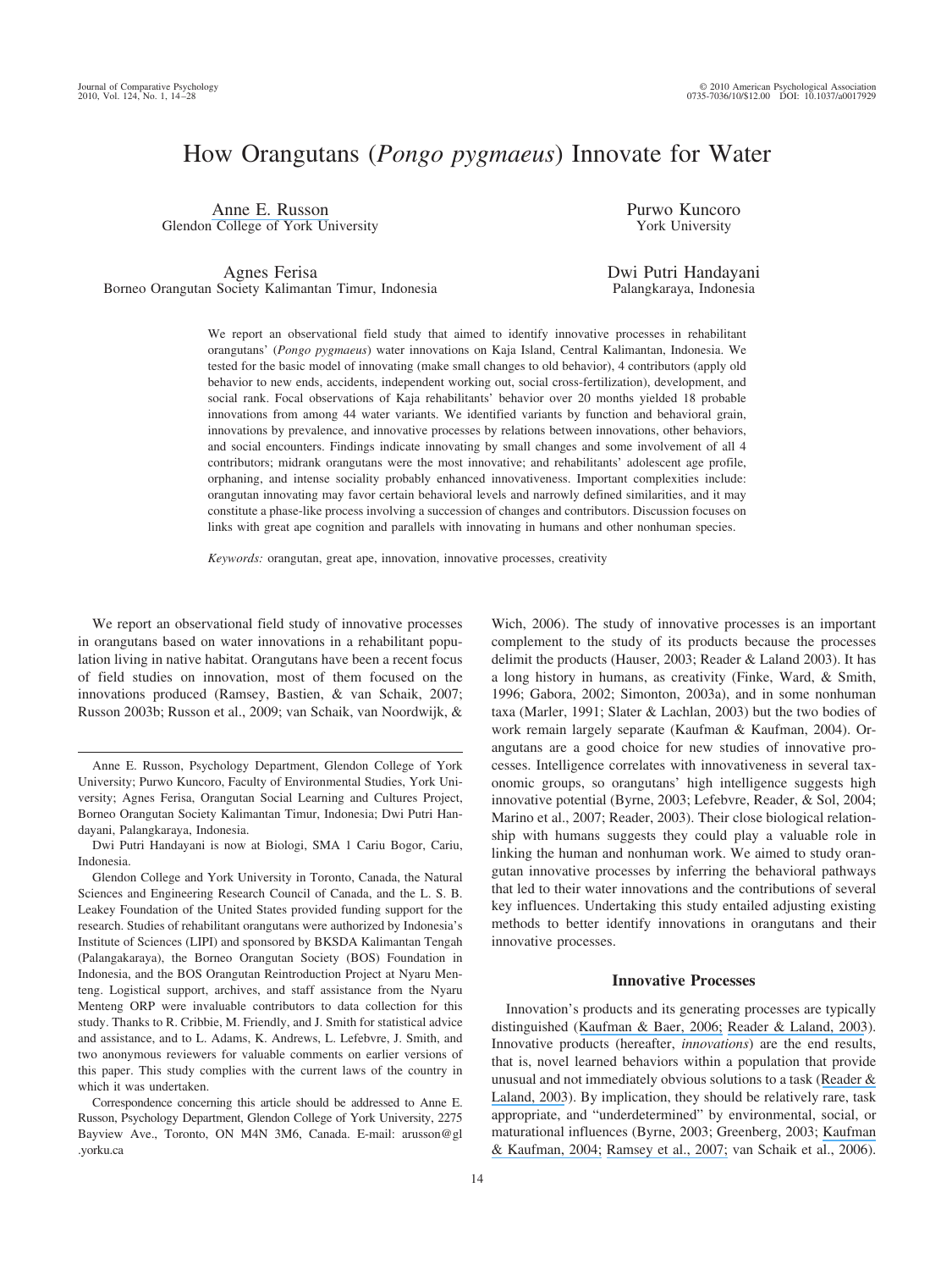Innovative processes concern how individuals innovate, and are typically discussed in terms of factors that engender innovations in individuals ([Reader & Laland, 2003](https://www.researchgate.net/publication/46634838_Animal_Innovation_An_Introduction?el=1_x_8&enrichId=rgreq-298135d38c2275253ec58356c6f255ef-XXX&enrichSource=Y292ZXJQYWdlOzQxNTMxMDg2O0FTOjEyMDIzMjg4MjQ3OTEwNEAxNDA1Njc3MTYxNTYx)). They range from intrinsic factors such as intelligence, learning capacity, novelty orientation, prior knowledge, and age to extrinsic factors such as severe or relaxed environmental pressures and social rank (Greenberg, 2003; [Hauser, 2003;](https://www.researchgate.net/publication/232466113_To_Innovate_or_Not_to_Innovate_That_is_the_question?el=1_x_8&enrichId=rgreq-298135d38c2275253ec58356c6f255ef-XXX&enrichSource=Y292ZXJQYWdlOzQxNTMxMDg2O0FTOjEyMDIzMjg4MjQ3OTEwNEAxNDA1Njc3MTYxNTYx) [Kaufman & Kaufman, 2004;](https://www.researchgate.net/publication/222190438_Applying_a_creativity_framework_to_animal_cognition?el=1_x_8&enrichId=rgreq-298135d38c2275253ec58356c6f255ef-XXX&enrichSource=Y292ZXJQYWdlOzQxNTMxMDg2O0FTOjEyMDIzMjg4MjQ3OTEwNEAxNDA1Njc3MTYxNTYx) [Kummer & Goodall,](https://www.researchgate.net/publication/240256252_Conditions_of_Innovative_Behaviour_in_Primates?el=1_x_8&enrichId=rgreq-298135d38c2275253ec58356c6f255ef-XXX&enrichSource=Y292ZXJQYWdlOzQxNTMxMDg2O0FTOjEyMDIzMjg4MjQ3OTEwNEAxNDA1Njc3MTYxNTYx) [1985;](https://www.researchgate.net/publication/240256252_Conditions_of_Innovative_Behaviour_in_Primates?el=1_x_8&enrichId=rgreq-298135d38c2275253ec58356c6f255ef-XXX&enrichSource=Y292ZXJQYWdlOzQxNTMxMDg2O0FTOjEyMDIzMjg4MjQ3OTEwNEAxNDA1Njc3MTYxNTYx) Lefebvre, Whittle, Lascaris, & Finkelstein, 1997; [Reader &](https://www.researchgate.net/publication/46634838_Animal_Innovation_An_Introduction?el=1_x_8&enrichId=rgreq-298135d38c2275253ec58356c6f255ef-XXX&enrichSource=Y292ZXJQYWdlOzQxNTMxMDg2O0FTOjEyMDIzMjg4MjQ3OTEwNEAxNDA1Njc3MTYxNTYx) [Laland 2003;](https://www.researchgate.net/publication/46634838_Animal_Innovation_An_Introduction?el=1_x_8&enrichId=rgreq-298135d38c2275253ec58356c6f255ef-XXX&enrichSource=Y292ZXJQYWdlOzQxNTMxMDg2O0FTOjEyMDIzMjg4MjQ3OTEwNEAxNDA1Njc3MTYxNTYx) [Simonton, 2007](https://www.researchgate.net/publication/232593631_Creative_life_cycles_in_literature_Poets_versus_novelists_or_conceptualists_versus_experimentalists?el=1_x_8&enrichId=rgreq-298135d38c2275253ec58356c6f255ef-XXX&enrichSource=Y292ZXJQYWdlOzQxNTMxMDg2O0FTOjEyMDIzMjg4MjQ3OTEwNEAxNDA1Njc3MTYxNTYx)).

The basic model of innovative processes, in humans and nonhumans, is making small changes to existing behaviors (hereafter, *precursors*) because these are less risky and more likely to succeed than major changes; the novelty generated is then typically limited (Byrne, 2003; [Kummer & Goodall, 1985;](https://www.researchgate.net/publication/240256252_Conditions_of_Innovative_Behaviour_in_Primates?el=1_x_8&enrichId=rgreq-298135d38c2275253ec58356c6f255ef-XXX&enrichSource=Y292ZXJQYWdlOzQxNTMxMDg2O0FTOjEyMDIzMjg4MjQ3OTEwNEAxNDA1Njc3MTYxNTYx) [Reader & Laland, 2003;](https://www.researchgate.net/publication/46634838_Animal_Innovation_An_Introduction?el=1_x_8&enrichId=rgreq-298135d38c2275253ec58356c6f255ef-XXX&enrichSource=Y292ZXJQYWdlOzQxNTMxMDg2O0FTOjEyMDIzMjg4MjQ3OTEwNEAxNDA1Njc3MTYxNTYx) Simonton, 2003a, [2003b](https://www.researchgate.net/publication/10673087_Scientific_Creativity_as_Constrained_Stochastic_Behavior_The_Integration_of_Product_Person_and_Process_Perspectives?el=1_x_8&enrichId=rgreq-298135d38c2275253ec58356c6f255ef-XXX&enrichSource=Y292ZXJQYWdlOzQxNTMxMDg2O0FTOjEyMDIzMjg4MjQ3OTEwNEAxNDA1Njc3MTYxNTYx)). Considerable evidence supports this model, for example, bird song (Marler, 1991; R. B. Payne, 1996; [Slater & Lachlan, 2003](https://www.researchgate.net/publication/232550296_Is_Innovation_in_Bird_Song_Adaptive?el=1_x_8&enrichId=rgreq-298135d38c2275253ec58356c6f255ef-XXX&enrichSource=Y292ZXJQYWdlOzQxNTMxMDg2O0FTOjEyMDIzMjg4MjQ3OTEwNEAxNDA1Njc3MTYxNTYx)), primate deception (Byrne, 2003), corvid tools ([Hunt et al.](https://www.researchgate.net/publication/236835039_Innovative_pandanus-tool_folding_by_New_Caledonian_crows?el=1_x_8&enrichId=rgreq-298135d38c2275253ec58356c6f255ef-XXX&enrichSource=Y292ZXJQYWdlOzQxNTMxMDg2O0FTOjEyMDIzMjg4MjQ3OTEwNEAxNDA1Njc3MTYxNTYx)*,* 2007; [Hunt & Gray, 2003](https://www.researchgate.net/publication/10767706_Diversification_and_cumulative_evolution_in_New_Caledonian_crow_tool_manufacture?el=1_x_8&enrichId=rgreq-298135d38c2275253ec58356c6f255ef-XXX&enrichSource=Y292ZXJQYWdlOzQxNTMxMDg2O0FTOjEyMDIzMjg4MjQ3OTEwNEAxNDA1Njc3MTYxNTYx)), and human creativity [\(Simonton, 2003a; Ward, 2007\).](https://www.researchgate.net/publication/287349809_Human_Creativity_Two_Darwinian_Analyses?el=1_x_8&enrichId=rgreq-298135d38c2275253ec58356c6f255ef-XXX&enrichSource=Y292ZXJQYWdlOzQxNTMxMDg2O0FTOjEyMDIzMjg4MjQ3OTEwNEAxNDA1Njc3MTYxNTYx) Thus task familiarity and existing behaviors fuel innovating, and actors with the broadest knowledge should be the most innovative because they have the most material for making new combinations ([Gabora, 2002;](https://www.researchgate.net/publication/28763600_Cognitive_Mechanisms_Underlying_the_Creative_Process?el=1_x_8&enrichId=rgreq-298135d38c2275253ec58356c6f255ef-XXX&enrichSource=Y292ZXJQYWdlOzQxNTMxMDg2O0FTOjEyMDIzMjg4MjQ3OTEwNEAxNDA1Njc3MTYxNTYx) [Kummer & Goodall,](https://www.researchgate.net/publication/240256252_Conditions_of_Innovative_Behaviour_in_Primates?el=1_x_8&enrichId=rgreq-298135d38c2275253ec58356c6f255ef-XXX&enrichSource=Y292ZXJQYWdlOzQxNTMxMDg2O0FTOjEyMDIzMjg4MjQ3OTEwNEAxNDA1Njc3MTYxNTYx) [1985;](https://www.researchgate.net/publication/240256252_Conditions_of_Innovative_Behaviour_in_Primates?el=1_x_8&enrichId=rgreq-298135d38c2275253ec58356c6f255ef-XXX&enrichSource=Y292ZXJQYWdlOzQxNTMxMDg2O0FTOjEyMDIzMjg4MjQ3OTEwNEAxNDA1Njc3MTYxNTYx) Simonton 2003a; [Sternberg, 2006](https://www.researchgate.net/publication/220041126_The_Nature_of_Creativity?el=1_x_8&enrichId=rgreq-298135d38c2275253ec58356c6f255ef-XXX&enrichSource=Y292ZXJQYWdlOzQxNTMxMDg2O0FTOjEyMDIzMjg4MjQ3OTEwNEAxNDA1Njc3MTYxNTYx)).

We considered four events that contribute to innovating that are prominent in literatures on animal innovation and human creativity and detectable in behavior.

- 1. Applying preexisting expertise to new purposes generates novel function (Byrne, 2003; [Kummer & Goodall,](https://www.researchgate.net/publication/240256252_Conditions_of_Innovative_Behaviour_in_Primates?el=1_x_8&enrichId=rgreq-298135d38c2275253ec58356c6f255ef-XXX&enrichSource=Y292ZXJQYWdlOzQxNTMxMDg2O0FTOjEyMDIzMjg4MjQ3OTEwNEAxNDA1Njc3MTYxNTYx) [1985](https://www.researchgate.net/publication/240256252_Conditions_of_Innovative_Behaviour_in_Primates?el=1_x_8&enrichId=rgreq-298135d38c2275253ec58356c6f255ef-XXX&enrichSource=Y292ZXJQYWdlOzQxNTMxMDg2O0FTOjEyMDIzMjg4MjQ3OTEwNEAxNDA1Njc3MTYxNTYx)); it is sometimes excluded for not generating new behavioral form.
- 2. Accidents can lead to co-occurrences of behaviors or events that are normally segregated, thereby sparking novel connections [\(Simonton, 2003a\).](https://www.researchgate.net/publication/287349809_Human_Creativity_Two_Darwinian_Analyses?el=1_x_8&enrichId=rgreq-298135d38c2275253ec58356c6f255ef-XXX&enrichSource=Y292ZXJQYWdlOzQxNTMxMDg2O0FTOjEyMDIzMjg4MjQ3OTEwNEAxNDA1Njc3MTYxNTYx)
- 3. Novel behaviors may be worked out independently, including generating novel components and testing, practicing or refining them [\(Gabora, 2002; Simonton, 2003a\).](https://www.researchgate.net/publication/287349809_Human_Creativity_Two_Darwinian_Analyses?el=1_x_8&enrichId=rgreq-298135d38c2275253ec58356c6f255ef-XXX&enrichSource=Y292ZXJQYWdlOzQxNTMxMDg2O0FTOjEyMDIzMjg4MjQ3OTEwNEAxNDA1Njc3MTYxNTYx) This may occur in unusual conditions and, for ecological innovations, when free of social distraction ([Kummer &](https://www.researchgate.net/publication/240256252_Conditions_of_Innovative_Behaviour_in_Primates?el=1_x_8&enrichId=rgreq-298135d38c2275253ec58356c6f255ef-XXX&enrichSource=Y292ZXJQYWdlOzQxNTMxMDg2O0FTOjEyMDIzMjg4MjQ3OTEwNEAxNDA1Njc3MTYxNTYx) [Goodall, 1985](https://www.researchgate.net/publication/240256252_Conditions_of_Innovative_Behaviour_in_Primates?el=1_x_8&enrichId=rgreq-298135d38c2275253ec58356c6f255ef-XXX&enrichSource=Y292ZXJQYWdlOzQxNTMxMDg2O0FTOjEyMDIzMjg4MjQ3OTEwNEAxNDA1Njc3MTYxNTYx)) so play may be involved (Burghardt, 2005).
- 4. Social cross-fertilization, that is, input from others' activities and shared or parallel behavior, can broaden the range of new behaviors for consideration because it generates different and more varied outcomes and cooccurrences than working alone [\(Simonton, 2003a\).](https://www.researchgate.net/publication/287349809_Human_Creativity_Two_Darwinian_Analyses?el=1_x_8&enrichId=rgreq-298135d38c2275253ec58356c6f255ef-XXX&enrichSource=Y292ZXJQYWdlOzQxNTMxMDg2O0FTOjEyMDIzMjg4MjQ3OTEwNEAxNDA1Njc3MTYxNTYx)

Other factors proposed to foster innovating include contexts that change, ample free time and energy, and low social rank ([Kummer](https://www.researchgate.net/publication/240256252_Conditions_of_Innovative_Behaviour_in_Primates?el=1_x_8&enrichId=rgreq-298135d38c2275253ec58356c6f255ef-XXX&enrichSource=Y292ZXJQYWdlOzQxNTMxMDg2O0FTOjEyMDIzMjg4MjQ3OTEwNEAxNDA1Njc3MTYxNTYx) [& Goodall, 1985;](https://www.researchgate.net/publication/240256252_Conditions_of_Innovative_Behaviour_in_Primates?el=1_x_8&enrichId=rgreq-298135d38c2275253ec58356c6f255ef-XXX&enrichSource=Y292ZXJQYWdlOzQxNTMxMDg2O0FTOjEyMDIzMjg4MjQ3OTEwNEAxNDA1Njc3MTYxNTYx) [Reader & Laland, 2001](https://www.researchgate.net/publication/263058460_Primate_Innovation_Sex_Age_and_Social_Rank_Differences?el=1_x_8&enrichId=rgreq-298135d38c2275253ec58356c6f255ef-XXX&enrichSource=Y292ZXJQYWdlOzQxNTMxMDg2O0FTOjEyMDIzMjg4MjQ3OTEwNEAxNDA1Njc3MTYxNTYx)). Development (age/sex) can both foster and constrain innovating via the changes it generates in individuals' interests, behavioral repertoires, cognitive abilities, social roles, ranging, novelty orientation, conformity, and independence [\(Box, 2003; Greenberg, 2003;](https://www.researchgate.net/publication/232587293_Characteristics_and_Propensities_of_Marmosets_and_Tamarins_Implications_for_Studies_of_Innovation?el=1_x_8&enrichId=rgreq-298135d38c2275253ec58356c6f255ef-XXX&enrichSource=Y292ZXJQYWdlOzQxNTMxMDg2O0FTOjEyMDIzMjg4MjQ3OTEwNEAxNDA1Njc3MTYxNTYx) R. B. Payne, 1996; [Reader & Laland, 2001;](https://www.researchgate.net/publication/263058460_Primate_Innovation_Sex_Age_and_Social_Rank_Differences?el=1_x_8&enrichId=rgreq-298135d38c2275253ec58356c6f255ef-XXX&enrichSource=Y292ZXJQYWdlOzQxNTMxMDg2O0FTOjEyMDIzMjg4MjQ3OTEwNEAxNDA1Njc3MTYxNTYx) Russon, 2003a; Simonton, 2003a). Its effects are likely to be pronounced in taxa with slow life histories

like primates, cetaceans, and some birds because developmental changes are marked (Box, 2003; Mann & Sargeant, 2003; [Reader](https://www.researchgate.net/publication/263058460_Primate_Innovation_Sex_Age_and_Social_Rank_Differences?el=1_x_8&enrichId=rgreq-298135d38c2275253ec58356c6f255ef-XXX&enrichSource=Y292ZXJQYWdlOzQxNTMxMDg2O0FTOjEyMDIzMjg4MjQ3OTEwNEAxNDA1Njc3MTYxNTYx) [& Laland, 2001;](https://www.researchgate.net/publication/263058460_Primate_Innovation_Sex_Age_and_Social_Rank_Differences?el=1_x_8&enrichId=rgreq-298135d38c2275253ec58356c6f255ef-XXX&enrichSource=Y292ZXJQYWdlOzQxNTMxMDg2O0FTOjEyMDIzMjg4MjQ3OTEwNEAxNDA1Njc3MTYxNTYx) [Simonton, 2007;](https://www.researchgate.net/publication/232593631_Creative_life_cycles_in_literature_Poets_versus_novelists_or_conceptualists_versus_experimentalists?el=1_x_8&enrichId=rgreq-298135d38c2275253ec58356c6f255ef-XXX&enrichSource=Y292ZXJQYWdlOzQxNTMxMDg2O0FTOjEyMDIzMjg4MjQ3OTEwNEAxNDA1Njc3MTYxNTYx) [Slater & Lachlan, 2003](https://www.researchgate.net/publication/232550296_Is_Innovation_in_Bird_Song_Adaptive?el=1_x_8&enrichId=rgreq-298135d38c2275253ec58356c6f255ef-XXX&enrichSource=Y292ZXJQYWdlOzQxNTMxMDg2O0FTOjEyMDIzMjg4MjQ3OTEwNEAxNDA1Njc3MTYxNTYx)). In nonhuman primates, juveniles are often deemed the most innovative [\(Box, 2003; K](https://www.researchgate.net/publication/232587293_Characteristics_and_Propensities_of_Marmosets_and_Tamarins_Implications_for_Studies_of_Innovation?el=1_x_8&enrichId=rgreq-298135d38c2275253ec58356c6f255ef-XXX&enrichSource=Y292ZXJQYWdlOzQxNTMxMDg2O0FTOjEyMDIzMjg4MjQ3OTEwNEAxNDA1Njc3MTYxNTYx)[ummer & Goodall, 198](https://www.researchgate.net/publication/240256252_Conditions_of_Innovative_Behaviour_in_Primates?el=1_x_8&enrichId=rgreq-298135d38c2275253ec58356c6f255ef-XXX&enrichSource=Y292ZXJQYWdlOzQxNTMxMDg2O0FTOjEyMDIzMjg4MjQ3OTEwNEAxNDA1Njc3MTYxNTYx)[5\)](https://www.researchgate.net/publication/232587293_Characteristics_and_Propensities_of_Marmosets_and_Tamarins_Implications_for_Studies_of_Innovation?el=1_x_8&enrichId=rgreq-298135d38c2275253ec58356c6f255ef-XXX&enrichSource=Y292ZXJQYWdlOzQxNTMxMDg2O0FTOjEyMDIzMjg4MjQ3OTEwNEAxNDA1Njc3MTYxNTYx) but meta-analyses identified adults ([Reader & Laland, 2001](https://www.researchgate.net/publication/263058460_Primate_Innovation_Sex_Age_and_Social_Rank_Differences?el=1_x_8&enrichId=rgreq-298135d38c2275253ec58356c6f255ef-XXX&enrichSource=Y292ZXJQYWdlOzQxNTMxMDg2O0FTOjEyMDIzMjg4MjQ3OTEwNEAxNDA1Njc3MTYxNTYx)).

## **Studying Innovation in the Field**

Field studies of innovation are important complements to experimental and captive studies. Novelty related behavior can differ between captive and natural contexts (Greenberg, 2003; [Lefebvre](https://www.researchgate.net/publication/46643390_Positive_and_Negative_Correlates_of_Feeding_Innovations_in_Birds_Evidence_for_Limited_Modularity?el=1_x_8&enrichId=rgreq-298135d38c2275253ec58356c6f255ef-XXX&enrichSource=Y292ZXJQYWdlOzQxNTMxMDg2O0FTOjEyMDIzMjg4MjQ3OTEwNEAxNDA1Njc3MTYxNTYx) [& Bolhuis, 2003](https://www.researchgate.net/publication/46643390_Positive_and_Negative_Correlates_of_Feeding_Innovations_in_Birds_Evidence_for_Limited_Modularity?el=1_x_8&enrichId=rgreq-298135d38c2275253ec58356c6f255ef-XXX&enrichSource=Y292ZXJQYWdlOzQxNTMxMDg2O0FTOjEyMDIzMjg4MjQ3OTEwNEAxNDA1Njc3MTYxNTYx)) and should do so, given that environmental pressures, social conditions, development, and learning affect the qualities and rates of innovation. What natural contexts offer is views of species normal innovation, being closer to the contexts for which innovation was selected and designed to operate ([Kum](https://www.researchgate.net/publication/240256252_Conditions_of_Innovative_Behaviour_in_Primates?el=1_x_8&enrichId=rgreq-298135d38c2275253ec58356c6f255ef-XXX&enrichSource=Y292ZXJQYWdlOzQxNTMxMDg2O0FTOjEyMDIzMjg4MjQ3OTEwNEAxNDA1Njc3MTYxNTYx)[mer & Goodall, 1985;](https://www.researchgate.net/publication/240256252_Conditions_of_Innovative_Behaviour_in_Primates?el=1_x_8&enrichId=rgreq-298135d38c2275253ec58356c6f255ef-XXX&enrichSource=Y292ZXJQYWdlOzQxNTMxMDg2O0FTOjEyMDIzMjg4MjQ3OTEwNEAxNDA1Njc3MTYxNTYx) [Lefebvre & Bolhuis, 2003;](https://www.researchgate.net/publication/46643390_Positive_and_Negative_Correlates_of_Feeding_Innovations_in_Birds_Evidence_for_Limited_Modularity?el=1_x_8&enrichId=rgreq-298135d38c2275253ec58356c6f255ef-XXX&enrichSource=Y292ZXJQYWdlOzQxNTMxMDg2O0FTOjEyMDIzMjg4MjQ3OTEwNEAxNDA1Njc3MTYxNTYx) [Logan & Pepper,](https://www.researchgate.net/publication/231942321_Social_learning_is_central_to_innovation_in_primates_and_beyond?el=1_x_8&enrichId=rgreq-298135d38c2275253ec58356c6f255ef-XXX&enrichSource=Y292ZXJQYWdlOzQxNTMxMDg2O0FTOjEyMDIzMjg4MjQ3OTEwNEAxNDA1Njc3MTYxNTYx) [2007;](https://www.researchgate.net/publication/231942321_Social_learning_is_central_to_innovation_in_primates_and_beyond?el=1_x_8&enrichId=rgreq-298135d38c2275253ec58356c6f255ef-XXX&enrichSource=Y292ZXJQYWdlOzQxNTMxMDg2O0FTOjEyMDIzMjg4MjQ3OTEwNEAxNDA1Njc3MTYxNTYx) [Ramsey et al., 2007;](https://www.researchgate.net/publication/5766633_Animal_innovation_defined_and_operationalized?el=1_x_8&enrichId=rgreq-298135d38c2275253ec58356c6f255ef-XXX&enrichSource=Y292ZXJQYWdlOzQxNTMxMDg2O0FTOjEyMDIzMjg4MjQ3OTEwNEAxNDA1Njc3MTYxNTYx) van Schaik et al., 2006). Despite methodological advances in the study of innovation in the field, important challenges remain (see Ramsey et al., 2007 and commentaries). Field studies are unlikely to detect creative events, for instance, so innovations are identified retrospectively (Greenberg, 2003). We addressed three methodological issues now facing field studies of orangutan innovation: the data used to identify innovations, how to identify innovations empirically, and how to study innovative processes.

Pioneering field studies, including those on orangutans, identified innovations from preexisting data collected for other purposes and knowledgeable professionals' impressions that some behaviors were unusual, unique, or rare (Byrne, 2003; Lefebvre et al., 1997; [Reader & Laland, 2001;](https://www.researchgate.net/publication/263058460_Primate_Innovation_Sex_Age_and_Social_Rank_Differences?el=1_x_8&enrichId=rgreq-298135d38c2275253ec58356c6f255ef-XXX&enrichSource=Y292ZXJQYWdlOzQxNTMxMDg2O0FTOjEyMDIzMjg4MjQ3OTEwNEAxNDA1Njc3MTYxNTYx) [Reader & MacDonald, 2003;](https://www.researchgate.net/publication/46634905_Environmental_Variability_and_Primate_Behavioural_Flexibility?el=1_x_8&enrichId=rgreq-298135d38c2275253ec58356c6f255ef-XXX&enrichSource=Y292ZXJQYWdlOzQxNTMxMDg2O0FTOjEyMDIzMjg4MjQ3OTEwNEAxNDA1Njc3MTYxNTYx) van Schaik et al., 2006). Although this work has been groundbreaking, these data are clearly problematic.

To identify innovations empirically, field studies typically single out behaviors that differ from species- or population- typical ones in quality and/or prevalence, such as unusual motor patterns, food types, or usage (e.g., Byrne, 2003; Greenberg, 2003; Lefebvre et al., 1997; [Reader & Laland, 2001;](https://www.researchgate.net/publication/263058460_Primate_Innovation_Sex_Age_and_Social_Rank_Differences?el=1_x_8&enrichId=rgreq-298135d38c2275253ec58356c6f255ef-XXX&enrichSource=Y292ZXJQYWdlOzQxNTMxMDg2O0FTOjEyMDIzMjg4MjQ3OTEwNEAxNDA1Njc3MTYxNTYx) van Schaik et al., 2006; [Weinrich, Schilling, & Belt, 1992](https://www.researchgate.net/publication/223775169_Evidence_for_acquisition_of_a_novel_feeding_behaviour_lobtail_feeding_in_humpback_whales_Megaptera_novaeangliae?el=1_x_8&enrichId=rgreq-298135d38c2275253ec58356c6f255ef-XXX&enrichSource=Y292ZXJQYWdlOzQxNTMxMDg2O0FTOjEyMDIzMjg4MjQ3OTEwNEAxNDA1Njc3MTYxNTYx)). A prerequisite to making these judgments is separating behavioral differences that are functional (variants) from those that are minor and facultative (modifications; [Hauser, 2003](https://www.researchgate.net/publication/232466113_To_Innovate_or_Not_to_Innovate_That_is_the_question?el=1_x_8&enrichId=rgreq-298135d38c2275253ec58356c6f255ef-XXX&enrichSource=Y292ZXJQYWdlOzQxNTMxMDg2O0FTOjEyMDIzMjg4MjQ3OTEwNEAxNDA1Njc3MTYxNTYx)[; Ramsey et al., 2007; van Schaik et al., 2006\).](https://www.researchgate.net/publication/46670392_Innovation_in_wild_Bornean_orangutans?el=1_x_8&enrichId=rgreq-298135d38c2275253ec58356c6f255ef-XXX&enrichSource=Y292ZXJQYWdlOzQxNTMxMDg2O0FTOjEyMDIzMjg4MjQ3OTEwNEAxNDA1Njc3MTYxNTYx) Moss wipers and leaf wipers would not qualify as different variants if tool object choice is facultative, for instance, so even if moss wipers are unusual they would not qualify as innovative. Valid separation requires parsing behavior at the correct grain, the level of detail at which actors distinguish, acquire, and organize behavior ([Byrne, 1999;](https://www.researchgate.net/publication/226556990_Imitation_without_intentionality_Using_string_parsing_to_copy_the_organization_of_behavior?el=1_x_8&enrichId=rgreq-298135d38c2275253ec58356c6f255ef-XXX&enrichSource=Y292ZXJQYWdlOzQxNTMxMDg2O0FTOjEyMDIzMjg4MjQ3OTEwNEAxNDA1Njc3MTYxNTYx) [Rendell, Hoppitt, & Kendal, 2007;](https://www.researchgate.net/publication/231992818_Is_all_learning_innovation?el=1_x_8&enrichId=rgreq-298135d38c2275253ec58356c6f255ef-XXX&enrichSource=Y292ZXJQYWdlOzQxNTMxMDg2O0FTOjEyMDIzMjg4MjQ3OTEwNEAxNDA1Njc3MTYxNTYx) [Russon et al.,](https://www.researchgate.net/publication/280706204_Innovation_and_intelligence_in_orangutans?el=1_x_8&enrichId=rgreq-298135d38c2275253ec58356c6f255ef-XXX&enrichSource=Y292ZXJQYWdlOzQxNTMxMDg2O0FTOjEyMDIzMjg4MjQ3OTEwNEAxNDA1Njc3MTYxNTYx) [2009](https://www.researchgate.net/publication/280706204_Innovation_and_intelligence_in_orangutans?el=1_x_8&enrichId=rgreq-298135d38c2275253ec58356c6f255ef-XXX&enrichSource=Y292ZXJQYWdlOzQxNTMxMDg2O0FTOjEyMDIzMjg4MjQ3OTEwNEAxNDA1Njc3MTYxNTYx)). For taxa that can organize behavior at multiple levels, like humans, great apes, and some songbirds and cetaceans ([Byrne &](https://www.researchgate.net/publication/247964477_Complex_leaf-gathering_skills_of_Mountain_Gorillas_Gorilla_g_beringei_variability_and_standardization?el=1_x_8&enrichId=rgreq-298135d38c2275253ec58356c6f255ef-XXX&enrichSource=Y292ZXJQYWdlOzQxNTMxMDg2O0FTOjEyMDIzMjg4MjQ3OTEwNEAxNDA1Njc3MTYxNTYx) [Byrne, 1993;](https://www.researchgate.net/publication/247964477_Complex_leaf-gathering_skills_of_Mountain_Gorillas_Gorilla_g_beringei_variability_and_standardization?el=1_x_8&enrichId=rgreq-298135d38c2275253ec58356c6f255ef-XXX&enrichSource=Y292ZXJQYWdlOzQxNTMxMDg2O0FTOjEyMDIzMjg4MjQ3OTEwNEAxNDA1Njc3MTYxNTYx) Marler, 1991; K. Payne & Payne, 1985; [Slater &](https://www.researchgate.net/publication/232550296_Is_Innovation_in_Bird_Song_Adaptive?el=1_x_8&enrichId=rgreq-298135d38c2275253ec58356c6f255ef-XXX&enrichSource=Y292ZXJQYWdlOzQxNTMxMDg2O0FTOjEyMDIzMjg4MjQ3OTEwNEAxNDA1Njc3MTYxNTYx) [Lachlan, 2003;](https://www.researchgate.net/publication/232550296_Is_Innovation_in_Bird_Song_Adaptive?el=1_x_8&enrichId=rgreq-298135d38c2275253ec58356c6f255ef-XXX&enrichSource=Y292ZXJQYWdlOzQxNTMxMDg2O0FTOjEyMDIzMjg4MjQ3OTEwNEAxNDA1Njc3MTYxNTYx) [Ward, 2007](https://www.researchgate.net/publication/6394812_Creative_cognition_as_a_window_on_creativity?el=1_x_8&enrichId=rgreq-298135d38c2275253ec58356c6f255ef-XXX&enrichSource=Y292ZXJQYWdlOzQxNTMxMDg2O0FTOjEyMDIzMjg4MjQ3OTEwNEAxNDA1Njc3MTYxNTYx)), observers must parse behavior at the same levels that actors do. This is not straightforward because parsing rules can be species specific (Marler, 1991). Great apes and some corvids show considerable facultative flexibility in their choice of objects to use as tools, for instance, but other species may not ([Russon et al., 2009;](https://www.researchgate.net/publication/280706204_Innovation_and_intelligence_in_orangutans?el=1_x_8&enrichId=rgreq-298135d38c2275253ec58356c6f255ef-XXX&enrichSource=Y292ZXJQYWdlOzQxNTMxMDg2O0FTOjEyMDIzMjg4MjQ3OTEwNEAxNDA1Njc3MTYxNTYx) [Weir, Chappell, & Kacelnik, 2002;](https://www.researchgate.net/publication/11216753_Shaping_of_Hooks_in_New_Caledonian_Crows?el=1_x_8&enrichId=rgreq-298135d38c2275253ec58356c6f255ef-XXX&enrichSource=Y292ZXJQYWdlOzQxNTMxMDg2O0FTOjEyMDIzMjg4MjQ3OTEwNEAxNDA1Njc3MTYxNTYx) [Weir & Kacelnik, 2006](https://www.researchgate.net/publication/6769576_A_New_Caledonian_crow_Corvus_moneduloides_creatively_re-designs_tools_by_bending_or_unbending_aluminium_strips?el=1_x_8&enrichId=rgreq-298135d38c2275253ec58356c6f255ef-XXX&enrichSource=Y292ZXJQYWdlOzQxNTMxMDg2O0FTOjEyMDIzMjg4MjQ3OTEwNEAxNDA1Njc3MTYxNTYx)). Some wild orangutan innovations may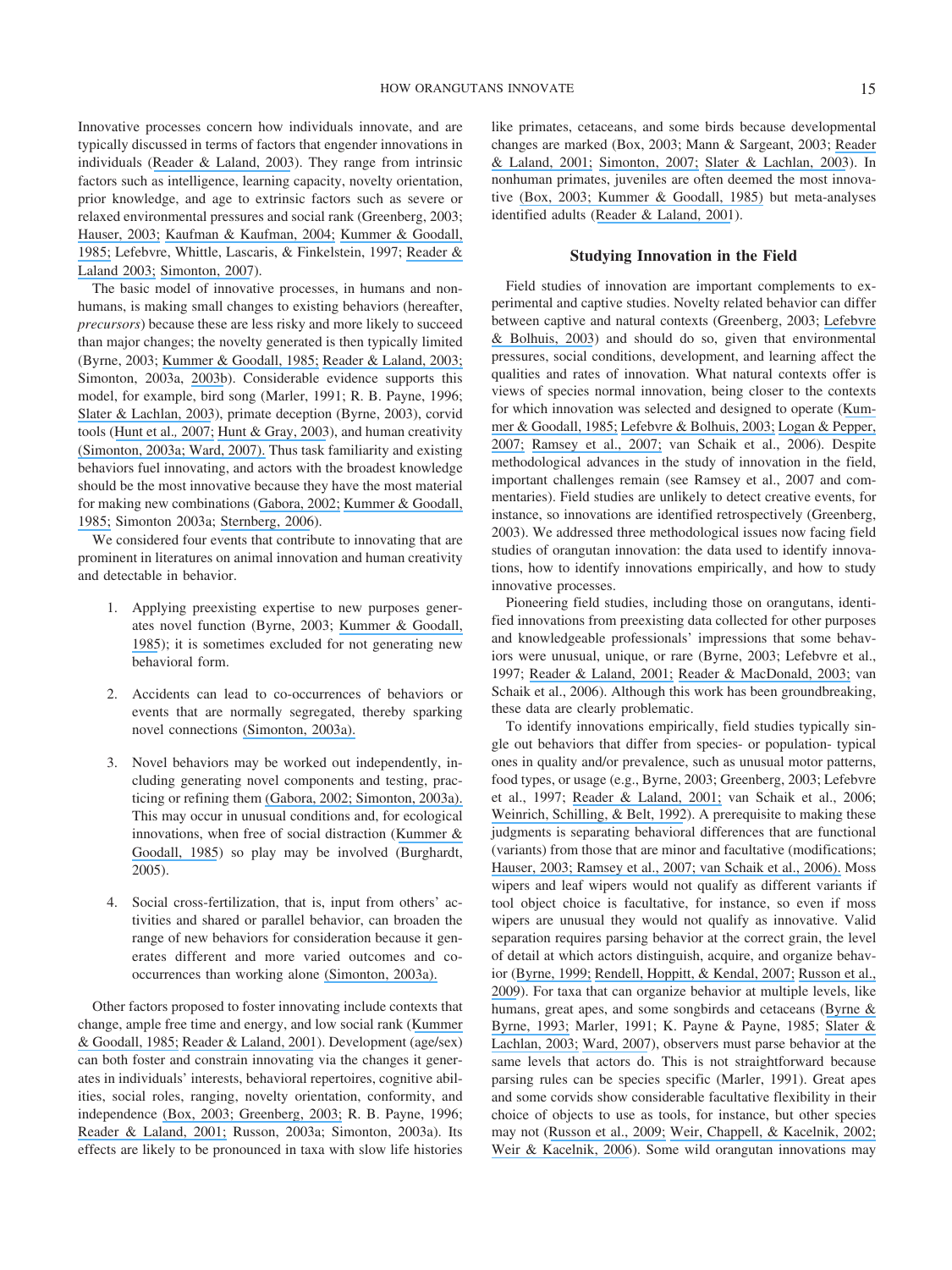have been misidentified because grain was not considered in separating variants from modifications ([Russon et al., 2009](https://www.researchgate.net/publication/280706204_Innovation_and_intelligence_in_orangutans?el=1_x_8&enrichId=rgreq-298135d38c2275253ec58356c6f255ef-XXX&enrichSource=Y292ZXJQYWdlOzQxNTMxMDg2O0FTOjEyMDIzMjg4MjQ3OTEwNEAxNDA1Njc3MTYxNTYx)).

A useful approach to studying innovative processes in natural contexts is reconstructing the behavioral pathway that led to a given innovation (Byrne, 2003; [Rendell & Whitehead, 2001;](https://www.researchgate.net/publication/11814696_Culture_in_Whales_and_Dolphins?el=1_x_8&enrichId=rgreq-298135d38c2275253ec58356c6f255ef-XXX&enrichSource=Y292ZXJQYWdlOzQxNTMxMDg2O0FTOjEyMDIzMjg4MjQ3OTEwNEAxNDA1Njc3MTYxNTYx) Slater & Ince, 1979). This involves inferring an innovation's precursor(s), that is, the behavior(s) from which it derived. Studies that track change as it occurs are clearly preferable (e.g., K. [Payne &](https://www.researchgate.net/publication/232493380_Behavioral_Continuity_and_Change_in_Local_Song_Populations_of_Village_Indigobirds_Vidua_chalybeate?el=1_x_8&enrichId=rgreq-298135d38c2275253ec58356c6f255ef-XXX&enrichSource=Y292ZXJQYWdlOzQxNTMxMDg2O0FTOjEyMDIzMjg4MjQ3OTEwNEAxNDA1Njc3MTYxNTYx) [Payne, 1985](https://www.researchgate.net/publication/232493380_Behavioral_Continuity_and_Change_in_Local_Song_Populations_of_Village_Indigobirds_Vidua_chalybeate?el=1_x_8&enrichId=rgreq-298135d38c2275253ec58356c6f255ef-XXX&enrichSource=Y292ZXJQYWdlOzQxNTMxMDg2O0FTOjEyMDIzMjg4MjQ3OTEwNEAxNDA1Njc3MTYxNTYx); R. B. Payne, 1996), but reconstructions have proven valuable in suggesting how change occurred, even if when and where are uncertain ([Slater & Lachlan, 2003](https://www.researchgate.net/publication/232550296_Is_Innovation_in_Bird_Song_Adaptive?el=1_x_8&enrichId=rgreq-298135d38c2275253ec58356c6f255ef-XXX&enrichSource=Y292ZXJQYWdlOzQxNTMxMDg2O0FTOjEyMDIzMjg4MjQ3OTEwNEAxNDA1Njc3MTYxNTYx)).

#### **The Current Study**

We undertook a field study of orangutan innovative processes, involving 20 months' systematic observation of rehabilitants' water-related behavior on Kaja, a seasonally inundated island in Central Kalimantan, Indonesia. We chose water for a several reasons. Water is a normal feature of orangutan habitat, tropical rainforests near rivers, but orangutans rarely engage with it, especially on the ground because ground water presents risks from predators (snakes, crocodiles) or drowning (orangutans cannot swim) and it offers no normal foods. Innate predispositions are then improbable so water competencies are almost certainly learned, making water fertile ground for innovation. On Kaja, water posed a variable set of interrelated tasks (e.g., travel and food retrieval altered by seasonally changing water levels), which should facilitate assessing how water variants are related. Our aims were to infer innovative processes by identifying the water-related innovations in this population then reconstructing the behavioral pathways to them. We documented all water-related behaviors as a basis for establishing the population's repertoire, quantifying variant prevalence, identifying innovations, and tracing relations between variants. Other studies have used similar approaches (e.g., Slater & Ince, 1979). We used findings on the organization and grain of great ape behavior to distinguish variants ([Byrne, Corp, &](https://www.researchgate.net/publication/230815535_Estimating_the_complexity_of_animal_behaviour_How_mountain_gorillas_eat_thistles?el=1_x_8&enrichId=rgreq-298135d38c2275253ec58356c6f255ef-XXX&enrichSource=Y292ZXJQYWdlOzQxNTMxMDg2O0FTOjEyMDIzMjg4MjQ3OTEwNEAxNDA1Njc3MTYxNTYx) [Byrne, 2001](https://www.researchgate.net/publication/230815535_Estimating_the_complexity_of_animal_behaviour_How_mountain_gorillas_eat_thistles?el=1_x_8&enrichId=rgreq-298135d38c2275253ec58356c6f255ef-XXX&enrichSource=Y292ZXJQYWdlOzQxNTMxMDg2O0FTOjEyMDIzMjg4MjQ3OTEwNEAxNDA1Njc3MTYxNTYx)). We tested for innovating by small changes to precursors and assessed influences of all four contributing events, age, sex, and social rank.

## **Method**

### **Subjects**

Subjects were 43 ex-captive Bornean orangutans (*Pongo pygmaeus*) living semifree on Kaja Island, from April 2004 to December 2005. All were placed on Kaja between November 2001 and January 2004, by the Borneo Orangutan Society (BOS) Foundation's Orangutan Reintroduction Project at Nyaru Menteng (NM), as their final stage of rehabilitation before returning to forest life. Most were juveniles or adolescents; during the study no new orangutans were moved to Kaja but three females became primiparous. Ages are estimates midway through the study (December 2004), based on dental eruption at intake per NM medical records. Backgrounds varied in age on arrival, duration of captivity and life at NM, and living conditions before moving to Kaja. In most cases, captive living conditions before arriving at NM cannot be determined.

#### **Setting**

Observations were made at Kaja Island, a 108.5 ha island in the Rungan River, Central Kalimantan, Indonesia (S 2°1', E 113°47'). Its habitat is native forest mixed with a few old gardens that produces a good range of orangutan foods; much of it is seasonally inundated (Sidiyasa, 2001; Sidiyasa, Arifin, & Abadi, 2001). During our study, NM delivered supplemental provisions to several feeding platforms around the island twice daily and monitored rehabilitants' behavior for 2 to 4 hr daily. Provisions were local produce (e.g., sugarcane, coconuts, greens, corn). NM schedules focused our observations on canoe-accessible areas near feeding platforms, between morning and afternoon provisioning (2004: between 8:00 –17:00, 2005: between 9:00 –15:30).

## **Data Collection**

All four authors collected observational data on orangutans' water-related behavior, by continuous event recording within focal individual samples. For maximum coverage, we recorded all events of water behavior observed during focal samples, in any orangutan. We corroborated questionable activities with each other and NM staff. We coded water events for behavioral content (detailed descriptive narratives), actor, location, social interaction (e.g., steal, scavenge, beg, observe, share, copy), and other influences (e.g., disruptions, weather). We also recorded the flow of standard behaviors (feed, travel, rest, play) in similar fashion. We recorded social associations by instantaneous scans at 5-min intervals, recording the identities of all orangutans in association  $(5-50 \text{ m})$  and in close association  $(< 5 \text{ m})$  with the focal orangutan.

#### **Measures**

**Water variants.** Per van Schaik et al. (2006) and [Ramsey et](https://www.researchgate.net/publication/5766633_Animal_innovation_defined_and_operationalized?el=1_x_8&enrichId=rgreq-298135d38c2275253ec58356c6f255ef-XXX&enrichSource=Y292ZXJQYWdlOzQxNTMxMDg2O0FTOjEyMDIzMjg4MjQ3OTEwNEAxNDA1Njc3MTYxNTYx) [al. \(2007\)](https://www.researchgate.net/publication/5766633_Animal_innovation_defined_and_operationalized?el=1_x_8&enrichId=rgreq-298135d38c2275253ec58356c6f255ef-XXX&enrichSource=Y292ZXJQYWdlOzQxNTMxMDg2O0FTOjEyMDIzMjg4MjQ3OTEwNEAxNDA1Njc3MTYxNTYx), variants were behaviors that differed in form and outcomes, and modifications were minor differences in behavioral form without evident functional significance (e.g., details of actions, items used). Meticulous analyses by [Byrne et al. \(2001\)](https://www.researchgate.net/publication/230815535_Estimating_the_complexity_of_animal_behaviour_How_mountain_gorillas_eat_thistles?el=1_x_8&enrichId=rgreq-298135d38c2275253ec58356c6f255ef-XXX&enrichSource=Y292ZXJQYWdlOzQxNTMxMDg2O0FTOjEyMDIzMjg4MjQ3OTEwNEAxNDA1Njc3MTYxNTYx) showed three levels of organization in great ape behavior: elements (behavior details; e.g., tool objects, motor actions), procedures (combinations of elements that achieve a specific goal; e.g., clean with a wiper), and programs (procedure-element combinations that achieve broader goals; e.g., stone nut crack). Programs are probably stable once acquired, while lower level components remain modifiable, to allow adjustment to local contingencies. Elements are typically acquired by trial and error and highly flexible, while procedures tend to be more stable. We therefore distinguished variants at the procedure level (e.g., wiper vs. leaf wiper and moss wiper) unless evidence indicated that details were functionally distinctive to actors.

**Water innovations.** We identified innovations as water variants that were rare on Kaja (Greenberg, 2003; Lefebvre et al., 1997; van Schaik et al., 2006), considering them rare if we observed them in  $\leq$ 20% of Kaja residents. These criteria are conservative in that they ignore locally common innovations. There is no implication that the performances we observed were the generative ones or that all orangutans that performed an innovation created it independently. For convenience, we refer to orangutans observed to perform an innovation as innovators.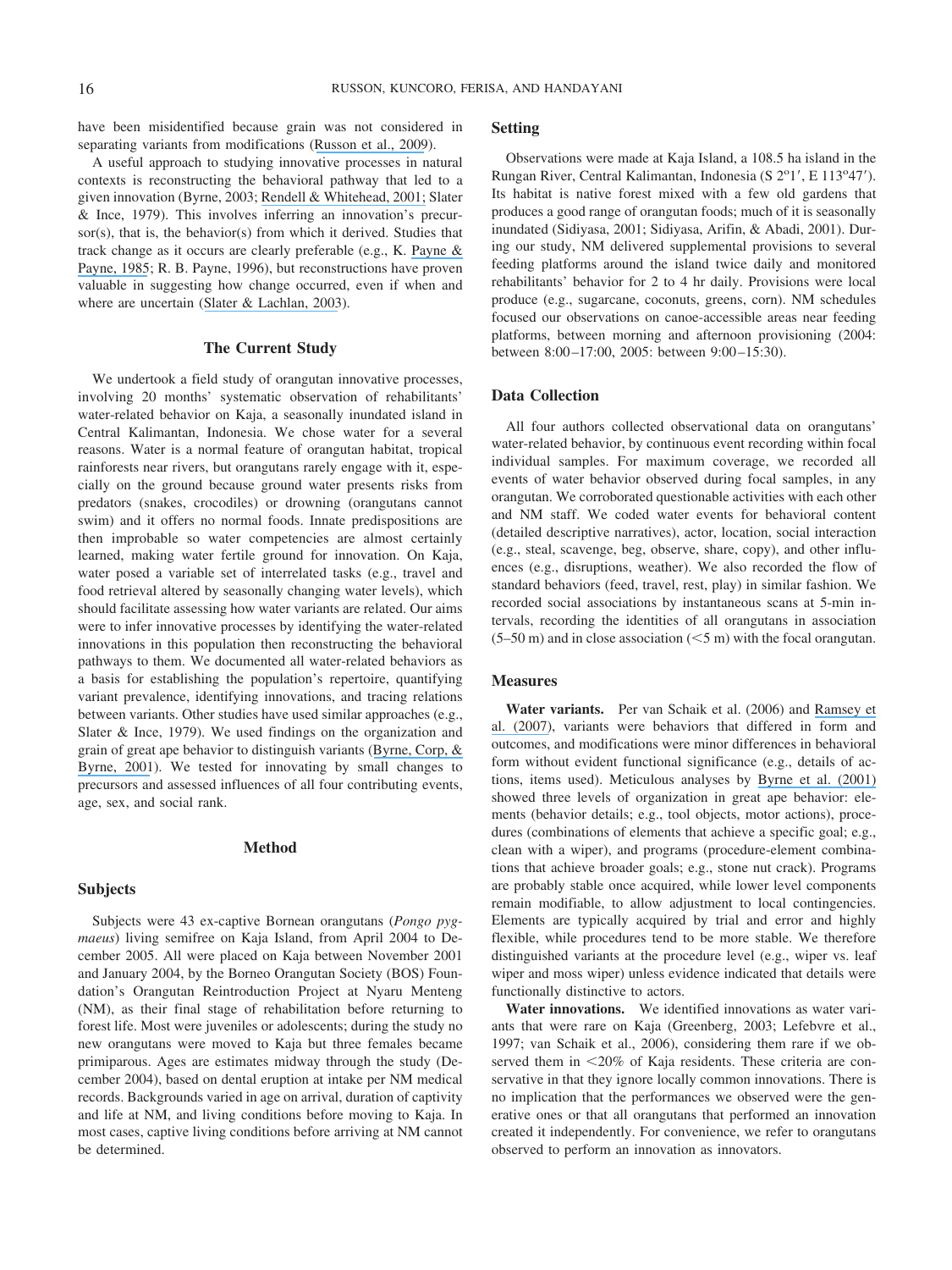**Reconstructing pathways to innovations.** If innovating operates by changing existing behavior, it should be possible to reconstruct the behavioral pathway that generated each innovation, that is, the precursor(s) from which it derived. We allowed for multiple precursors, in succession, leading to the innovation (Byrne, 2003; Russon, 2003b; [Russon et al., 2009](https://www.researchgate.net/publication/280706204_Innovation_and_intelligence_in_orangutans?el=1_x_8&enrichId=rgreq-298135d38c2275253ec58356c6f255ef-XXX&enrichSource=Y292ZXJQYWdlOzQxNTMxMDg2O0FTOjEyMDIzMjg4MjQ3OTEwNEAxNDA1Njc3MTYxNTYx)).

Precursors were identified by similarity of function and form. Similar function implies similar task, so we first identified all water tasks that Kaja orangutans faced. This was a post hoc exercise based on our complete database of Kaja orangutans' water behavior. Task differences could be a matter of degree (e.g., travel in water vs. through it, travel vs. play in water), so we defined some tasks at multiple levels. We considered variants functionally similar if they addressed the same or similar tasks. Some tasks also served multiple functions (e.g., travel and social) so we assessed variants relative to all evident functions in an effort to tease out which most affected actors. Potential precursors for each innovation were then identified as other variants used for similar functions and similar in behavioral form.

We reconstructed the behavioral pathway to each innovation by ordering its precursors from most to least common (i.e., total orangutans users). Innovations, by definition rare, appeared at the ends of these sequences. An innovation's direct or immediate precursor was the precursor closest to it in function, form, and prevalence. We later searched for precursors in nonwater contexts, based on similar form and similarities in function irrespective of water.

**Social rank.** We assessed social rank from win–loss patterns in dyadic encounters with asymmetrical outcomes (interrater reliabilities for asymmetrical outcome assessments were 0.90). In consideration of dyads that were not recorded interacting and rank changes over the course of the study as orangutans matured, we grouped orangutans into three equal rank classes, high, medium, and low.

**Associations.** We identified each orangutan's associates during water behaviors from scan data. We defined associates and close associates, respectively, as orangutans  $\leq 50$  m and  $\leq 5$  m from the focal (50 m is the standard for wild orangutan association, 5 m has proven useful in identifying rehabilitant affiliative networks; see [Russon, Handayani, Kuncoro, & Ferisa, 2007](https://www.researchgate.net/publication/6638426_Orangutan_leaf-carrying_for_nest-building_Toward_unraveling_cultural_processes?el=1_x_8&enrichId=rgreq-298135d38c2275253ec58356c6f255ef-XXX&enrichSource=Y292ZXJQYWdlOzQxNTMxMDg2O0FTOjEyMDIzMjg4MjQ3OTEwNEAxNDA1Njc3MTYxNTYx)).

#### **Results**

We collected 1,397 hr of observational data on Kaja rehabilitants' behavior over 20 months, yielding 1,452 water events in 41/43 rehabilitants. Hours of observation varied between orangutans (5–79 hr,  $M = 32.5$ ,  $SD = 16.8$ ), mainly due to differential accessibility. Adolescent males' increasing aggressiveness in particular increasingly restricted observations to safe, boat-accessible areas for 1 to 2 hr around feeding times. For the 41 orangutans we observed in water activity, hours of observation did not correlate significantly with being an innovator ( $r = .22$ ,  $p = .16$ ) or number of innovations ( $r = .20$ ,  $p = .21$ ) but did with number of water events ( $r = .32$ ,  $p = .04$ ) and water variants ( $r = .31$ ,  $p = .05$ ). We therefore restricted analyses to orangutans with five or more water events  $(n = 39, 1.444$  events) and whether rather than how often each orangutan used each water variant. With this limitation, correlations with hours of observation were all nonsignificant (innovator:  $r = .35$ ,  $p = .15$ ; number of innovations:  $r = .32$ ,  $p =$ 

.16; events:  $r = .28$ ,  $p = .09$ ; variants:  $r = .22$ ,  $p = .17$ ). This yielded 44 water variants, where variants were included if they were performed at least twice; 18/44 variants qualified as innovations (see Table 1). All statistical analyses were performed with SAS 9.1.3. For multiple-statistical tests, significance levels reported are false discovery rate (FDR) adjusted.

#### **Change Preexisting Behavior**

We tested two implications of the model of innovating by changing existing behaviors: the broader the range of an orangutan's water behaviors, the more water innovations they should produce; and an innovation should occur only in orangutans that also used its precursors, especially its immediate precursor. As predicted, total water events and total water variants, respectively, correlated strongly with being an innovator (one-sided tests,  $r =$ .60,  $p < .001$ ;  $r = .69$ ,  $p < .001$ ) and with total innovations ( $r =$  $.79, p < .001; r = .80, p < .001$ .

**Precursors within tasks.** To identify precursors for each innovation, we first grouped all water variants by the water task they addressed. Water behavior data indicated five broad water tasks (retrieve item, drink, travel, social water use, play/bathe); most included narrower subtasks requiring specialized techniques (e.g., retrieve floating vs. sunk item). For an innovation, we took the other variants used for the same task/subtask as probable precursors and ordered them by prevalence to reconstruct the behavioral pathway. We excluded play as not task defined and social techniques for ecological tasks as alternative versus related variants. Figure 1 (a through d) shows the pathway to each innovation for retrieving items, considered as multiple subtasks. Appendix A shows these pathways when retrieving items are considered one broad task.

For each pathway, we assessed dependencies between each innovation and its immediate precursor and between adjacent precursors. For intercept, for example, the pathway for the subtask identifies the immediate precursor as chase (Figure 1c), whereas the pathway for the broad task identifies pull (see Appendix A). We used McNemar's change test [\(S](https://www.researchgate.net/publication/243476011_Non_Parametric_Statistics_For_The_Behavioural_Sciences?el=1_x_8&enrichId=rgreq-298135d38c2275253ec58356c6f255ef-XXX&enrichSource=Y292ZXJQYWdlOzQxNTMxMDg2O0FTOjEyMDIzMjg4MjQ3OTEwNEAxNDA1Njc3MTYxNTYx)[iegel, 195](https://www.researchgate.net/publication/302158025_Non-Parametric_Statistics_for_the_Behavioural_Sciences?el=1_x_8&enrichId=rgreq-298135d38c2275253ec58356c6f255ef-XXX&enrichSource=Y292ZXJQYWdlOzQxNTMxMDg2O0FTOjEyMDIzMjg4MjQ3OTEwNEAxNDA1Njc3MTYxNTYx)[6\)](https://www.researchgate.net/publication/243476011_Non_Parametric_Statistics_For_The_Behavioural_Sciences?el=1_x_8&enrichId=rgreq-298135d38c2275253ec58356c6f255ef-XXX&enrichSource=Y292ZXJQYWdlOzQxNTMxMDg2O0FTOjEyMDIzMjg4MjQ3OTEwNEAxNDA1Njc3MTYxNTYx) to assess directional dependencies: that is, an innovation was unlikely without its immediate precursor compared to the reverse.

Within broad tasks, evidence for directional dependencies was generally unconvincing. In retrieving items, for example, pull and soak did not depend on their ostensible immediate precursor, rengas; deep depended on basic but probably because basic was almost universal (see Appendix A).

Within narrow subtasks, significant dependencies were found for most innovations on their immediate precursor (all but fish, sex, distract, hide, splash, sand) and between adjacent precursors, for up to three precursors per innovation (Table 2; Figures 1b to d, Appendix B). Effect sizes showed that actors were much more likely to perform the immediate precursor but not the innovation than to perform the innovation but not the immediate precursor (odds ratios 8 – 65, Table 2). Lack of statistical dependency between fish and soak is probably a numerical artifact (the one orangutan that used fish also used soak); sand and social patterns are better explained by dependencies we treated as between tasks dependencies and transfer (see Figure 2 and below). Pathways also show that innovators for one narrow task often used only common variants in related narrow tasks (see Figure 1). Overall, for eco-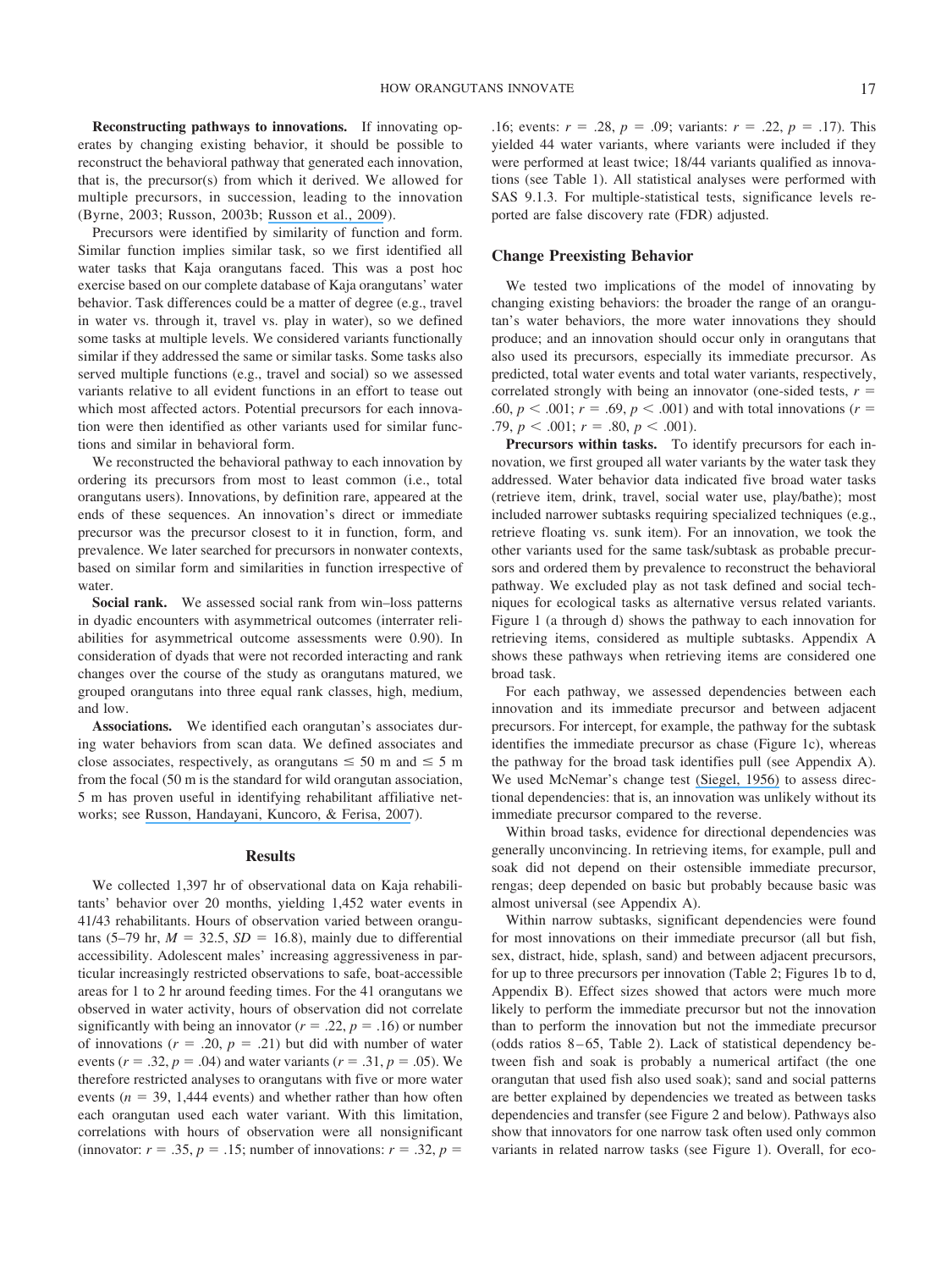| Table 1                                         |  |  |
|-------------------------------------------------|--|--|
| Kaja Orangutans' Water Variants and Innovations |  |  |

| Name                      | Variant description                                                                                  | Total<br>events | Total<br><b>OUs</b> |
|---------------------------|------------------------------------------------------------------------------------------------------|-----------------|---------------------|
| Retrieve items from water |                                                                                                      |                 |                     |
| Floating items            |                                                                                                      |                 |                     |
| <b>Basic</b>              | Simple pick up item from shallow water (floating still or visible                                    | 289             | 38                  |
|                           | sunk) or within reach from river bank                                                                |                 |                     |
| Deep                      | Retrieve item floating still in deep water; travel within reach of                                   | 50              | 25                  |
|                           | item (climb to position above, wade close); pick up item                                             |                 |                     |
| Chase                     | Chase item floating away with a current; locomotion variable                                         | 24              | 19                  |
|                           | (arboreal, water, land); grab when within reach                                                      |                 |                     |
| Rake                      | Find/make rake tool, extend toward floating item out of reach;                                       | 20              | 11                  |
|                           |                                                                                                      |                 |                     |
|                           | once hooked, rake item within reach, pick up item                                                    |                 |                     |
| Soak                      | Dip sugar cane into water, allow to absorb water, suck out                                           | 4               | 3                   |
|                           | absorbed water (and whatever it dissolved)                                                           |                 |                     |
| Pull                      | Dip hand into water between self and floating item out of reach,                                     | 6               | 3                   |
|                           | repeatedly pull water toward self (create small current to draw                                      |                 |                     |
|                           | item closer); pick up item once in reach                                                             |                 |                     |
| Intercept                 | Intercept item floating away with a current by anticipating its                                      | 2               | 2                   |
|                           | trajectory (meet it, or ambush it from the front); locomotion                                        |                 |                     |
|                           | variable (arboreal, land, water); grab if intercepted                                                |                 |                     |
| Fish                      | Eat dead fish (found floating)                                                                       | 1               | 1                   |
| Social                    | Observe, copy, beg, steal, scavenge                                                                  | 29              | 14                  |
| Sunk items                |                                                                                                      |                 |                     |
| Grope                     | In deep water, reach to pond/river bottom, grope around, pick up                                     | 41              | 15                  |
|                           | any items discovered                                                                                 |                 |                     |
| Rengas                    | Eat old rengas fruit, waterlogged, retrieved from pond bottom                                        | 12              | 7                   |
|                           | (rengas fruit is a hard-shelled forest fruit that grows on Kaja)                                     |                 |                     |
| Probe                     | Use stick to probe for items sunk in water                                                           | 1               | 1                   |
| Social                    | Observe, copy, beg, steal, scavenge                                                                  | 17              | 9                   |
| Drink                     |                                                                                                      |                 |                     |
| Direct                    | Sip directly from surface of water or dip hand in water then lick/                                   | 64              | 24                  |
|                           | dribble/splash water into mouth                                                                      |                 |                     |
| Cup                       | Scoop water into cup-like container (e.g., cup, shell), drink                                        | 14              | 9                   |
| Sand                      | Use existing hole on beach filled with water, or dig hole on                                         | 5               | 5                   |
|                           | beach and wait until it fills with water, drink from hole                                            |                 |                     |
| <b>Sponge</b>             | Absorb water with sponge-like item (commercial sponge, corn or                                       | 2               | 2                   |
|                           | coconut husk, plastic bag, cloth), drink from sponge                                                 |                 |                     |
| Br-dip                    | Dip leafy twig into water, drip water from twig into mouth                                           | 1               | 1                   |
| Social                    | Observe, copy, beg, steal, scavenge                                                                  | 4               | 3                   |
| Water-related travel      |                                                                                                      |                 |                     |
| Wade-s                    | Wade through shallow water                                                                           | 101             | 30                  |
| Wade-d                    | Wade through deep water                                                                              | 133             | 34                  |
| Wade-ds                   | Wade through deep water with above-water support (e.g., liana)                                       | 76              | 31                  |
| Ruler                     | Insert long stick into water to test water depth                                                     | $\overline{c}$  | 2                   |
| <b>Bridge</b>             | Bend slender tree until its leafy branches lie on water then                                         | 43              | 27                  |
|                           | clamber along tree across water (new 21/14); or use old bridge<br>$\left( \text{old } 25/16 \right)$ |                 |                     |
| Arboreal                  |                                                                                                      | 28              |                     |
|                           | Travel arboreally across a body of water                                                             |                 | 18                  |
| Boat                      | Travel on floating log to cross a body of water                                                      | 3               | 3                   |
| Br-hook <sup>a</sup>      | Make/use stick to catch hold of and draw in leafy tree branches,                                     | 2               | 1                   |
|                           | to enable arboreal travel over water; one stick had a hook end                                       |                 |                     |
| Swim-s                    | Travel in water by floating, with support, that is, hold vegetation                                  | 31              | 16                  |
|                           | for support, pull on vegetation to propel body                                                       |                 |                     |
| <b>Swim</b>               | Travel in water by floating, without support, that is, gliding free                                  | 3               | 2                   |
|                           | or making rudimentary paddling motions                                                               |                 |                     |
| Social                    | Socially guided travel (follow route/travel technique)                                               | 10              | 10                  |
| Social use of water       |                                                                                                      |                 |                     |
| Splash                    | Splash water to attract attention (display-3, invite play-1)                                         | 4               | 4                   |
| Hide                      | Hide by entering water, typically submerging so only the top of                                      | 5               | 4                   |
|                           | the head is above water; also once behind large branch                                               |                 |                     |
| Distract                  | Engage in affiliative/neutral activity with water, typically near                                    | 4               | 4                   |
|                           | the water's edge, in apparent deception (real intent: cross                                          |                 |                     |
|                           | river)                                                                                               |                 |                     |
| <u>Sex</u>                | Male pulls female into water vegetation and copulates there                                          | 1               | 1                   |
|                           | (perhaps as a place difficult to disturb)                                                            |                 |                     |

(*table continues*)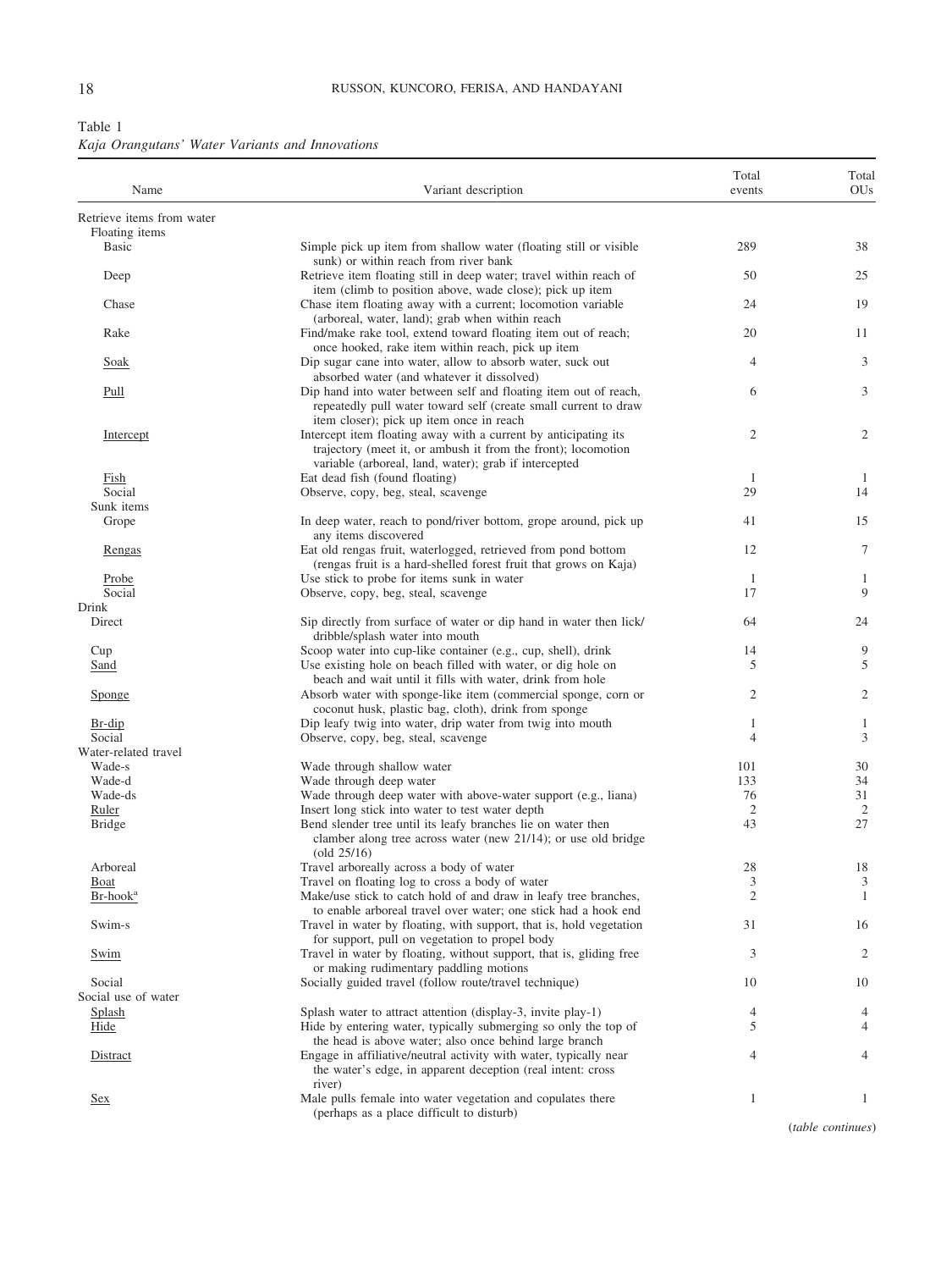|  | Table 1 (continued) |
|--|---------------------|
|--|---------------------|

| Name             | Variant description                                                                                                                                                                                | Total<br>events | Total<br><b>OUs</b> |
|------------------|----------------------------------------------------------------------------------------------------------------------------------------------------------------------------------------------------|-----------------|---------------------|
|                  |                                                                                                                                                                                                    |                 |                     |
| Water play/bathe |                                                                                                                                                                                                    |                 |                     |
| <b>Bathe</b>     | Splash and rub water over body parts                                                                                                                                                               | 41              | 18                  |
| Idle             | Sit/lie, inactive, in shallow water                                                                                                                                                                | 46              | 16                  |
| P-soli           | Sit/roll in water, splash/pour water, spurt/rinse mouth, and so<br>forth                                                                                                                           | 110             | 26                  |
| P-sand           | Sand play involving water near river's edge                                                                                                                                                        | 43              | 18                  |
| P-object         | Object play involving water (e.g., moss/sack/leaf sponge, fishing<br>net, branch, bottle, crate, dead fish)                                                                                        | 23              | 11                  |
| P-swim           | Swim-like actions in water without clear functional goals, that is,<br>glide around in water, with support                                                                                         | 18              | 8                   |
| P-tool           | Tool play: cup $(14/8)$ , probe $(2/2)$ , sponge $(7/7)$ , wet item $(9/7)$ ,<br>wash item $(17/10)$ , wiper $(8/6)$ , splasher $(5/5)$ , digger/scraper<br>$(6/5)$ , probe $(1/1)$ , boat $(1/1)$ | 51              | 40                  |
| Submerge         | Deliberately submerge entire body underwater, head included                                                                                                                                        |                 |                     |
| P-social         | Play in water with companions                                                                                                                                                                      | 60              | 15                  |

*Note*. Variants identified as provisional innovations are underlined. OU = orangutan; shallow/deep water = under/over waist deep; Splash = attention getting versus affective because great apes appear to act voluntarily to gain attention but communicate affect otherwise (e.g., facial expressions, piloerection; [Call & Tomasello, 2007](https://www.researchgate.net/publication/40853127_The_Gestural_Communication_of_Apes_and_Monkeys?el=1_x_8&enrichId=rgreq-298135d38c2275253ec58356c6f255ef-XXX&enrichSource=Y292ZXJQYWdlOzQxNTMxMDg2O0FTOjEyMDIzMjg4MjQ3OTEwNEAxNDA1Njc3MTYxNTYx)).

<sup>a</sup> We observed partial br-hook manufacture once. On observers' arrival, Jane (juvenile female) was using a br-hook to catch an outer branch of a large tree that arched over the river. Her br-hook was a slender tree, recently downed (leaves were still green), with a distinct "hook" at the base (approx. 10 cm long) that would have resulted from its having been broken at root level. The nature of the break, the fresh leaves, and multiple observations of orangutans crossing this river at this spot via this tree during this period all suggest the tree did not fall naturally, an orangutan broke it. The manufacture we observed was Jane's shortening the br-hook by removing leafy branches from its tip, possibly to facilitate maneuvering it. Jane appeared to make deliberate use of the hook: She always held tree by its tip, repeatedly extended the basal hook into the target branch, manipulated the tool so that its hook caught the branch's leafy twigs, and then drew it in. She failed to get the branch because, while drawing it in, the leafy twigs always slipped from the hook.

logical tasks, findings support innovating by making small changes to preexisting behaviors used for the same or narrowly similar tasks.

Precursors from other tasks. Four innovations may have derived from variants we had attributed to other tasks: sand from p-sand (both often included digging sand holes), submerge from grope (for deep water foraging, to better retrieve sunk foods and escape theft), and soak from rengas (eating sunken rengas, a hard-shelled forest fruit, and sugarcane when dry— both familiar Kaja foods). Our data allowed testing of innovator-precursor dependencies for sand and submerge; McNemar tests confirmed both (see Table 2).

## **Transfer: Use Preexisting Behavior for New Purposes**

If transfer contributed to water innovations, then innovators should also use the same or similar variants for other tasks. We tested this for tool use because it was salient to observers and applicable across contexts, and we had systematic tool use data for Kaja. We identified tools as freely manipulatable objects that an actor controlled with the aim of physically altering a target by dynamic mechanical action (Amant & Horton, 2007); by these criteria, we identified 15 tools that Kaja orangutans used in water tasks (nine qualified as innovations, hereafter tool innovations) and 38 used in other contexts (play, nonwater tasks). Like K. Payne and Payne (1985), we accepted some atypical variants (notably, wet, wash, and soak items) because our interests concerned what similarities among tool-like variants show about innovating, not whether variants qualified strictly as tools. We treated these three variants as tool use because water was manipulated and it served as the tool (see also [Mendes, Hanus, & Call, 2007](https://www.researchgate.net/publication/6228924_Raising_the_level_Orangutans_use_water_as_a_tool?el=1_x_8&enrichId=rgreq-298135d38c2275253ec58356c6f255ef-XXX&enrichSource=Y292ZXJQYWdlOzQxNTMxMDg2O0FTOjEyMDIzMjg4MjQ3OTEwNEAxNDA1Njc3MTYxNTYx)).

For each tool innovation, we identified similar tools as tools with similar form and function but used for different tasks and contexts (play, nonwater). In case degree of similarity affected transfer potential, we assessed innovators' tool use at three levels: closely similar, broadly similar, and generalized (total number of different tools used on Kaja). Rake, ruler, probe, br-hook and scratcher are broadly similar (sticks used to access distant targets), for example, but some also share closer similarities (e.g., retrieve target, detect target). We tested for transfer by correlating use of tool innovations with use of similar tools (see Table 3). For each tool innovation, positive correlations were predicted with similar but not dissimilar tools; no individual predictions were made for correlations with generality of tool use.

For five tool innovations, correlations with using closely similar tools were significant; they neared significance for a sixth. This confirmation rate is significantly better than chance (5/10 predicted vs. 6/62 other correlations significant: Fisher's exact test, one-tailed,  $p = .02$ ). For correlations with using broadly similar tools, none reached significance but three neared significance. Correlations with generalized tool were significant for three tool innovations and neared significance for a fourth. Effect sizes for significant correlations were moderate to large (15–46% of the variance; [Cohen, 1988\),](https://www.researchgate.net/publication/233894838_In_Statistical_Power_Analysis_for_the_Behavior_Sciences_Revised_Edition?el=1_x_8&enrichId=rgreq-298135d38c2275253ec58356c6f255ef-XXX&enrichSource=Y292ZXJQYWdlOzQxNTMxMDg2O0FTOjEyMDIzMjg4MjQ3OTEwNEAxNDA1Njc3MTYxNTYx) suggesting that transfer contributed to tool innovations but was not the only influence involved.

Further, five nontool water innovations (intercept, distract, hide, sex, splash) may have owed to technique transfer from nonwater contexts because orangutans are known to intercept competitors or prey in pursuits, distract with neutral or affiliative activities, hide behind visual barriers, copulate in seclusion to avoid interference, and display to gain attention (Byrne, 2003; [Russon et al., 2009](https://www.researchgate.net/publication/280706204_Innovation_and_intelligence_in_orangutans?el=1_x_8&enrichId=rgreq-298135d38c2275253ec58356c6f255ef-XXX&enrichSource=Y292ZXJQYWdlOzQxNTMxMDg2O0FTOjEyMDIzMjg4MjQ3OTEwNEAxNDA1Njc3MTYxNTYx); van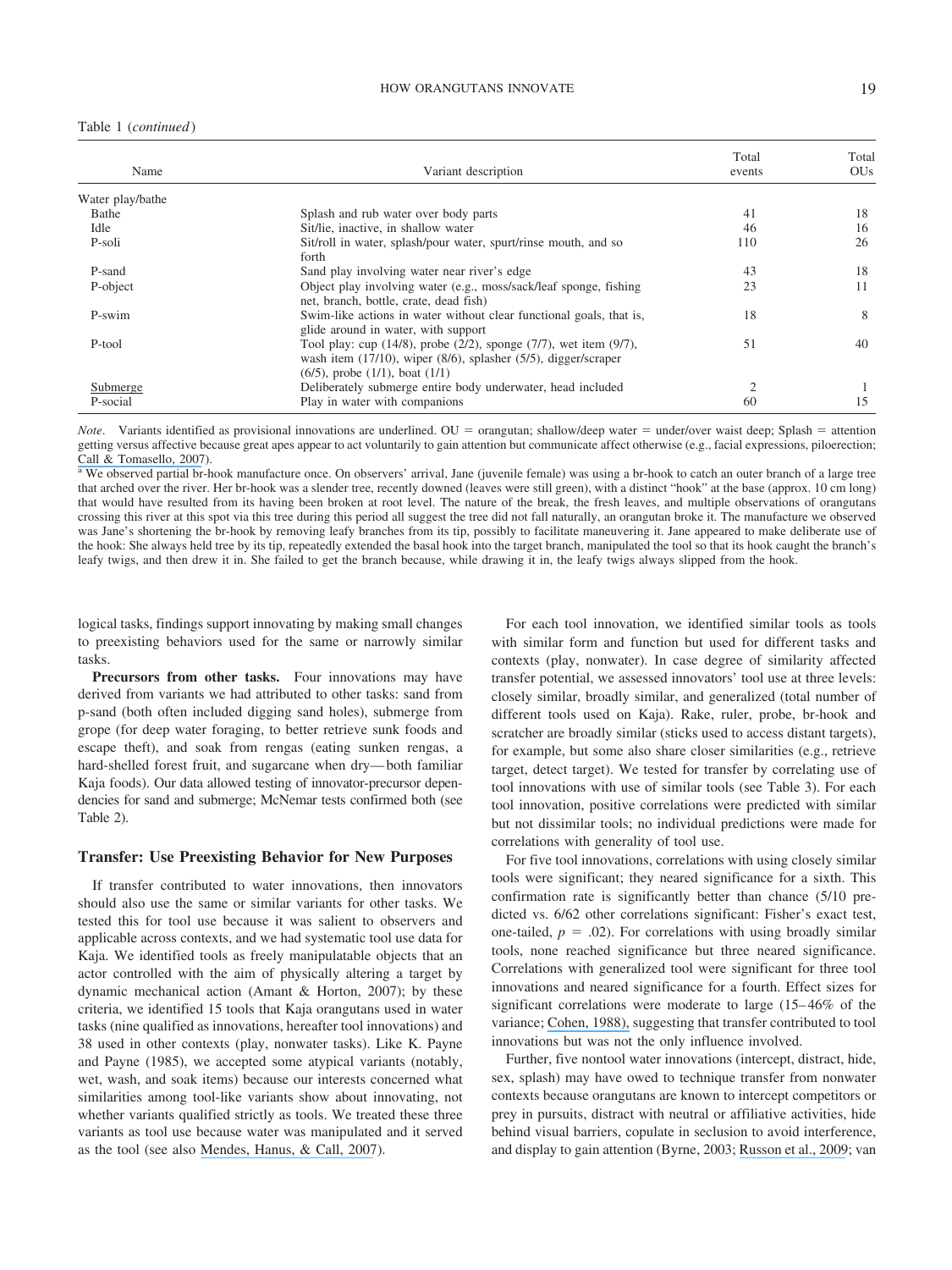

*Figure 1.* Behavioral pathways for retrieving items from water, as narrowly defined tasks (a through d). Column headers: orangutan (two-letter name code), variant label (number of variant users). Cells: shaded = user; unshaded  $=$  nonuser. OU  $=$  orangutan.

Schaik et al., 2006). These five innovations differ only in the behavioral detail used in water contexts: intercept in trajectory constraints, and the four social innovations in using water as a medium for display, neutral activity, or barriers (physical or visual).

Finally, swim may transfer arboreal locomotor skills. As a travel substrate, the forest canopy is characterized by compliance and discontinuities (i.e., gaps; [Povinelli & Cant, 1995](https://www.researchgate.net/publication/14629363_Arboreal_Clambering_and_the_Evolution_of_Self-Conception?el=1_x_8&enrichId=rgreq-298135d38c2275253ec58356c6f255ef-XXX&enrichSource=Y292ZXJQYWdlOzQxNTMxMDg2O0FTOjEyMDIzMjg4MjQ3OTEwNEAxNDA1Njc3MTYxNTYx)). So is water, in its buoyancy and drop-offs in depth. To cross canopy gaps, orangutans often use or manipulate compliance by lunging while holding foliage at one side of a gap, then grabbing foliage on the other side; rarely, for very narrow gaps, they may jump across. This is much like swimming we observed: lunge while holding foliage at one edge of a water gap and grab foliage on the other side (swim-s) or rarely, lunge, free-floating, across narrow (approximately 1 m) gaps (swim).

## **Accidents**

We found no way to test for fortuitous discoveries systematically, but accidents we observed could have sparked 11 innovations. Possibilities are: sponge, rengas, fish, soak (water-altered items retrieved fortuitously while searching water for familiar foods), sand (encounter sand hole already water filled; side effect of sand hole digging in play), submerge (accidental swamping by passing boats), splash (side effect of display near water; e.g., throw object), hide (fortuitous invisibility when neck deep in water), swim (accidental fall into deep water), boat (climb on log to cross water, not realizing it is floating), and pull (side effect of failed attempt to retrieve floating items out of reach). To explain *pull,* attempts to retrieve floating items out of reach often included lunging while holding vegetation with one arm and reaching with the other. On failing, the reaching arm plunged into water in front of the item and recoil from the lunge dragged it back to the orangutan. This created a current, drawing the item closer.

## **Independent Working Out**

We tested independent working out for ecological innovations, on the prediction that these may owe much to working away from social distraction ([Kummer & Goodall, 1985](https://www.researchgate.net/publication/240256252_Conditions_of_Innovative_Behaviour_in_Primates?el=1_x_8&enrichId=rgreq-298135d38c2275253ec58356c6f255ef-XXX&enrichSource=Y292ZXJQYWdlOzQxNTMxMDg2O0FTOjEyMDIzMjg4MjQ3OTEwNEAxNDA1Njc3MTYxNTYx)). We compared close association rates at performances of very rare ecological innovations  $(1-2$  users,  $n = 10)$  versus more common ones. We chose these performances as potentially closest to innovating and close associations as more distracting than distant ones. We compared innovator with noninnovator associates, expecting the former to be the more distracting. Close association rates were the number of close associates and interactants per performance. For innovator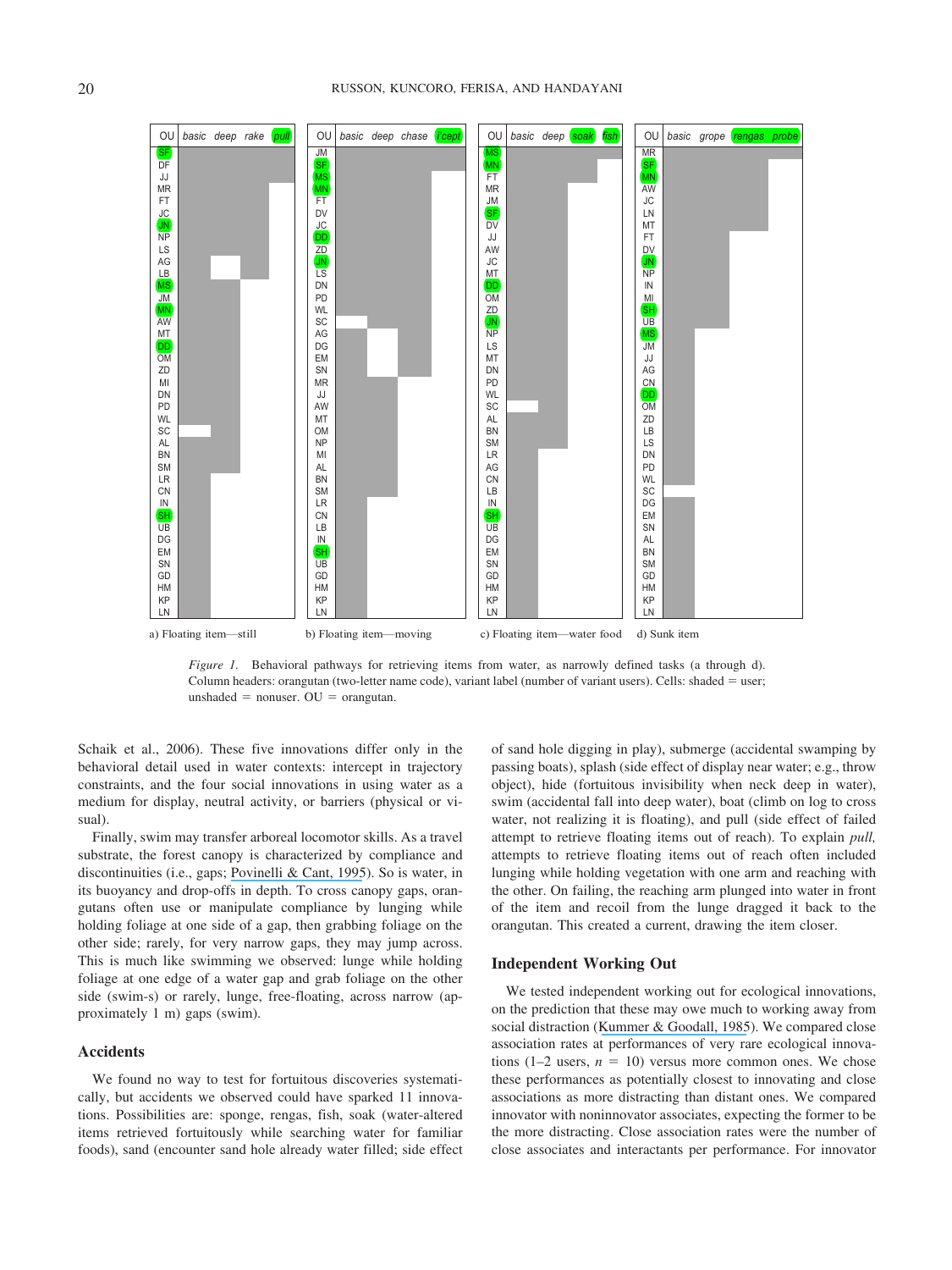|                        |       | Behavior pathways precursors $(p_i)$ to innovations $(i)^a$ |                |               |             |               |            |                       | Directional dependencies effect<br>sizes, significance levels <sup>b</sup> |                     |  |
|------------------------|-------|-------------------------------------------------------------|----------------|---------------|-------------|---------------|------------|-----------------------|----------------------------------------------------------------------------|---------------------|--|
|                        | $p_3$ | $\rightarrow$                                               | p <sub>2</sub> | $\rightarrow$ | $p_1$       | $\rightarrow$ | i          | $p_3 \rightarrow p_2$ | $p_2 \rightarrow p_1$                                                      | $p_1 \rightarrow i$ |  |
| Retrieve floating item |       |                                                             |                |               |             |               |            |                       |                                                                            |                     |  |
| Moving                 | Basic |                                                             | Deep           |               | Chase       |               | Intercept  | $29.0***$             | 2.5                                                                        | $35.0***$           |  |
| Out of reach           | Basic |                                                             | Deep           |               | Rake        |               | Pull       | $29.0***$             | $8.0**$                                                                    | $17.0***$           |  |
| Water foods            | Basic |                                                             | Deep           |               | Soak        |               | Fish       | $29.0***$             | $45.0***$                                                                  | 5.0                 |  |
| Retrieve sunk item     | Basic |                                                             | Grope          |               | Rengas      |               | Probe      | $47.0***$             | $17.0^{**}$                                                                | $13.0*$             |  |
| Drink                  |       |                                                             |                |               |             |               |            |                       |                                                                            |                     |  |
| From sand hole         |       |                                                             | Direct         |               | Cup         |               | Sand       |                       | $8.5***$                                                                   | 2.3                 |  |
| Using sponge           |       |                                                             | Direct         |               | Cup         |               | Sponge     |                       | $8.5***$                                                                   | $8.0*$              |  |
| Branch dip             |       |                                                             | Direct         |               | Cup         |               | Br-dip     |                       | $8.5***$                                                                   | $17.0*$             |  |
| Water travel           |       |                                                             |                |               | Wade-d      |               | Ruler      |                       |                                                                            | $65.0***$           |  |
| On water               |       |                                                             | Wade-d         |               | Bridge(old) |               | Boat       |                       | $6.3***$                                                                   | $23.0***$           |  |
| In water               |       |                                                             | Wade-d         |               | Swim-s      |               | Swim       |                       | $37.0***$                                                                  | $29.0***$           |  |
| Over water             |       |                                                             | Wade-d         |               | Arboreal    |               | Br-hook    |                       | $18.0***$                                                                  | $33.0***$           |  |
| Social use of water    |       |                                                             |                |               | Splash      |               | <u>Sex</u> |                       |                                                                            | 4.0                 |  |
|                        |       |                                                             |                |               | Hide        |               | <u>Sex</u> |                       |                                                                            | 4.0                 |  |
|                        |       |                                                             |                |               | Distract    |               | <u>Sex</u> |                       |                                                                            | 4.0                 |  |
| Between tasks          |       |                                                             | Direct         |               | P-sand      |               | Sand       |                       | 4.0                                                                        | $27.0***$           |  |
|                        |       |                                                             |                |               | Grope       |               | Submerge   |                       |                                                                            | $29.0***$           |  |

Table 2 *Innovating by Changing Precursors: McNemar Tests for Dependencies in Behavioral Pathways*

<sup>a</sup> Behavioral pathways show the precursor sequence predicted to generate each innovation. <sup>b</sup> McNemar tests assessed whether performing a variant in a behavioral pathway depended on performing its immediate precursor. Significance levels are false discovery rate-adjusted, treating all McNemar tests as<br>one family (\*  $p < .05$ , \*\*  $p < .01$ , \*\*\*  $p < .001$ ). The odds ratio (OR) Buchner, 2007). Values reported use the probability of performing a variant but not its immediate precursor as the denominator. For tables with a zero cell, we used a standard .5 continuity correction to calculate the odds ratio; corrected OR values are underlined.

but not noninnovator associates, close association rates were significantly lower at performances of the rare innovations (one-sided median tests, respectively:  $S = 1.64$ ,  $p = .001$ , *ns*.). In fact, performances of these rare innovations had no innovator close associates. This is consistent with independent working out.

We examined whether practice may have contributed to innovating by assessing whether orangutans performed innovative water skills in water play (tool use, submerge, pull). Practice often hones skills and play is conducive to practice (Burghardt, 2005). Submerge and seven of the nine tool innovations were performed in water play (see Table 3). In play, submerge suggested both limited skill and practice. Qualitative evidence is also consistent with independent working out for one tool innovation, ruler. Ruler may have been generated to handle developmental change: both users were primiparous mothers and both used ruler to test deep water while carrying young infants. One used no other tools or similar behaviors that could have served as ruler precursors, suggesting she worked out this solution independently.

#### **Social Cross-Fertilization**

Close associations may best offer the best opportunities for social input ([Coussi-Korbel & Fragaszy, 1995](https://www.researchgate.net/publication/223159740_On_the_relation_between_social_dynamics_and_social_learning?el=1_x_8&enrichId=rgreq-298135d38c2275253ec58356c6f255ef-XXX&enrichSource=Y292ZXJQYWdlOzQxNTMxMDg2O0FTOjEyMDIzMjg4MjQ3OTEwNEAxNDA1Njc3MTYxNTYx)) and interesting models, highly proficient models, or unusual behavior may best attract attention and inspire innovation (Kuczaj & Yeater, 2006; [Ottoni, de Resende, & Izar, 2005](https://www.researchgate.net/publication/8014572_Watching_the_best_nutcrackers_what_capuchin_monkeys_Cebus_apella_know_about_others)). Innovators may then selectively associate closely with other innovators or performances of water innovations and/or their immediate precursors.

Innovators' rates of close association with other innovators were disproportionately high and between noninnovators they were disproportionately low,  $\chi^2(3) = 273.26$ ,  $p < .001$ ); the effect size is

large (Cohen's  $w = 0.54$ ). Social techniques (copy, co-act, observe, give, beg, steal, displace, scrounge) also targeted innovators much more than noninnovators (being an innovator  $r = .58$ ,  $p =$ .001; total innovations  $r = .73$ ,  $p < .001$ ).

Innovators' rates of close association with water innovations and immediate precursors were significantly higher than noninnovators' were, but the same pattern also held for common water variants (see Table 4). Some interactions, however, suggested selective attention to unusual behaviors. Social techniques targeted eight water variants more than expected (grope, rengas, bridge (old), boat, wade-d, arboreal, direct, sand; chi-square or Fisher's exact tests, all  $p < .05$ ); half (4/8) are innovations or immediate precursors and most (6/8) tackle opaque tasks, that is, tasks with invisible features (e.g., water depth, sunk items, floating substrate). During performances of water innovations  $(n = 20, 11)$  innovations), orangutans that used the same innovation (co-innovators) tended to co-act or observe but those that did not use this innovation tended to compete (Fisher's exact test,  $p = .08$ ). Half of the water innovations that co-innovators observed or co-acted with address opaque tasks. This suggests that unusual variants did elicit selective attention, if variants for handling opaque tasks are included.

To assess social cross-fertilization, we examined orangutans' behavior after observing or co-acting with innovations or immediate precursors for opaque tasks (grope, rengas, bridge [old], boat). For behavior addressing opaque tasks, social input can influence but not determine behavior ([Zentall, 2006](https://www.researchgate.net/publication/6769577_Imitation_Definitions_Evidence_and_Mechanisms?el=1_x_8&enrichId=rgreq-298135d38c2275253ec58356c6f255ef-XXX&enrichSource=Y292ZXJQYWdlOzQxNTMxMDg2O0FTOjEyMDIzMjg4MjQ3OTEwNEAxNDA1Njc3MTYxNTYx)). If crossfertilization occurred, then partners' behaviors should resemble but not duplicate the model. Three cases showed relevant qualities; we describe one. Markisa watched Leonora grope in deep water, saw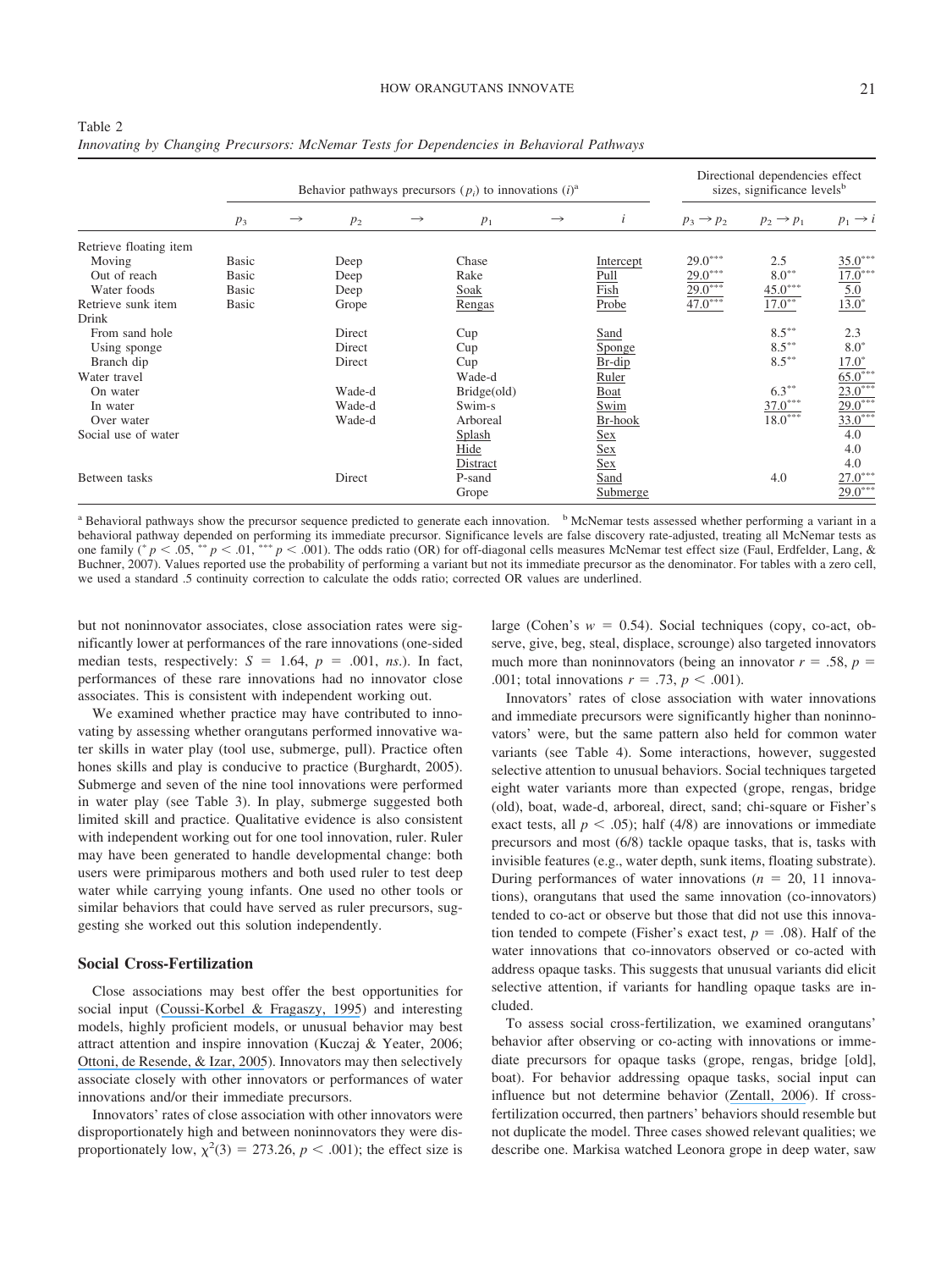

*Figure 2.* Behavioral pathways for social water use. Column headers: orangutan (two-letter name code), variant label (number of variant users). Cells: shaded  $=$  user; unshaded  $=$  nonuser. OU  $=$  orangutan.

her retrieve sugarcane, and tried to steal it. Leonora fled, dropping the cane in deep water. Markisa searched the water where the cane fell, but only shallow areas. She did not find it; then searched for a stick and probed it in deeper areas (plunged it in, scraped it along the bottom, pulled it out, poked it around). Important here is that observing grope led to probe*.* Markisa was highly proficient at groping for foods in deep water, so she may have probed rather than groped because she was carrying a young infant.

## **Age, Sex, and Social Rank**

Neither age nor sex correlated with being an innovator (respectively,  $r = .19$ ,  $p = .25$  and  $r = -.08$ ,  $p = .62$ ) or total innovations (respectively,  $r = .10$ ,  $p = .56$  and  $r = .02$ ,  $p = .92$ ). Social rank (high, mid, low) was significantly related to being an innovator (Fisher's exact test  $p < .02$ ) and neared significance for number of water variants (Fisher's exact test  $p < .10$ , Table 5). Midrank orangutans were most often innovators and used the most water variants; notably, low-rank orangutans were least often innovators.

#### **Discussion**

This study has limitations and biases to weigh in assessing findings. Methodologically, it shares limitations intrinsic to observational field studies of innovation and ahistorical approaches to the study of historical phenomena. We extended methods, however, to improve identification of innovations and innovative processes in orangutans. Our main methodological concern is that we may not have parsed behaviors well enough to identify the similarities most meaningful to actors. The models of great ape cognition we used are not the only ones available, however, and others may generate different or better solutions. Encouraging is that the patterns these models revealed are consistent with other findings on great ape behavior in natural contexts.

The innovations themselves need examination because they found inferences about innovative processes. Most striking is the range of probable water innovations in this one, small rehabilitant population: It dwarfs that identified for all wild orangutan populations combined (van Schaik et al., 2006) and includes highly inventive behaviors like fish eating and swimming, neither reported in orangutans elsewhere (e.g., Stewart, Gordon, Wich, [Schroor, & Meijaard, 2008](https://www.researchgate.net/publication/225712515_Fishing_in_Macaca_fascicularis_A_Rarely_Observed_Innovative_Behavior?el=1_x_8&enrichId=rgreq-298135d38c2275253ec58356c6f255ef-XXX&enrichSource=Y292ZXJQYWdlOzQxNTMxMDg2O0FTOjEyMDIzMjg4MjQ3OTEwNEAxNDA1Njc3MTYxNTYx)). Several factors could have enhanced the innovation rate: Kaja's very watery habitat, rehabilitants' experiences as orphan ex-captives, and humans. Habitat effects were probably limited. Wild orangutans ranging in equally watery habitat (Sungai Lading, Central Kalimantan) showed at most four water innovations: three ways to drink, and wade to bathe (M. Bastian, personal communication, 7/30/2007). Orphaning may have enhanced innovativeness by encouraging independence and nonconformity ([Russon et al., 2009;](https://www.researchgate.net/publication/280706204_Innovation_and_intelligence_in_orangutans?el=1_x_8&enrichId=rgreq-298135d38c2275253ec58356c6f255ef-XXX&enrichSource=Y292ZXJQYWdlOzQxNTMxMDg2O0FTOjEyMDIzMjg4MjQ3OTEwNEAxNDA1Njc3MTYxNTYx) Simonton, 2003a, [2003b](https://www.researchgate.net/publication/10673087_Scientific_Creativity_as_Constrained_Stochastic_Behavior_The_Integration_of_Product_Person_and_Process_Perspectives?el=1_x_8&enrichId=rgreq-298135d38c2275253ec58356c6f255ef-XXX&enrichSource=Y292ZXJQYWdlOzQxNTMxMDg2O0FTOjEyMDIzMjg4MjQ3OTEwNEAxNDA1Njc3MTYxNTYx)), as might Kaja's atypical social life, by enhancing opportunities for social input. Humans probably fostered water innovations: Their support increased rehabilitants' freedom from environmental pressures, they induced much of the water use on Kaja, they induced atypical innovations in the wild in other species, and they may increase innovation rates in captive primates (Hinde & Fisher, 1972; [Kum](https://www.researchgate.net/publication/240256252_Conditions_of_Innovative_Behaviour_in_Primates?el=1_x_8&enrichId=rgreq-298135d38c2275253ec58356c6f255ef-XXX&enrichSource=Y292ZXJQYWdlOzQxNTMxMDg2O0FTOjEyMDIzMjg4MjQ3OTEwNEAxNDA1Njc3MTYxNTYx)[mer & Goodall, 1985;](https://www.researchgate.net/publication/240256252_Conditions_of_Innovative_Behaviour_in_Primates?el=1_x_8&enrichId=rgreq-298135d38c2275253ec58356c6f255ef-XXX&enrichSource=Y292ZXJQYWdlOzQxNTMxMDg2O0FTOjEyMDIzMjg4MjQ3OTEwNEAxNDA1Njc3MTYxNTYx) Lefebvre et al., 1997; Mann & Sargeant, 2003; [Reader & Laland, 2001](https://www.researchgate.net/publication/263058460_Primate_Innovation_Sex_Age_and_Social_Rank_Differences?el=1_x_8&enrichId=rgreq-298135d38c2275253ec58356c6f255ef-XXX&enrichSource=Y292ZXJQYWdlOzQxNTMxMDg2O0FTOjEyMDIzMjg4MjQ3OTEwNEAxNDA1Njc3MTYxNTYx)). Available evidence suggests rehabilitants' innovation rates are higher than those in the wild, but their innovations are similar in kind and their innovative processes show no signs of alteration ([Russon et al., 2009](https://www.researchgate.net/publication/280706204_Innovation_and_intelligence_in_orangutans?el=1_x_8&enrichId=rgreq-298135d38c2275253ec58356c6f255ef-XXX&enrichSource=Y292ZXJQYWdlOzQxNTMxMDg2O0FTOjEyMDIzMjg4MjQ3OTEwNEAxNDA1Njc3MTYxNTYx)). Kaja innovations then offer a credible basis for inferring the processes that generated them.

## **Innovative Processes**

Our findings offer some support for all the innovative processes assessed (see Table 6). Innovating by making small changes to precursors was evident for all water innovations, except possibly ruler. This was clearest within narrowly defined ecological tasks, and less evident for broadly defined tasks, social tasks, and play. Applying old behavior to new purposes (transfer) may have contributed to 12 innovations. Tool use correlations suggest transfer from closely more than broadly similar skills, but perhaps at general levels for a few individuals. Accidents may have inspired 11 innovations. Independent working out was probable for 13 innovations and possible for 17, mostly ecological skills; mental working out was suggested in two cases. Social cross-fertilization was possible for seven innovations. Innovators had good opportunities for social input, especially from other innovators, and appeared to use them; social input may have influenced but underdetermined innovations for handling opaque tasks.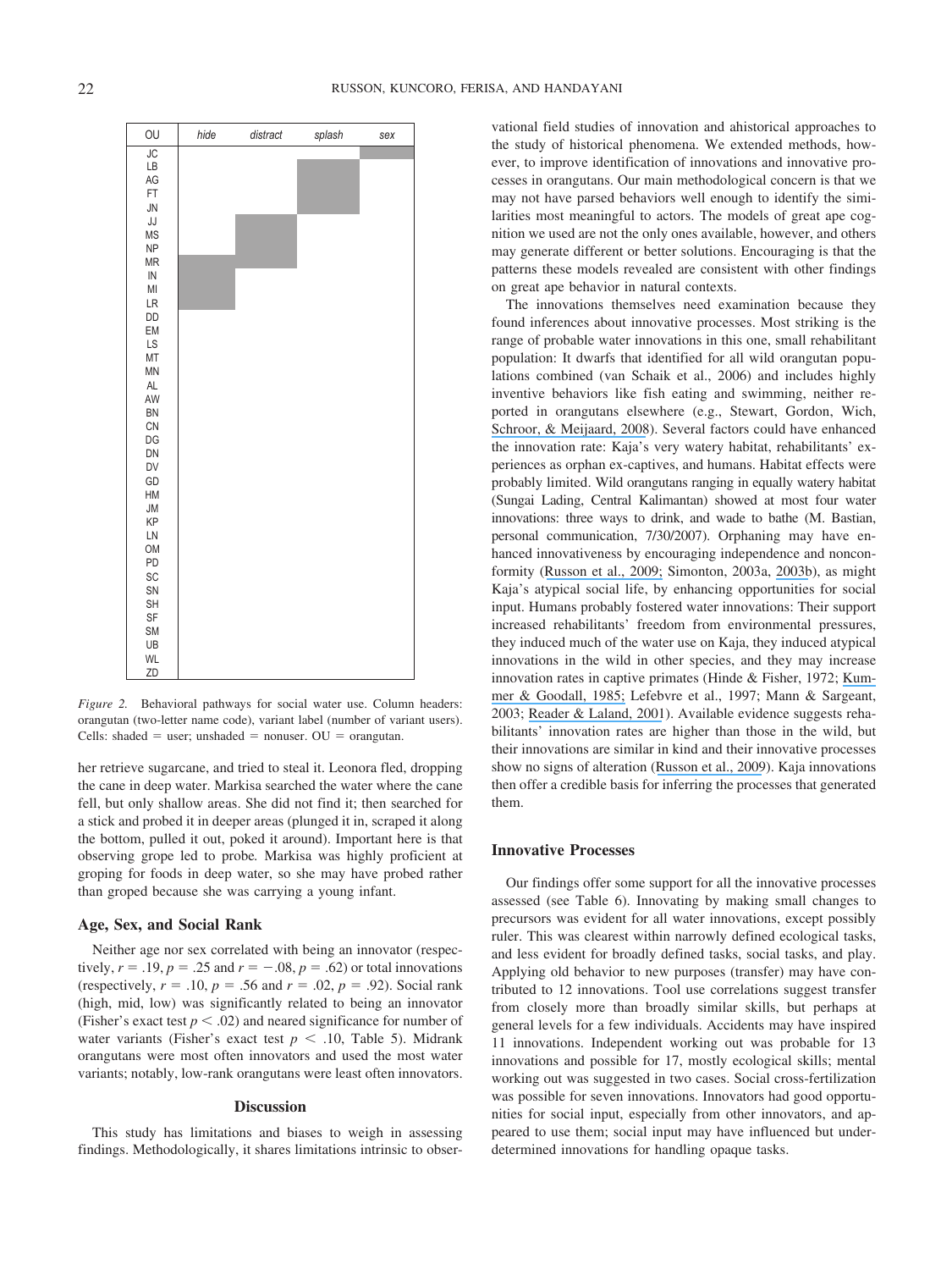|  | ٦<br>I<br>. .<br>v |
|--|--------------------|

|                         |                 |          |          |        |          | Closely similar tools <sup>b</sup> |               |         |        | Broadly similar tools <sup>b</sup> |           |            |                        |
|-------------------------|-----------------|----------|----------|--------|----------|------------------------------------|---------------|---------|--------|------------------------------------|-----------|------------|------------------------|
| Water tool <sup>a</sup> | Also in<br>play | Reacher  | Probe    | Wet    | Cup      | Sponge                             | Attention     | Boat    | Hide   | Stick                              | Cup       | Wet/sponge | Breadth of<br>tool use |
| Ruler                   | 1/2             | .00      | $-.10$   | $-.16$ | .13      | $-.13$                             | $-.20$        | .26     | .22    | $-.07$                             | .10       | $-.18$     | $-.05$                 |
| Br-hook                 | 0/1             | $.47**$  | $-.07$   | $-.11$ | $.48***$ | $-.09$                             | .35           | $-.06$  | $-.07$ | <u>.26</u>                         | $.57***$  | $-.12$     | $.50**$                |
| Probe                   | 1/1             | .28      | $.52***$ | .07    | .09      | $-.09$                             | $-.14$        | $-.06$  | $.38*$ | .26                                | .07       | .01        | .23                    |
| Br-dip                  | 1/1             | $-.10$   | $-.07$   | $.40*$ | .09      | .20                                | .11           | $-.06$  | $-.07$ | $-.09$                             | .07       | $.33^{+}$  | .08                    |
| Soak                    | 1/3             | .27      | .17      | .02    | $.39*$   | <u>.06</u>                         | .19           | .18     | .14    | $.32^{+}$                          | $.32^{+}$ | $-.03$     | $.41***$               |
| Sponge                  | 1/2             | .27      | .26      | $-.03$ | .27      | $.40*$                             | .32           | $-.09$  | $-.10$ | $.31^{\dagger}$                    | .22       | .12        | $.30^{\dagger}$        |
| Splash                  | 3/4             | $.59***$ | $.38*$   | .23    | $.50***$ | .27                                | $.37^{\circ}$ | $-.13$  | $-.14$ | $.59***$                           | $.58***$  | .29        | $.68***$               |
| Boat                    | 0/3             | .04      | $-.13$   | $-.09$ | $-.06$   | .01                                | $-.24$        | $-0.07$ | $-.08$ | $-.11$                             | $-.07$    | $-.04$     | $-.06$                 |
| Hide                    | 1/1             | .28      | $.69***$ | .07    | .09      | $-.09$                             | $-.14$        | $-.06$  | $-.06$ | $.32^{+}$                          | .07       | .03        | .23                    |

*Innovation by Transfer: Pearson Correlations Between Actors' Use of Innovative Water Tools (Rows) and Their Use Similar Tools (Columns)*

*Note.* Underlined cells indicate a positive correlation was predicted. False discovery rate adjustments were calculated for three families of tests: closely similar tools, broadly similar tools, tool generalist.

<sup>a</sup> Includes variants in which water itself was the mediating object, if orangutans deliberately manipulated water to alter a target: for example, apply water to object to clean it (wash), soak/agitate object in water to extract its contents (suck sugary water from sugarcane). <sup>b</sup> Tools grouped as similar are listed below with their context of usage (water, play, nonwater). Water tools used functionally are italicized. Closely similar: reacher (water—*ruler*, *rake*, *br-hook*; nonwater—rake, stick scratcher), probe (water—*probe*; play—probe; nonwater—probe), cup (water—*cup*; play— cup; nonwater— cup), wet (water—*brdip*, *wash*, play—wet, wiper), sponge (water—*sponge*, *soak*; play—sponge), attention (water—*splash*; nonwater—threat), boat (water—*boat*, play— boat), hide (water—*hide*, *boat*, play— boat). Broadly similar: stick (water—*rake*, *probe*, *br-hook*, *ruler*; play— digger, probe, splasher; nonwater— hitter, swatter, digger, scratcher, rake, cane, threat), cup (water—*cup*; play— cup, cup-scraper; nonwater— cup, cup-scraper), wet/sponge (water—*wash*, *soak*, *br-dip*, *sponge*; play—wet, wiper, sponge; nonwater—wash, wiper).<br>
<sup>†</sup> *p* < .10. *\* p* < .05. *\*\*\* p* < .01. *\*\*\* p* < .001 (one-sided tests corrected for false discovery rate).

We assessed behavioral pathways from a cognitive perspective, on the view that (human) actors innovate by applying normal cognitive processes to existing knowledge structures ([Ward,](https://www.researchgate.net/publication/6394812_Creative_cognition_as_a_window_on_creativity?el=1_x_8&enrichId=rgreq-298135d38c2275253ec58356c6f255ef-XXX&enrichSource=Y292ZXJQYWdlOzQxNTMxMDg2O0FTOjEyMDIzMjg4MjQ3OTEwNEAxNDA1Njc3MTYxNTYx) [2007](https://www.researchgate.net/publication/6394812_Creative_cognition_as_a_window_on_creativity?el=1_x_8&enrichId=rgreq-298135d38c2275253ec58356c6f255ef-XXX&enrichSource=Y292ZXJQYWdlOzQxNTMxMDg2O0FTOjEyMDIzMjg4MjQ3OTEwNEAxNDA1Njc3MTYxNTYx)). Behavioral pathway findings tie well with findings on great ape cognition. Variants within pathways were commonly ordered from basic generalized to complex differentiated, which resembles acquisition patterns for cognitively governed skills in great apes ([Biro et al., 2003;](https://www.researchgate.net/publication/10630809_Cultural_innovation_and_transmission_of_tool_use_in_wild_chimpanzees_Evidence_from_field_experiments?el=1_x_8&enrichId=rgreq-298135d38c2275253ec58356c6f255ef-XXX&enrichSource=Y292ZXJQYWdlOzQxNTMxMDg2O0FTOjEyMDIzMjg4MjQ3OTEwNEAxNDA1Njc3MTYxNTYx) [Corp & Byrne, 2002;](https://www.researchgate.net/publication/230815532_The_Ontogeny_of_manual_skill_in_wild_chimpanzees_evidence_from_feeding_on_the_fruit_of_Saba_Florida?el=1_x_8&enrichId=rgreq-298135d38c2275253ec58356c6f255ef-XXX&enrichSource=Y292ZXJQYWdlOzQxNTMxMDg2O0FTOjEyMDIzMjg4MjQ3OTEwNEAxNDA1Njc3MTYxNTYx) [Inoue-Nakamura &](https://www.researchgate.net/publication/14049002_Development_of_Stone_Tool_Use_by_Wild_Chimpanzees_Pan_troglodytes?el=1_x_8&enrichId=rgreq-298135d38c2275253ec58356c6f255ef-XXX&enrichSource=Y292ZXJQYWdlOzQxNTMxMDg2O0FTOjEyMDIzMjg4MjQ3OTEwNEAxNDA1Njc3MTYxNTYx) [Matsuzawa, 1997;](https://www.researchgate.net/publication/14049002_Development_of_Stone_Tool_Use_by_Wild_Chimpanzees_Pan_troglodytes?el=1_x_8&enrichId=rgreq-298135d38c2275253ec58356c6f255ef-XXX&enrichSource=Y292ZXJQYWdlOzQxNTMxMDg2O0FTOjEyMDIzMjg4MjQ3OTEwNEAxNDA1Njc3MTYxNTYx) [Russon, 2006](https://www.researchgate.net/publication/228718646_Acquisition_of_Complex_Foraging_Skills_in_Juvenile_and_Adolescent_Orangutans_Pongo_pygmaeus_Developmental_Influences?el=1_x_8&enrichId=rgreq-298135d38c2275253ec58356c6f255ef-XXX&enrichSource=Y292ZXJQYWdlOzQxNTMxMDg2O0FTOjEyMDIzMjg4MjQ3OTEwNEAxNDA1Njc3MTYxNTYx)). Pathways were clearer at lower than higher levels of behavioral organization (i.e., narrow/close vs. broad similarities), suggesting that Kaja rehabilitants favored innovating at specific behavioral levels—in particular, the procedure level in the [Byrne et al. \(2001\)](https://www.researchgate.net/publication/230815535_Estimating_the_complexity_of_animal_behaviour_How_mountain_gorillas_eat_thistles?el=1_x_8&enrichId=rgreq-298135d38c2275253ec58356c6f255ef-XXX&enrichSource=Y292ZXJQYWdlOzQxNTMxMDg2O0FTOjEyMDIzMjg4MjQ3OTEwNEAxNDA1Njc3MTYxNTYx) classification. Pathways were

Table 3

relatively short (max. three precursors), consistent with evidence of great apes' relatively low ceiling of cognitive complexity (Russon, 2004). Both patterns are consistent with evidence that great apes have limited abilities to transfer skills across tasks (Martin-Ordas, Call, & Colmenares, 2008; Povinelli, 2000; [Russon et al.,](https://www.researchgate.net/publication/6638426_Orangutan_leaf-carrying_for_nest-building_Toward_unraveling_cultural_processes?el=1_x_8&enrichId=rgreq-298135d38c2275253ec58356c6f255ef-XXX&enrichSource=Y292ZXJQYWdlOzQxNTMxMDg2O0FTOjEyMDIzMjg4MjQ3OTEwNEAxNDA1Njc3MTYxNTYx) [2007](https://www.researchgate.net/publication/6638426_Orangutan_leaf-carrying_for_nest-building_Toward_unraveling_cultural_processes?el=1_x_8&enrichId=rgreq-298135d38c2275253ec58356c6f255ef-XXX&enrichSource=Y292ZXJQYWdlOzQxNTMxMDg2O0FTOjEyMDIzMjg4MjQ3OTEwNEAxNDA1Njc3MTYxNTYx)).

Pathway findings resemble patterns found in other taxa. Other taxa with multileveled behavior may also preferentially innovate at particular levels; some songbirds, for example, may innovate more commonly in song types (sequences of song elements) than song elements (Marler, 1991; [Slater & Lachlan, 2003](https://www.researchgate.net/publication/232550296_Is_Innovation_in_Bird_Song_Adaptive?el=1_x_8&enrichId=rgreq-298135d38c2275253ec58356c6f255ef-XXX&enrichSource=Y292ZXJQYWdlOzQxNTMxMDg2O0FTOjEyMDIzMjg4MjQ3OTEwNEAxNDA1Njc3MTYxNTYx)), and humans more commonly generate innovations from specific than general previous knowledge ([Ward, 2007](https://www.researchgate.net/publication/6394812_Creative_cognition_as_a_window_on_creativity?el=1_x_8&enrichId=rgreq-298135d38c2275253ec58356c6f255ef-XXX&enrichSource=Y292ZXJQYWdlOzQxNTMxMDg2O0FTOjEyMDIzMjg4MjQ3OTEwNEAxNDA1Njc3MTYxNTYx)). Behavioral pathways compris-

Table 4 *Social Influences on Innovating*

|                     |              |           |           | Close association rates |               |
|---------------------|--------------|-----------|-----------|-------------------------|---------------|
| Performances        |              |           | Innovator | Noninnovator            |               |
| Behavior            | Actor        | No. of OU | M(SD)     | M(SD)                   | p             |
| Innovation          | Innovator    | 23        | .08(.09)  | .04(.05)                | $.0343^{a,b}$ |
| Immediate precursor | Innovator    | 23        | .18(.11)  | .08(.08)                | $.0053^{a,b}$ |
|                     | Noninnovator | 16        | .08(.08)  | .03(.05)                | $.0343^{a,b}$ |
| Mundane             | Innovator    | 23        | .38(.20)  | .18(.12)                | $.0016^{b,c}$ |
|                     | Noninnovator | 16        | .21( .14) | .12(.11)                | $.070^{b,c}$  |

*Note.* Performances are classified by behavior (innovation, immediate precursor, other) and actor (innovator, noninnovator, all). Rates represent the proportion of available partners because the number of possible innovator and noninnovator associates varied with actor and performance type. Tests assess innovator—noninnovator differences in association rates; significance levels shown are false discovery rate corrected, treating all tests as one family. OU = orangutan.<br><sup>a</sup> Wilcoxon two-sample test, two-sided (direction of difference not predicted). <sup>b</sup> Wilcoxon two-sample test,

one-sided (higher association rates predicted for innovators).  $\circ$  *p* values for exact test.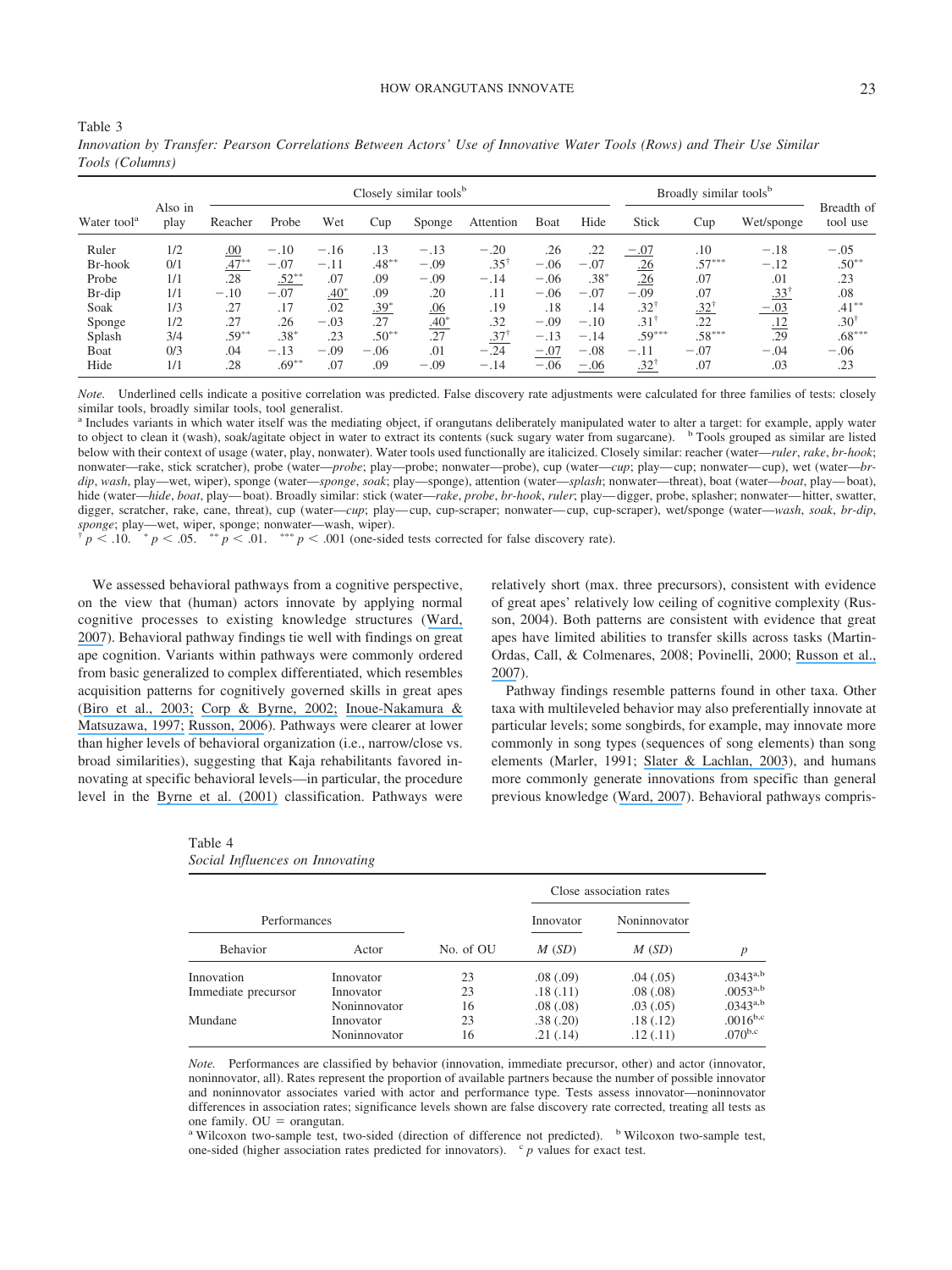| Table 5 |                       |                                                          |  |  |  |
|---------|-----------------------|----------------------------------------------------------|--|--|--|
|         |                       | Social Rank and Innovation: Being an Innovator and Total |  |  |  |
|         | <i>Water Variants</i> |                                                          |  |  |  |

|                      | High | Mid | Low | Total |
|----------------------|------|-----|-----|-------|
| Innovator            |      |     |     |       |
| Yes                  | 8    | 11  |     | 23    |
| N <sub>0</sub>       |      |     | 9   | 16    |
| Total water variants |      |     |     |       |
| High                 |      | 10  | 5   | 20    |
| Low                  | 8    | 3   | 8   | 19    |

*Note*. Total number of water variants: high (15 to 31), low (4 to 14).

ing sequences of small changes leading to an innovation resemble acquisition patterns for complex skills in several species. In captive chimpanzees, interception emerged via a series of small changes from chasing ([Iversen & Matsuzawa, 2003](https://www.researchgate.net/publication/10747233_Development_of_interception_of_moving_targets_by_chimpanzees_Pan_troglodytes_in_an_automated_task?el=1_x_8&enrichId=rgreq-298135d38c2275253ec58356c6f255ef-XXX&enrichSource=Y292ZXJQYWdlOzQxNTMxMDg2O0FTOjEyMDIzMjg4MjQ3OTEwNEAxNDA1Njc3MTYxNTYx)) and their solving the famous out-of-reach-reward task depended on knowing all relevant components (Köhler, 1925). New Caledonia crows' novel tool making and humpback whales' lobtailing also appear to result from multiple-small changes to preexisting skills ([Hunt et](https://www.researchgate.net/publication/236835039_Innovative_pandanus-tool_folding_by_New_Caledonian_crows?el=1_x_8&enrichId=rgreq-298135d38c2275253ec58356c6f255ef-XXX&enrichSource=Y292ZXJQYWdlOzQxNTMxMDg2O0FTOjEyMDIzMjg4MjQ3OTEwNEAxNDA1Njc3MTYxNTYx) al.*,* [2007;](https://www.researchgate.net/publication/236835039_Innovative_pandanus-tool_folding_by_New_Caledonian_crows?el=1_x_8&enrichId=rgreq-298135d38c2275253ec58356c6f255ef-XXX&enrichSource=Y292ZXJQYWdlOzQxNTMxMDg2O0FTOjEyMDIzMjg4MjQ3OTEwNEAxNDA1Njc3MTYxNTYx) [Hunt & Gray, 2003;](https://www.researchgate.net/publication/10767706_Diversification_and_cumulative_evolution_in_New_Caledonian_crow_tool_manufacture?el=1_x_8&enrichId=rgreq-298135d38c2275253ec58356c6f255ef-XXX&enrichSource=Y292ZXJQYWdlOzQxNTMxMDg2O0FTOjEyMDIzMjg4MjQ3OTEwNEAxNDA1Njc3MTYxNTYx) [Weinrich et al., 1992;](https://www.researchgate.net/publication/223775169_Evidence_for_acquisition_of_a_novel_feeding_behaviour_lobtail_feeding_in_humpback_whales_Megaptera_novaeangliae?el=1_x_8&enrichId=rgreq-298135d38c2275253ec58356c6f255ef-XXX&enrichSource=Y292ZXJQYWdlOzQxNTMxMDg2O0FTOjEyMDIzMjg4MjQ3OTEwNEAxNDA1Njc3MTYxNTYx) [Weir &](https://www.researchgate.net/publication/6769576_A_New_Caledonian_crow_Corvus_moneduloides_creatively_re-designs_tools_by_bending_or_unbending_aluminium_strips?el=1_x_8&enrichId=rgreq-298135d38c2275253ec58356c6f255ef-XXX&enrichSource=Y292ZXJQYWdlOzQxNTMxMDg2O0FTOjEyMDIzMjg4MjQ3OTEwNEAxNDA1Njc3MTYxNTYx) [Kacelnik, 2006](https://www.researchgate.net/publication/6769576_A_New_Caledonian_crow_Corvus_moneduloides_creatively_re-designs_tools_by_bending_or_unbending_aluminium_strips?el=1_x_8&enrichId=rgreq-298135d38c2275253ec58356c6f255ef-XXX&enrichSource=Y292ZXJQYWdlOzQxNTMxMDg2O0FTOjEyMDIzMjg4MjQ3OTEwNEAxNDA1Njc3MTYxNTYx)). Rehabilitants' ecological innovations similarly suggest acquisition by cumulative change to an individual's skills. A clear example is intercept: behavioral pathways likewise suggest intercept was acquired by building on chase and, in addition, chase itself built on deep and deep on basic. Pathways leading to other ecological innovations suggest similar accumulation of small changes (e.g., pull, probe). This may characterize ecological skills in general because, to be effective, they must solve causal tasks.

Table 6 *Overview of Findings on Innovative Processes in Kaja Rehabilitants' Water Innovations*

For social innovations, where effectiveness can be otherwise defined (e.g., effectiveness in some bird songs may depend on differing from competitors), cumulative change may be less relevant ([Slater & Lachlan, 2003](https://www.researchgate.net/publication/232550296_Is_Innovation_in_Bird_Song_Adaptive?el=1_x_8&enrichId=rgreq-298135d38c2275253ec58356c6f255ef-XXX&enrichSource=Y292ZXJQYWdlOzQxNTMxMDg2O0FTOjEyMDIzMjg4MjQ3OTEwNEAxNDA1Njc3MTYxNTYx)).

On Kaja, social input relevant to innovating was mostly gained from associates with similar abilities and interests. This is consistent with evidence that rehabilitant orangutans with similar backgrounds and abilities tend to associate preferentially and to adopt similar behaviors, and suggests a cycle wherein similar interests and abilities foster association, which associations in turn enhance shared interests and abilities (Riedler, 2007; [Russon & Galdikas,](https://www.researchgate.net/publication/15494234_Constraints_on_Great_Apes) [1995](https://www.researchgate.net/publication/15494234_Constraints_on_Great_Apes)). Social patterns may well be taxon and/or task specific, however, as some evidence suggests ([Boogert, Reader, Hoppitt, &](https://www.researchgate.net/publication/222553322_The_origin_and_spread_of_innovations_in_starlings?el=1_x_8&enrichId=rgreq-298135d38c2275253ec58356c6f255ef-XXX&enrichSource=Y292ZXJQYWdlOzQxNTMxMDg2O0FTOjEyMDIzMjg4MjQ3OTEwNEAxNDA1Njc3MTYxNTYx) [Laland, 2008;](https://www.researchgate.net/publication/222553322_The_origin_and_spread_of_innovations_in_starlings?el=1_x_8&enrichId=rgreq-298135d38c2275253ec58356c6f255ef-XXX&enrichSource=Y292ZXJQYWdlOzQxNTMxMDg2O0FTOjEyMDIzMjg4MjQ3OTEwNEAxNDA1Njc3MTYxNTYx) [Hausberger, Richard-Yris, Henry, Lepage, &](https://www.researchgate.net/publication/232560707_Song_Sharing_Reflects_the_Social-Organization_in_a_Captive_Group_of_European_Starlings_Sturnus-Vulgaris?el=1_x_8&enrichId=rgreq-298135d38c2275253ec58356c6f255ef-XXX&enrichSource=Y292ZXJQYWdlOzQxNTMxMDg2O0FTOjEyMDIzMjg4MjQ3OTEwNEAxNDA1Njc3MTYxNTYx) [Schmidt, 1995;](https://www.researchgate.net/publication/232560707_Song_Sharing_Reflects_the_Social-Organization_in_a_Captive_Group_of_European_Starlings_Sturnus-Vulgaris?el=1_x_8&enrichId=rgreq-298135d38c2275253ec58356c6f255ef-XXX&enrichSource=Y292ZXJQYWdlOzQxNTMxMDg2O0FTOjEyMDIzMjg4MjQ3OTEwNEAxNDA1Njc3MTYxNTYx) Huffman & Hirata, 2003).

## **Development**

Evidence indicated few developmental effects, probably because the narrow age range on Kaja resulted in relatively homogeneous innovative potential. One of the few examples is that primiparous mothers carrying young infants and facing deep water were the only probe and ruler users, possibly because their changed reproductive status increased their wariness. However, the adolescent age profile itself may have enhanced innovativeness on Kaja. Orangutans disperse from their natal range around adolescence and dispersal may increase innovativeness ([Slater &](https://www.researchgate.net/publication/232550296_Is_Innovation_in_Bird_Song_Adaptive?el=1_x_8&enrichId=rgreq-298135d38c2275253ec58356c6f255ef-XXX&enrichSource=Y292ZXJQYWdlOzQxNTMxMDg2O0FTOjEyMDIzMjg4MjQ3OTEwNEAxNDA1Njc3MTYxNTYx) [Lachlan, 2003](https://www.researchgate.net/publication/232550296_Is_Innovation_in_Bird_Song_Adaptive?el=1_x_8&enrichId=rgreq-298135d38c2275253ec58356c6f255ef-XXX&enrichSource=Y292ZXJQYWdlOzQxNTMxMDg2O0FTOjEyMDIzMjg4MjQ3OTEwNEAxNDA1Njc3MTYxNTYx)). Correspondingly, adolescent orangutans show qualities linked with high innovativeness: near-adult experience, competence and cognition, risk-taking tendencies, independence, gregariousness, and continuing learning needs (Greenberg, 2003; Russon, 2003a; Simonton, 2003a, [2003b](https://www.researchgate.net/publication/10673087_Scientific_Creativity_as_Constrained_Stochastic_Behavior_The_Integration_of_Product_Person_and_Process_Perspectives?el=1_x_8&enrichId=rgreq-298135d38c2275253ec58356c6f255ef-XXX&enrichSource=Y292ZXJQYWdlOzQxNTMxMDg2O0FTOjEyMDIzMjg4MjQ3OTEwNEAxNDA1Njc3MTYxNTYx)).

| Task       | Innovation | Change precursor <sup>a</sup> | Transfer                | Accident | Independent | Social <sup>b</sup> | Social rank <sup>c</sup> |
|------------|------------|-------------------------------|-------------------------|----------|-------------|---------------------|--------------------------|
| Float item | Intercept  |                               | Q                       |          |             |                     |                          |
|            | Pull       |                               |                         |          |             |                     |                          |
|            | Soak       |                               |                         |          |             |                     |                          |
|            | Fish       |                               |                         |          |             | <b>NA</b>           |                          |
| Sunk item  | Rengas     |                               |                         |          | P           | Y                   |                          |
|            | Probe      |                               |                         |          | Y, Q        | NA                  |                          |
| Drink      | Sand       |                               |                         |          |             | Y                   |                          |
|            | Sponge     |                               |                         |          | Y, Q        |                     | l.5                      |
|            | Br-dip     |                               |                         |          | Y, Q        | NA                  |                          |
| Travel     | Ruler      |                               |                         |          | Y, Q        |                     |                          |
|            | Boat       |                               |                         |          |             |                     |                          |
|            | Swim       |                               |                         |          |             |                     | 2.5                      |
|            | Br-hook    |                               |                         |          |             | NA                  |                          |
| Social     | Splash     |                               |                         |          | P           | Y                   |                          |
|            | Distract   |                               |                         |          |             |                     |                          |
|            | Hide       |                               | $\mathbf{Y},\mathbf{Q}$ |          |             |                     | 2.5                      |
|            | Sex        |                               |                         |          |             | NA                  |                          |
| Play       | Submerge   |                               |                         |          | Y, Q        | NA                  |                          |

*Note.*  $Y = yes$  (statistical);  $Q = yes$  (qualitative);  $P = probability$ ;  $NA = not applicable$ ; dash = no evidence.<br><sup>a</sup> Cells summarize the likelihood that each factor contributed to an innovation. <sup>b</sup> Social:  $Y = yes$  (at least twice, innovator had acces associated closely at innovation or immediate precursor, interacted at innovation performance). CAverage social rank across innovators for this innovation: 1 (high), 2 (mid), 3 (low).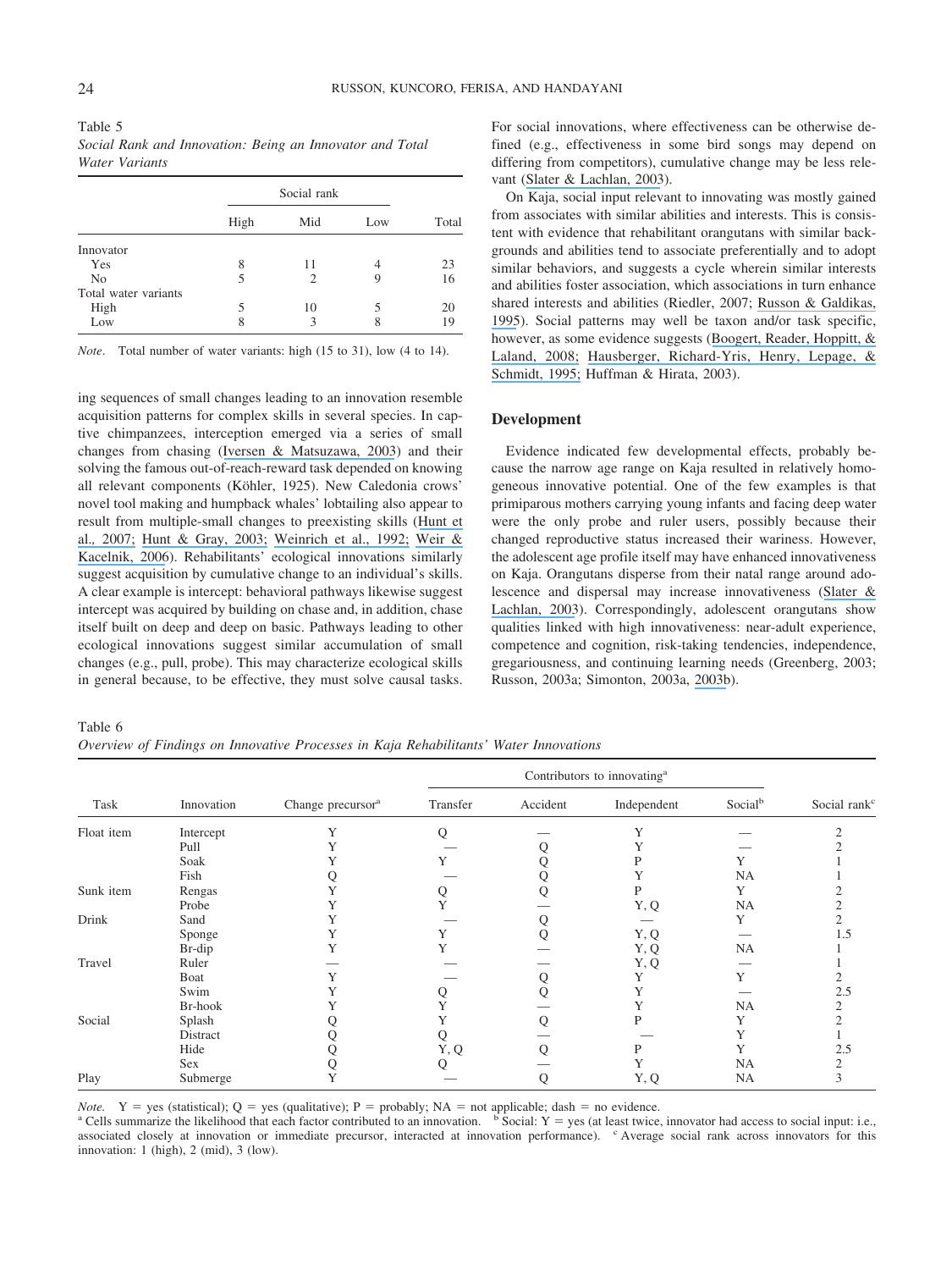Reader and Laland's (2001) finding that adults are the most innovative age class in primates then merits revisiting. It rests on lumping species and immatures (infant, juvenile, adolescent), confounding differences between species and phases of immaturity. Our findings add to evidence that species may differ in the age at which they are most innovative, depending on when and where behavioral variety is most important. Human creativity may have two peaks, young and midadulthood, depending on the problem area ([Simonton, 1988](https://www.researchgate.net/publication/20101281_Age_and_Outstanding_Achievement_What_Do_We_Know_After_a_Century_of_Research?el=1_x_8&enrichId=rgreq-298135d38c2275253ec58356c6f255ef-XXX&enrichSource=Y292ZXJQYWdlOzQxNTMxMDg2O0FTOjEyMDIzMjg4MjQ3OTEwNEAxNDA1Njc3MTYxNTYx)). In some songbirds songs are flexible in immaturity but fixed by adulthood whereas in others, and in some cetaceans, they change continually throughout adulthood (Marler, 1991; K. Payne & Payne, 1985; R. B. Payne, 1996; [Rendell &](https://www.researchgate.net/publication/11814696_Culture_in_Whales_and_Dolphins?el=1_x_8&enrichId=rgreq-298135d38c2275253ec58356c6f255ef-XXX&enrichSource=Y292ZXJQYWdlOzQxNTMxMDg2O0FTOjEyMDIzMjg4MjQ3OTEwNEAxNDA1Njc3MTYxNTYx) [Whitehead, 2001;](https://www.researchgate.net/publication/11814696_Culture_in_Whales_and_Dolphins?el=1_x_8&enrichId=rgreq-298135d38c2275253ec58356c6f255ef-XXX&enrichSource=Y292ZXJQYWdlOzQxNTMxMDg2O0FTOjEyMDIzMjg4MjQ3OTEwNEAxNDA1Njc3MTYxNTYx) [Slater & Lachlan, 2003](https://www.researchgate.net/publication/232550296_Is_Innovation_in_Bird_Song_Adaptive?el=1_x_8&enrichId=rgreq-298135d38c2275253ec58356c6f255ef-XXX&enrichSource=Y292ZXJQYWdlOzQxNTMxMDg2O0FTOjEyMDIzMjg4MjQ3OTEwNEAxNDA1Njc3MTYxNTYx)). Chimpanzees and keas seem most innovative as subadults ([Gajdon, 2007;](https://www.researchgate.net/publication/231873419_Knowing_psychological_disposition_might_help_to_find_innovation?el=1_x_8&enrichId=rgreq-298135d38c2275253ec58356c6f255ef-XXX&enrichSource=Y292ZXJQYWdlOzQxNTMxMDg2O0FTOjEyMDIzMjg4MjQ3OTEwNEAxNDA1Njc3MTYxNTYx) [Reader &](https://www.researchgate.net/publication/263058460_Primate_Innovation_Sex_Age_and_Social_Rank_Differences?el=1_x_8&enrichId=rgreq-298135d38c2275253ec58356c6f255ef-XXX&enrichSource=Y292ZXJQYWdlOzQxNTMxMDg2O0FTOjEyMDIzMjg4MjQ3OTEwNEAxNDA1Njc3MTYxNTYx) [Laland, 2001](https://www.researchgate.net/publication/263058460_Primate_Innovation_Sex_Age_and_Social_Rank_Differences?el=1_x_8&enrichId=rgreq-298135d38c2275253ec58356c6f255ef-XXX&enrichSource=Y292ZXJQYWdlOzQxNTMxMDg2O0FTOjEyMDIzMjg4MjQ3OTEwNEAxNDA1Njc3MTYxNTYx)). The chimpanzee– orangutan similarity suggests great apes may be most innovative just prior to adulthood.

## **Social Rank**

Social rank affected innovating but differently than predicted: on Kaja, mid- rather than low-ranking orangutans were the most innovative. This agrees with Reader and Laland's (2001) suggestion that midranking individuals have high innovative potential. Evidence on corvids supports this view (see Greenberg, 2003). Alternatively, rank effects could depend on species dominance patterns or contextual factors. In a group of male starlings, highrank males first solved novel foraging tasks; subjects were captives, however, so context may have affected rank advantages ([Boogert et al., 2008](https://www.researchgate.net/publication/222553322_The_origin_and_spread_of_innovations_in_starlings?el=1_x_8&enrichId=rgreq-298135d38c2275253ec58356c6f255ef-XXX&enrichSource=Y292ZXJQYWdlOzQxNTMxMDg2O0FTOjEyMDIzMjg4MjQ3OTEwNEAxNDA1Njc3MTYxNTYx)). On Kaja, context probably played a key role. Feeding platforms gave the best access to good food; most were built over water near the shore so water around platforms offered next best access to food, and areas beyond the worst. High-ranking orangutans dominated platforms, so midranking ones probably specialized on water around platforms as their best option, and the low-ranking were relegated to areas beyond.

## **Multiple Contributors to Innovating**

Our findings indicate multiple events contributed to innovating for all water innovations but ruler. Fourteen innovations were linked with two or three contributors, and three with all four. Our moderate effect sizes for tool use correlations likewise suggest that transfer influenced but did not entirely generate tool innovations. Interplay among multiple contributors may then be typical in orangutan innovating or even necessary for innovative ecological skills or multifunctional behaviors like tool use for social purposes. It can be in humans ([Sternberg, 2006](https://www.researchgate.net/publication/220041126_The_Nature_of_Creativity?el=1_x_8&enrichId=rgreq-298135d38c2275253ec58356c6f255ef-XXX&enrichSource=Y292ZXJQYWdlOzQxNTMxMDg2O0FTOjEyMDIzMjg4MjQ3OTEwNEAxNDA1Njc3MTYxNTYx)).

Other findings on transfer in great apes suggest a kind of interplay potentially involved in Kaja orangutans' innovating. Great apes are considered to have strong potential for transfer, in their capacities for interconnecting different cognitive abilities, insight, analogical reasoning, jumping to higher levels of abstrac-tion, and cognitive generativity ([Gibson, 1990;](https://www.researchgate.net/publication/232587804_New_perspectives_on_instincts_and_intelligence_Brain_size_and_the_emergence_of_hierarchical_mental_constructional_skills?el=1_x_8&enrichId=rgreq-298135d38c2275253ec58356c6f255ef-XXX&enrichSource=Y292ZXJQYWdlOzQxNTMxMDg2O0FTOjEyMDIzMjg4MjQ3OTEwNEAxNDA1Njc3MTYxNTYx) Köhler, 1925; [Lethmate, 1982;](https://www.researchgate.net/publication/229355663_Tool-using_skills_of_orang-utans?el=1_x_8&enrichId=rgreq-298135d38c2275253ec58356c6f255ef-XXX&enrichSource=Y292ZXJQYWdlOzQxNTMxMDg2O0FTOjEyMDIzMjg4MjQ3OTEwNEAxNDA1Njc3MTYxNTYx) [Parker, 1996;](https://www.researchgate.net/publication/283814168_Apprenticeship_in_tool-mediated_extractive_foraging_the_origins_of_imitation_teaching_and_self-awareness_in_great_apes?el=1_x_8&enrichId=rgreq-298135d38c2275253ec58356c6f255ef-XXX&enrichSource=Y292ZXJQYWdlOzQxNTMxMDg2O0FTOjEyMDIzMjg4MjQ3OTEwNEAxNDA1Njc3MTYxNTYx) [Rumbaugh, Washburn, & Hillix,](https://www.researchgate.net/publication/24296310_Respondents_Operants_and_Emergents_Toward_an_Integrated_Perspective_on_Behavior?el=1_x_8&enrichId=rgreq-298135d38c2275253ec58356c6f255ef-XXX&enrichSource=Y292ZXJQYWdlOzQxNTMxMDg2O0FTOjEyMDIzMjg4MjQ3OTEwNEAxNDA1Njc3MTYxNTYx) [1996;](https://www.researchgate.net/publication/24296310_Respondents_Operants_and_Emergents_Toward_an_Integrated_Perspective_on_Behavior?el=1_x_8&enrichId=rgreq-298135d38c2275253ec58356c6f255ef-XXX&enrichSource=Y292ZXJQYWdlOzQxNTMxMDg2O0FTOjEyMDIzMjg4MjQ3OTEwNEAxNDA1Njc3MTYxNTYx) [Thompson & Oden, 2000](https://www.researchgate.net/publication/220480406_Categorical_Perception_and_Conceptual_Judgments_by_Nonhuman_Primates_The_Paleological_Monkey_and_the_Analogical_Ape?el=1_x_8&enrichId=rgreq-298135d38c2275253ec58356c6f255ef-XXX&enrichSource=Y292ZXJQYWdlOzQxNTMxMDg2O0FTOjEyMDIzMjg4MjQ3OTEwNEAxNDA1Njc3MTYxNTYx)). Empirical evidence, however, shows limited transfer ([Martin-Ordas et al., 2008;](https://www.researchgate.net/publication/5667857_Tubes_tables_and_traps_Great_apes_solve_two_functionally_equivalent_trap_tasks_but_show_no_evidence_of_transfer_across_tasks?el=1_x_8&enrichId=rgreq-298135d38c2275253ec58356c6f255ef-XXX&enrichSource=Y292ZXJQYWdlOzQxNTMxMDg2O0FTOjEyMDIzMjg4MjQ3OTEwNEAxNDA1Njc3MTYxNTYx) [Russon et al.,](https://www.researchgate.net/publication/6638426_Orangutan_leaf-carrying_for_nest-building_Toward_unraveling_cultural_processes?el=1_x_8&enrichId=rgreq-298135d38c2275253ec58356c6f255ef-XXX&enrichSource=Y292ZXJQYWdlOzQxNTMxMDg2O0FTOjEyMDIzMjg4MjQ3OTEwNEAxNDA1Njc3MTYxNTYx) [2007](https://www.researchgate.net/publication/6638426_Orangutan_leaf-carrying_for_nest-building_Toward_unraveling_cultural_processes?el=1_x_8&enrichId=rgreq-298135d38c2275253ec58356c6f255ef-XXX&enrichSource=Y292ZXJQYWdlOzQxNTMxMDg2O0FTOjEyMDIzMjg4MjQ3OTEwNEAxNDA1Njc3MTYxNTYx)). Kaja rehabilitants showed few links between variants with general similarities and less tool transfer than predicted. They did appear to transfer an old nesting skill from captive to forest life, however, after social or fortuitous events prompted it ([Russon et](https://www.researchgate.net/publication/6638426_Orangutan_leaf-carrying_for_nest-building_Toward_unraveling_cultural_processes?el=1_x_8&enrichId=rgreq-298135d38c2275253ec58356c6f255ef-XXX&enrichSource=Y292ZXJQYWdlOzQxNTMxMDg2O0FTOjEyMDIzMjg4MjQ3OTEwNEAxNDA1Njc3MTYxNTYx) [al., 2007](https://www.researchgate.net/publication/6638426_Orangutan_leaf-carrying_for_nest-building_Toward_unraveling_cultural_processes?el=1_x_8&enrichId=rgreq-298135d38c2275253ec58356c6f255ef-XXX&enrichSource=Y292ZXJQYWdlOzQxNTMxMDg2O0FTOjEyMDIzMjg4MjQ3OTEwNEAxNDA1Njc3MTYxNTYx)). Some chimpanzees transferred tool expertise only after prompting (Povinelli, 2000), and human innovations are susceptible to priming ([Ward, 2007](https://www.researchgate.net/publication/6394812_Creative_cognition_as_a_window_on_creativity?el=1_x_8&enrichId=rgreq-298135d38c2275253ec58356c6f255ef-XXX&enrichSource=Y292ZXJQYWdlOzQxNTMxMDg2O0FTOjEyMDIzMjg4MjQ3OTEwNEAxNDA1Njc3MTYxNTYx)). Langer (1996) proposed that fortuitous co-occurrences of normally unconnected behaviors provide experiential bridges that promote interplay between mental structures in humans, by creating or priming associations. Initial priming might similarly promote transfer in great apes.

We therefore explored phase or stage models of innovating. Our findings on innovative processes are reconstructions that cannot track behavioral change in detail, so we limited consideration to two-phase models of human creativity: generating new behavioral possibilities, then refining or evaluating them and retaining the best ([Dennett, 1978;](https://www.researchgate.net/publication/245588963_Brainstorms_Philosophical_Essays_on_Mind_and_Psychology_Cambridge?el=1_x_8&enrichId=rgreq-298135d38c2275253ec58356c6f255ef-XXX&enrichSource=Y292ZXJQYWdlOzQxNTMxMDg2O0FTOjEyMDIzMjg4MjQ3OTEwNEAxNDA1Njc3MTYxNTYx) Finke et al., 1992; [Gabora, 2002;](https://www.researchgate.net/publication/28763600_Cognitive_Mechanisms_Underlying_the_Creative_Process?el=1_x_8&enrichId=rgreq-298135d38c2275253ec58356c6f255ef-XXX&enrichSource=Y292ZXJQYWdlOzQxNTMxMDg2O0FTOjEyMDIzMjg4MjQ3OTEwNEAxNDA1Njc3MTYxNTYx) Simonton, 2003a). The invention/improvisation-innovation distinction common in the nonhuman literature is similar ([Reader & Laland 2003;](https://www.researchgate.net/publication/46634838_Animal_Innovation_An_Introduction?el=1_x_8&enrichId=rgreq-298135d38c2275253ec58356c6f255ef-XXX&enrichSource=Y292ZXJQYWdlOzQxNTMxMDg2O0FTOjEyMDIzMjg4MjQ3OTEwNEAxNDA1Njc3MTYxNTYx) [Slater & Lachlan, 2003](https://www.researchgate.net/publication/232550296_Is_Innovation_in_Bird_Song_Adaptive?el=1_x_8&enrichId=rgreq-298135d38c2275253ec58356c6f255ef-XXX&enrichSource=Y292ZXJQYWdlOzQxNTMxMDg2O0FTOjEyMDIzMjg4MjQ3OTEwNEAxNDA1Njc3MTYxNTYx)), although our emphasis here is their connectedness. The first phase may involve low-level associative processes that recognize or generate co-occurrences, and the second, analytical-evaluative processes that identify or manipulate the relations involved ([Gabora, 2002](https://www.researchgate.net/publication/28763600_Cognitive_Mechanisms_Underlying_the_Creative_Process?el=1_x_8&enrichId=rgreq-298135d38c2275253ec58356c6f255ef-XXX&enrichSource=Y292ZXJQYWdlOzQxNTMxMDg2O0FTOjEyMDIzMjg4MjQ3OTEwNEAxNDA1Njc3MTYxNTYx)). Of the contributors we considered, social input and accidents seem most suited to generating new possibilities and independent working out to refinement and evaluation.

More interesting is that Kaja orangutans' innovating probably involved phase-like interplay among multiple contributors. Where we had several observations of one innovation by one orangutan, these sequences were suggested: accidents then transfer and/or independent practice (submerge, swim, pull, hide, splash, sand), social input then transfer (probe). Sequences of contributors are also described in the acquisition of novel behavior by captive orangutans and some other species (e.g., British tits, keas, New Caledonia crows, humpback whales): Commonly reported are accidents, social input, transfer, or "insight" followed by independent working out (Hinde & Fisher, 1972; [Huber & Gajdon, 2006;](https://www.researchgate.net/publication/6878772_Technical_intelligence_in_animals_The_kea_model?el=1_x_8&enrichId=rgreq-298135d38c2275253ec58356c6f255ef-XXX&enrichSource=Y292ZXJQYWdlOzQxNTMxMDg2O0FTOjEyMDIzMjg4MjQ3OTEwNEAxNDA1Njc3MTYxNTYx) [Lethmate, 1982;](https://www.researchgate.net/publication/229355663_Tool-using_skills_of_orang-utans?el=1_x_8&enrichId=rgreq-298135d38c2275253ec58356c6f255ef-XXX&enrichSource=Y292ZXJQYWdlOzQxNTMxMDg2O0FTOjEyMDIzMjg4MjQ3OTEwNEAxNDA1Njc3MTYxNTYx) [Mendes et al., 2007;](https://www.researchgate.net/publication/6228924_Raising_the_level_Orangutans_use_water_as_a_tool?el=1_x_8&enrichId=rgreq-298135d38c2275253ec58356c6f255ef-XXX&enrichSource=Y292ZXJQYWdlOzQxNTMxMDg2O0FTOjEyMDIzMjg4MjQ3OTEwNEAxNDA1Njc3MTYxNTYx) [Sherry & Galef, 1984;](https://www.researchgate.net/publication/232457418_Cultural_transmission_without_imitation_Milk_bottle_opening_by_birds?el=1_x_8&enrichId=rgreq-298135d38c2275253ec58356c6f255ef-XXX&enrichSource=Y292ZXJQYWdlOzQxNTMxMDg2O0FTOjEyMDIzMjg4MjQ3OTEwNEAxNDA1Njc3MTYxNTYx) Weinrich et al., 2002; [Weir & Kacelnik, 2006](https://www.researchgate.net/publication/6769576_A_New_Caledonian_crow_Corvus_moneduloides_creatively_re-designs_tools_by_bending_or_unbending_aluminium_strips?el=1_x_8&enrichId=rgreq-298135d38c2275253ec58356c6f255ef-XXX&enrichSource=Y292ZXJQYWdlOzQxNTMxMDg2O0FTOjEyMDIzMjg4MjQ3OTEwNEAxNDA1Njc3MTYxNTYx)).

## **Conclusions**

This study constitutes the first systematic assessment of innovative processes in forest-living orangutans. Findings indicate the same innovative processes proposed elsewhere along with several complexities. In innovating, these rehabilitant orangutans appeared to favor narrowly circumscribed, procedure-level change although innovating at other levels appeared possible. Their innovating appeared to be multidetermined, in that it often involved the coming together of several facilitating factors, and may unfold in phase- or stage-like fashion. All of these patterns are suggested in humans and in some other nonhuman taxa.

[Ramsey et al. \(2007\)](https://www.researchgate.net/publication/5766633_Animal_innovation_defined_and_operationalized?el=1_x_8&enrichId=rgreq-298135d38c2275253ec58356c6f255ef-XXX&enrichSource=Y292ZXJQYWdlOzQxNTMxMDg2O0FTOjEyMDIzMjg4MjQ3OTEwNEAxNDA1Njc3MTYxNTYx) argued that, properly designed, field studies of innovations can contribute to inferring innovative processes. The field approach we used suggested innovative processes that are plausible and consistent with relevant findings on cognition and on innovation in other taxa, humans included. We consider that what success we achieved owes partly to extending current prevalence methods for identifying innovations to include suitable parsing rules, levels of task relatedness, and establishing the relevant behavioral repertoire for the study population. All have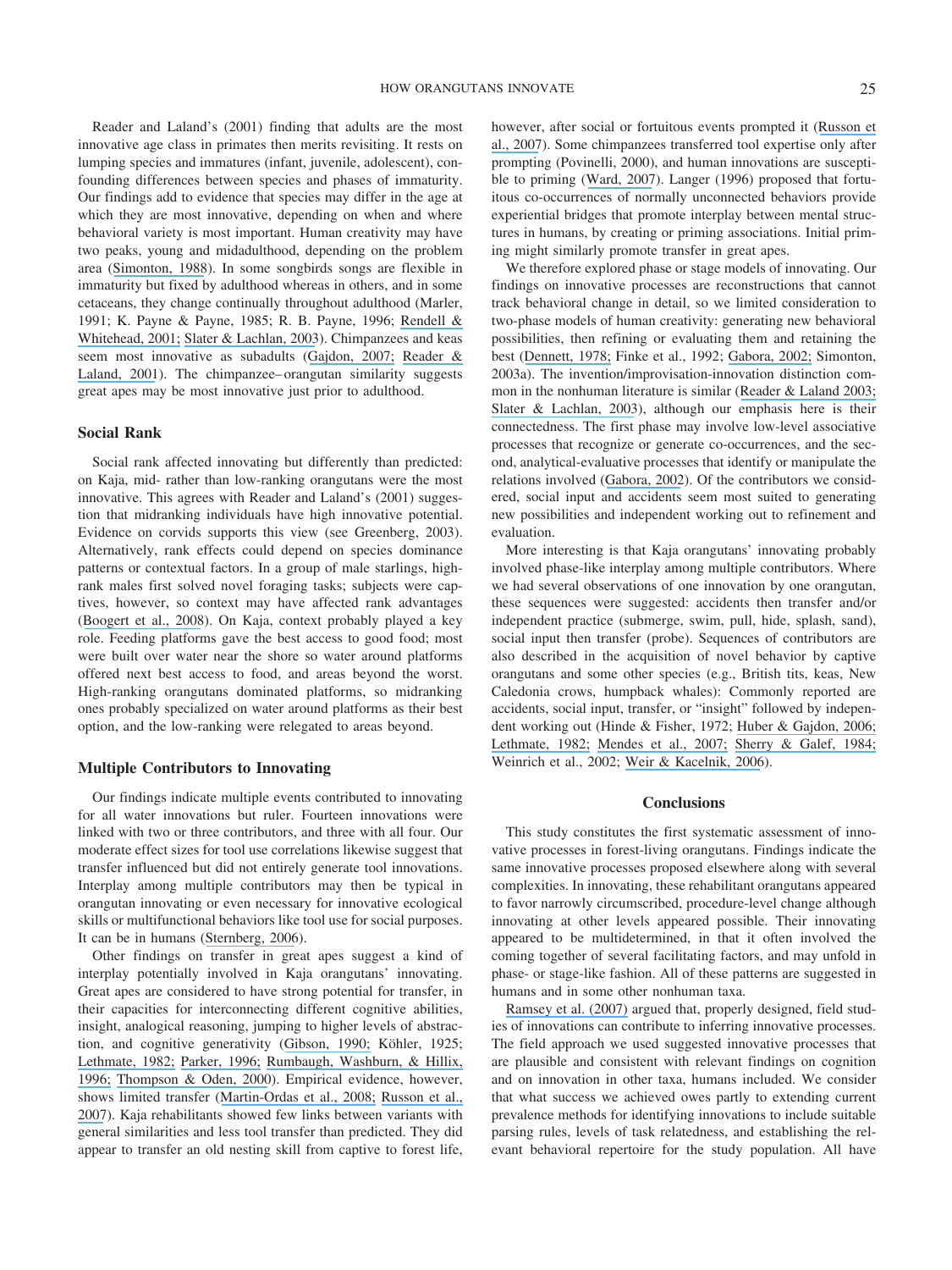parallels in field studies of bird and cetacean song change or experimental studies of their tool innovations. Even with these extensions, however, we had difficulty identifying which of several similarities were significant to an actor and which variants were new (some looked new in one context but proved to be known or very similar in another), so risks of misidentifying innovations remain. Moving ahead requires improving methods to address these problems and undertaking long-term studies. The value of long-term field studies of primate behavior, especially for historical phenomena such as innovating, is amply demonstrated (e.g., [Biro et al., 2003;](https://www.researchgate.net/publication/10630809_Cultural_innovation_and_transmission_of_tool_use_in_wild_chimpanzees_Evidence_from_field_experiments?el=1_x_8&enrichId=rgreq-298135d38c2275253ec58356c6f255ef-XXX&enrichSource=Y292ZXJQYWdlOzQxNTMxMDg2O0FTOjEyMDIzMjg4MjQ3OTEwNEAxNDA1Njc3MTYxNTYx) [Boesch, 1995;](https://www.researchgate.net/publication/226887307_Innovation_in_wild_Chimpanzees_Pan_troglodytes?el=1_x_8&enrichId=rgreq-298135d38c2275253ec58356c6f255ef-XXX&enrichSource=Y292ZXJQYWdlOzQxNTMxMDg2O0FTOjEyMDIzMjg4MjQ3OTEwNEAxNDA1Njc3MTYxNTYx) Huffman & Hirata, 2003; Panger et al., 2002). Multiyear studies of song change in birds and cetaceans then offer valuable methodological suggestions for longterm study of innovation in primates. Greater incorporation of research on human creativity also merits consideration, given the several parallels suggested here.

These findings provided an initial model on which to base future work and suggest several issues worth pursuing. If rearing as an orphan increased innovativeness in these rehabilitants, then orangutans may be able to learn to innovate. This has been shown in humans ([Sternberg, 2006](https://www.researchgate.net/publication/220041126_The_Nature_of_Creativity?el=1_x_8&enrichId=rgreq-298135d38c2275253ec58356c6f255ef-XXX&enrichSource=Y292ZXJQYWdlOzQxNTMxMDg2O0FTOjEyMDIzMjg4MjQ3OTEwNEAxNDA1Njc3MTYxNTYx)) but is little studied in nonhuman species ([Reader, 2007](https://www.researchgate.net/publication/46699492_Environmentally_invoked_innovation_and_cognition?el=1_x_8&enrichId=rgreq-298135d38c2275253ec58356c6f255ef-XXX&enrichSource=Y292ZXJQYWdlOzQxNTMxMDg2O0FTOjEyMDIzMjg4MjQ3OTEwNEAxNDA1Njc3MTYxNTYx)), although similar hints in other species suggest it merits attention (Greenberg, 2003; [Pryor, Haag, & O'Reilly,](https://www.researchgate.net/publication/6974294_The_creative_porpoise_Training_for_novel_behavior?el=1_x_8&enrichId=rgreq-298135d38c2275253ec58356c6f255ef-XXX&enrichSource=Y292ZXJQYWdlOzQxNTMxMDg2O0FTOjEyMDIzMjg4MjQ3OTEwNEAxNDA1Njc3MTYxNTYx) [1969](https://www.researchgate.net/publication/6974294_The_creative_porpoise_Training_for_novel_behavior?el=1_x_8&enrichId=rgreq-298135d38c2275253ec58356c6f255ef-XXX&enrichSource=Y292ZXJQYWdlOzQxNTMxMDg2O0FTOjEyMDIzMjg4MjQ3OTEwNEAxNDA1Njc3MTYxNTYx)). Innovating may unfold differently for ecological and social innovations, given the different contingencies involved, so comparing the two pathways could be important. The multiprecursor sequences we identified for complex ecological skills indicated specialists; in unusual foraging techniques also have been reported in bottlenose dolphins (Mann & Sargeant, 2003). This would put a premium on recognizing others' competencies—in some sense, knowing what others know. Recognizing others' competencies, in the form of selective attention to or association with experts, was evident in Kaja orangutans and some other taxa ([Ottoni et al.,](https://www.researchgate.net/publication/8014572_Watching_the_best_nutcrackers_what_capuchin_monkeys_Cebus_apella_know_about_others) [2005;](https://www.researchgate.net/publication/8014572_Watching_the_best_nutcrackers_what_capuchin_monkeys_Cebus_apella_know_about_others) [R. B. Payne, 1985](https://www.researchgate.net/publication/232493380_Behavioral_Continuity_and_Change_in_Local_Song_Populations_of_Village_Indigobirds_Vidua_chalybeate?el=1_x_8&enrichId=rgreq-298135d38c2275253ec58356c6f255ef-XXX&enrichSource=Y292ZXJQYWdlOzQxNTMxMDg2O0FTOjEyMDIzMjg4MjQ3OTEwNEAxNDA1Njc3MTYxNTYx)); other forms of knowing what others know have been shown experimentally in chimpanzees ([Kaminski,](https://www.researchgate.net/publication/23313565_Chimpanzees_Know_What_Others_Know_but_Not_What_They_Believe?el=1_x_8&enrichId=rgreq-298135d38c2275253ec58356c6f255ef-XXX&enrichSource=Y292ZXJQYWdlOzQxNTMxMDg2O0FTOjEyMDIzMjg4MjQ3OTEwNEAxNDA1Njc3MTYxNTYx) [Call, & Tomasello, 2008](https://www.researchgate.net/publication/23313565_Chimpanzees_Know_What_Others_Know_but_Not_What_They_Believe?el=1_x_8&enrichId=rgreq-298135d38c2275253ec58356c6f255ef-XXX&enrichSource=Y292ZXJQYWdlOzQxNTMxMDg2O0FTOjEyMDIzMjg4MjQ3OTEwNEAxNDA1Njc3MTYxNTYx)). The field findings then suggest one basis for this social– cognitive ability. Finally, Kaja rehabilitants' innovativeness, although atypical, nonetheless demonstrates the exceptional behavioral flexibility of which orangutans are capable. Highly innovative species are especially successful in invading novel environments ([Sol, Timmermans, & Lefebvre, 2002](https://www.researchgate.net/publication/222520220_Behavioral_flexibility_and_invasion_success_in_birds?el=1_x_8&enrichId=rgreq-298135d38c2275253ec58356c6f255ef-XXX&enrichSource=Y292ZXJQYWdlOzQxNTMxMDg2O0FTOjEyMDIzMjg4MjQ3OTEwNEAxNDA1Njc3MTYxNTYx)). For orangutans, high-innovative potential is then a double-edged sword. They are endangered largely because humans are rapidly transforming their habitat, so although their flexibility facilitates adjustment to new forests it also facilitates crop raiding. Applying innovation findings to conservation then offers great practical value.

#### **References**

- [Amant, R., & Horton, T. \(2008\). Revisiting the definition of animal tool](https://www.researchgate.net/publication/222580756_Revisiting_the_definition_of_animal_tool_use?el=1_x_8&enrichId=rgreq-298135d38c2275253ec58356c6f255ef-XXX&enrichSource=Y292ZXJQYWdlOzQxNTMxMDg2O0FTOjEyMDIzMjg4MjQ3OTEwNEAxNDA1Njc3MTYxNTYx) use. *[Animal Behaviour, 75,](https://www.researchgate.net/publication/222580756_Revisiting_the_definition_of_animal_tool_use?el=1_x_8&enrichId=rgreq-298135d38c2275253ec58356c6f255ef-XXX&enrichSource=Y292ZXJQYWdlOzQxNTMxMDg2O0FTOjEyMDIzMjg4MjQ3OTEwNEAxNDA1Njc3MTYxNTYx)* 1199 –1208.
- [Biro, D., Inoue-Nakamura, N., Tonooka, R., Yamakoshi, G., Sousa, C., &](https://www.researchgate.net/publication/10630809_Cultural_innovation_and_transmission_of_tool_use_in_wild_chimpanzees_Evidence_from_field_experiments?el=1_x_8&enrichId=rgreq-298135d38c2275253ec58356c6f255ef-XXX&enrichSource=Y292ZXJQYWdlOzQxNTMxMDg2O0FTOjEyMDIzMjg4MjQ3OTEwNEAxNDA1Njc3MTYxNTYx) [Matsuzawa, T. \(2003\). Cultural innovation and transmission of tool use](https://www.researchgate.net/publication/10630809_Cultural_innovation_and_transmission_of_tool_use_in_wild_chimpanzees_Evidence_from_field_experiments?el=1_x_8&enrichId=rgreq-298135d38c2275253ec58356c6f255ef-XXX&enrichSource=Y292ZXJQYWdlOzQxNTMxMDg2O0FTOjEyMDIzMjg4MjQ3OTEwNEAxNDA1Njc3MTYxNTYx) [in wild chimpanzees: Evidence from field experiments.](https://www.researchgate.net/publication/10630809_Cultural_innovation_and_transmission_of_tool_use_in_wild_chimpanzees_Evidence_from_field_experiments?el=1_x_8&enrichId=rgreq-298135d38c2275253ec58356c6f255ef-XXX&enrichSource=Y292ZXJQYWdlOzQxNTMxMDg2O0FTOjEyMDIzMjg4MjQ3OTEwNEAxNDA1Njc3MTYxNTYx) *Animal Cognition, 6,* [213–223.](https://www.researchgate.net/publication/10630809_Cultural_innovation_and_transmission_of_tool_use_in_wild_chimpanzees_Evidence_from_field_experiments?el=1_x_8&enrichId=rgreq-298135d38c2275253ec58356c6f255ef-XXX&enrichSource=Y292ZXJQYWdlOzQxNTMxMDg2O0FTOjEyMDIzMjg4MjQ3OTEwNEAxNDA1Njc3MTYxNTYx)
- [Boesch, C. \(1995\). Innovation in wild chimpanzees \(](https://www.researchgate.net/publication/226887307_Innovation_in_wild_Chimpanzees_Pan_troglodytes?el=1_x_8&enrichId=rgreq-298135d38c2275253ec58356c6f255ef-XXX&enrichSource=Y292ZXJQYWdlOzQxNTMxMDg2O0FTOjEyMDIzMjg4MjQ3OTEwNEAxNDA1Njc3MTYxNTYx)*Pan troglodytes*). *[International Journal of Primatology, 16,](https://www.researchgate.net/publication/226887307_Innovation_in_wild_Chimpanzees_Pan_troglodytes?el=1_x_8&enrichId=rgreq-298135d38c2275253ec58356c6f255ef-XXX&enrichSource=Y292ZXJQYWdlOzQxNTMxMDg2O0FTOjEyMDIzMjg4MjQ3OTEwNEAxNDA1Njc3MTYxNTYx)* 1–16.

[Boogert, N. J., Reader, S. M., Hoppitt, W., & Laland, K. N. \(2008\). The](https://www.researchgate.net/publication/222553322_The_origin_and_spread_of_innovations_in_starlings?el=1_x_8&enrichId=rgreq-298135d38c2275253ec58356c6f255ef-XXX&enrichSource=Y292ZXJQYWdlOzQxNTMxMDg2O0FTOjEyMDIzMjg4MjQ3OTEwNEAxNDA1Njc3MTYxNTYx)

[origin and spread of innovations in starlings,](https://www.researchgate.net/publication/222553322_The_origin_and_spread_of_innovations_in_starlings?el=1_x_8&enrichId=rgreq-298135d38c2275253ec58356c6f255ef-XXX&enrichSource=Y292ZXJQYWdlOzQxNTMxMDg2O0FTOjEyMDIzMjg4MjQ3OTEwNEAxNDA1Njc3MTYxNTYx) *Animal Behaviour, 75,* [1509 –1518.](https://www.researchgate.net/publication/222553322_The_origin_and_spread_of_innovations_in_starlings?el=1_x_8&enrichId=rgreq-298135d38c2275253ec58356c6f255ef-XXX&enrichSource=Y292ZXJQYWdlOzQxNTMxMDg2O0FTOjEyMDIzMjg4MjQ3OTEwNEAxNDA1Njc3MTYxNTYx)

- Box, H. O. (2003). Characteristics and propensities of marmosets and tamarins: Implications for studies of innovation. In S. M. Reader & K. N. Laland (Eds.), *Animal innovation* (pp. 197–219). Oxford, England: Oxford University Press.
- Burghardt, G. M. (2005). *The genesis of animal play.* Cambridge, MA: MIT Press.
- [Byrne, R. W. \(1999\). Imitation without intentionality: Using string parsing](https://www.researchgate.net/publication/226556990_Imitation_without_intentionality_Using_string_parsing_to_copy_the_organization_of_behavior?el=1_x_8&enrichId=rgreq-298135d38c2275253ec58356c6f255ef-XXX&enrichSource=Y292ZXJQYWdlOzQxNTMxMDg2O0FTOjEyMDIzMjg4MjQ3OTEwNEAxNDA1Njc3MTYxNTYx) [to copy the organization of behaviour.](https://www.researchgate.net/publication/226556990_Imitation_without_intentionality_Using_string_parsing_to_copy_the_organization_of_behavior?el=1_x_8&enrichId=rgreq-298135d38c2275253ec58356c6f255ef-XXX&enrichSource=Y292ZXJQYWdlOzQxNTMxMDg2O0FTOjEyMDIzMjg4MjQ3OTEwNEAxNDA1Njc3MTYxNTYx) *Animal Cognition, 2,* 63–72.
- Byrne, R. W. (2003). Novelty in deceit. In S. M. Reader & K. N. Laland (Eds.), *Animal innovation* (pp. 237–259). Oxford, England: Oxford University Press.
- [Byrne, R. W., & Byrne, J. M. E. \(1993\). Variability and standardization in](https://www.researchgate.net/publication/247964477_Complex_leaf-gathering_skills_of_Mountain_Gorillas_Gorilla_g_beringei_variability_and_standardization?el=1_x_8&enrichId=rgreq-298135d38c2275253ec58356c6f255ef-XXX&enrichSource=Y292ZXJQYWdlOzQxNTMxMDg2O0FTOjEyMDIzMjg4MjQ3OTEwNEAxNDA1Njc3MTYxNTYx) [the complex leaf-gathering tasks of mountain gorillas \(](https://www.researchgate.net/publication/247964477_Complex_leaf-gathering_skills_of_Mountain_Gorillas_Gorilla_g_beringei_variability_and_standardization?el=1_x_8&enrichId=rgreq-298135d38c2275253ec58356c6f255ef-XXX&enrichSource=Y292ZXJQYWdlOzQxNTMxMDg2O0FTOjEyMDIzMjg4MjQ3OTEwNEAxNDA1Njc3MTYxNTYx)*Gorilla g. beringei*). *[American Journal of Primatology, 31,](https://www.researchgate.net/publication/247964477_Complex_leaf-gathering_skills_of_Mountain_Gorillas_Gorilla_g_beringei_variability_and_standardization?el=1_x_8&enrichId=rgreq-298135d38c2275253ec58356c6f255ef-XXX&enrichSource=Y292ZXJQYWdlOzQxNTMxMDg2O0FTOjEyMDIzMjg4MjQ3OTEwNEAxNDA1Njc3MTYxNTYx)* 241–261.
- [Byrne, R. W., Corp, N., & Byrne, J. M. E. \(2001\). Estimating the com](https://www.researchgate.net/publication/230815535_Estimating_the_complexity_of_animal_behaviour_How_mountain_gorillas_eat_thistles?el=1_x_8&enrichId=rgreq-298135d38c2275253ec58356c6f255ef-XXX&enrichSource=Y292ZXJQYWdlOzQxNTMxMDg2O0FTOjEyMDIzMjg4MjQ3OTEwNEAxNDA1Njc3MTYxNTYx)[plexity of animal behavior: How mountain gorillas eat thistles.](https://www.researchgate.net/publication/230815535_Estimating_the_complexity_of_animal_behaviour_How_mountain_gorillas_eat_thistles?el=1_x_8&enrichId=rgreq-298135d38c2275253ec58356c6f255ef-XXX&enrichSource=Y292ZXJQYWdlOzQxNTMxMDg2O0FTOjEyMDIzMjg4MjQ3OTEwNEAxNDA1Njc3MTYxNTYx) *Behav[iour, 138,](https://www.researchgate.net/publication/230815535_Estimating_the_complexity_of_animal_behaviour_How_mountain_gorillas_eat_thistles?el=1_x_8&enrichId=rgreq-298135d38c2275253ec58356c6f255ef-XXX&enrichSource=Y292ZXJQYWdlOzQxNTMxMDg2O0FTOjEyMDIzMjg4MjQ3OTEwNEAxNDA1Njc3MTYxNTYx)* 525–557.
- [Call, J., & Tomasello, M. \(2007\). Comparing the gestures of apes and](https://www.researchgate.net/publication/40853127_The_Gestural_Communication_of_Apes_and_Monkeys?el=1_x_8&enrichId=rgreq-298135d38c2275253ec58356c6f255ef-XXX&enrichSource=Y292ZXJQYWdlOzQxNTMxMDg2O0FTOjEyMDIzMjg4MjQ3OTEwNEAxNDA1Njc3MTYxNTYx) [monkeys. In J. Call & M. Tomasello \(Eds.\),](https://www.researchgate.net/publication/40853127_The_Gestural_Communication_of_Apes_and_Monkeys?el=1_x_8&enrichId=rgreq-298135d38c2275253ec58356c6f255ef-XXX&enrichSource=Y292ZXJQYWdlOzQxNTMxMDg2O0FTOjEyMDIzMjg4MjQ3OTEwNEAxNDA1Njc3MTYxNTYx) *The gestural communication of apes and monkeys* [\(pp. 197–220\). Mahwah, NJ: Erlbaum.](https://www.researchgate.net/publication/40853127_The_Gestural_Communication_of_Apes_and_Monkeys?el=1_x_8&enrichId=rgreq-298135d38c2275253ec58356c6f255ef-XXX&enrichSource=Y292ZXJQYWdlOzQxNTMxMDg2O0FTOjEyMDIzMjg4MjQ3OTEwNEAxNDA1Njc3MTYxNTYx)
- Cohen, J. (1988). *[Statistical power analysis for the behavioral sciences](https://www.researchgate.net/publication/44847045_Statistical_power_ANALYSIS_for_the_Behavioral_sciences?el=1_x_8&enrichId=rgreq-298135d38c2275253ec58356c6f255ef-XXX&enrichSource=Y292ZXJQYWdlOzQxNTMxMDg2O0FTOjEyMDIzMjg4MjQ3OTEwNEAxNDA1Njc3MTYxNTYx)* [\(2nd ed.\). Hillsdale, NJ: Erlbaum.](https://www.researchgate.net/publication/44847045_Statistical_power_ANALYSIS_for_the_Behavioral_sciences?el=1_x_8&enrichId=rgreq-298135d38c2275253ec58356c6f255ef-XXX&enrichSource=Y292ZXJQYWdlOzQxNTMxMDg2O0FTOjEyMDIzMjg4MjQ3OTEwNEAxNDA1Njc3MTYxNTYx)
- [Corp, N., & Byrne, R. W. \(2002\). The ontogeny of manual skill in wild](https://www.researchgate.net/publication/230815532_The_Ontogeny_of_manual_skill_in_wild_chimpanzees_evidence_from_feeding_on_the_fruit_of_Saba_Florida?el=1_x_8&enrichId=rgreq-298135d38c2275253ec58356c6f255ef-XXX&enrichSource=Y292ZXJQYWdlOzQxNTMxMDg2O0FTOjEyMDIzMjg4MjQ3OTEwNEAxNDA1Njc3MTYxNTYx) [chimpanzees: Evidence from feeding on the fruit of](https://www.researchgate.net/publication/230815532_The_Ontogeny_of_manual_skill_in_wild_chimpanzees_evidence_from_feeding_on_the_fruit_of_Saba_Florida?el=1_x_8&enrichId=rgreq-298135d38c2275253ec58356c6f255ef-XXX&enrichSource=Y292ZXJQYWdlOzQxNTMxMDg2O0FTOjEyMDIzMjg4MjQ3OTEwNEAxNDA1Njc3MTYxNTYx) *Saba florida. Be[haviour, 139,](https://www.researchgate.net/publication/230815532_The_Ontogeny_of_manual_skill_in_wild_chimpanzees_evidence_from_feeding_on_the_fruit_of_Saba_Florida?el=1_x_8&enrichId=rgreq-298135d38c2275253ec58356c6f255ef-XXX&enrichSource=Y292ZXJQYWdlOzQxNTMxMDg2O0FTOjEyMDIzMjg4MjQ3OTEwNEAxNDA1Njc3MTYxNTYx)* 137–168.
- [Coussi-Korbel, S., & Fragaszy, D. \(1995\). On the relation between social](https://www.researchgate.net/publication/223159740_On_the_relation_between_social_dynamics_and_social_learning?el=1_x_8&enrichId=rgreq-298135d38c2275253ec58356c6f255ef-XXX&enrichSource=Y292ZXJQYWdlOzQxNTMxMDg2O0FTOjEyMDIzMjg4MjQ3OTEwNEAxNDA1Njc3MTYxNTYx) [dynamics and social learning.](https://www.researchgate.net/publication/223159740_On_the_relation_between_social_dynamics_and_social_learning?el=1_x_8&enrichId=rgreq-298135d38c2275253ec58356c6f255ef-XXX&enrichSource=Y292ZXJQYWdlOzQxNTMxMDg2O0FTOjEyMDIzMjg4MjQ3OTEwNEAxNDA1Njc3MTYxNTYx) *Animal Behaviour, 50,* 1441–1453.
- Dennett, D. (1978). *[Brainstorms: Philosophical essays on mind and psy](https://www.researchgate.net/publication/245588963_Brainstorms_Philosophical_Essays_on_Mind_and_Psychology_Cambridge?el=1_x_8&enrichId=rgreq-298135d38c2275253ec58356c6f255ef-XXX&enrichSource=Y292ZXJQYWdlOzQxNTMxMDg2O0FTOjEyMDIzMjg4MjQ3OTEwNEAxNDA1Njc3MTYxNTYx)chology.* [Cambridge, MA: Bradford Books.](https://www.researchgate.net/publication/245588963_Brainstorms_Philosophical_Essays_on_Mind_and_Psychology_Cambridge?el=1_x_8&enrichId=rgreq-298135d38c2275253ec58356c6f255ef-XXX&enrichSource=Y292ZXJQYWdlOzQxNTMxMDg2O0FTOjEyMDIzMjg4MjQ3OTEwNEAxNDA1Njc3MTYxNTYx)
- Faul, F., Erdfelder, E., Lang, A.-G., & Buchner, A. (2007). G\*Power 3: A flexible statistical power analysis for the social, behavioral, and biomedical sciences. *Behavior Research Methods, 39,* 175–191.
- Finke, R. A., Ward, T. B., & Smith, S. M. (1996). *Creative cognition.* Cambridge, MA: MIT Press.
- [Gabora, L. \(2002\). Cognitive mechanisms underlying the creative process.](https://www.researchgate.net/publication/28763600_Cognitive_Mechanisms_Underlying_the_Creative_Process?el=1_x_8&enrichId=rgreq-298135d38c2275253ec58356c6f255ef-XXX&enrichSource=Y292ZXJQYWdlOzQxNTMxMDg2O0FTOjEyMDIzMjg4MjQ3OTEwNEAxNDA1Njc3MTYxNTYx) [In T. Hewett & T. Kavanagh \(Eds.\),](https://www.researchgate.net/publication/28763600_Cognitive_Mechanisms_Underlying_the_Creative_Process?el=1_x_8&enrichId=rgreq-298135d38c2275253ec58356c6f255ef-XXX&enrichSource=Y292ZXJQYWdlOzQxNTMxMDg2O0FTOjEyMDIzMjg4MjQ3OTEwNEAxNDA1Njc3MTYxNTYx) *Proceedings of the fourth interna[tional conference on creativity and cognition](https://www.researchgate.net/publication/28763600_Cognitive_Mechanisms_Underlying_the_Creative_Process?el=1_x_8&enrichId=rgreq-298135d38c2275253ec58356c6f255ef-XXX&enrichSource=Y292ZXJQYWdlOzQxNTMxMDg2O0FTOjEyMDIzMjg4MjQ3OTEwNEAxNDA1Njc3MTYxNTYx)* (pp. 126 –133). Leicester[shire, England: Loughborough University.](https://www.researchgate.net/publication/28763600_Cognitive_Mechanisms_Underlying_the_Creative_Process?el=1_x_8&enrichId=rgreq-298135d38c2275253ec58356c6f255ef-XXX&enrichSource=Y292ZXJQYWdlOzQxNTMxMDg2O0FTOjEyMDIzMjg4MjQ3OTEwNEAxNDA1Njc3MTYxNTYx)
- [Gajdon, G. K. \(2007\). Knowing psychological disposition might help to](https://www.researchgate.net/publication/231873419_Knowing_psychological_disposition_might_help_to_find_innovation?el=1_x_8&enrichId=rgreq-298135d38c2275253ec58356c6f255ef-XXX&enrichSource=Y292ZXJQYWdlOzQxNTMxMDg2O0FTOjEyMDIzMjg4MjQ3OTEwNEAxNDA1Njc3MTYxNTYx) find innovation. *[Behavioral and Brain Sciences, 30,](https://www.researchgate.net/publication/231873419_Knowing_psychological_disposition_might_help_to_find_innovation?el=1_x_8&enrichId=rgreq-298135d38c2275253ec58356c6f255ef-XXX&enrichSource=Y292ZXJQYWdlOzQxNTMxMDg2O0FTOjEyMDIzMjg4MjQ3OTEwNEAxNDA1Njc3MTYxNTYx)* 409 – 410.
- [Gibson, K. R. \(1990\). New perspectives on instincts and intelligence: Brain](https://www.researchgate.net/publication/232587804_New_perspectives_on_instincts_and_intelligence_Brain_size_and_the_emergence_of_hierarchical_mental_constructional_skills?el=1_x_8&enrichId=rgreq-298135d38c2275253ec58356c6f255ef-XXX&enrichSource=Y292ZXJQYWdlOzQxNTMxMDg2O0FTOjEyMDIzMjg4MjQ3OTEwNEAxNDA1Njc3MTYxNTYx) [size and the emergence of hierarchical mental construction skills. In](https://www.researchgate.net/publication/232587804_New_perspectives_on_instincts_and_intelligence_Brain_size_and_the_emergence_of_hierarchical_mental_constructional_skills?el=1_x_8&enrichId=rgreq-298135d38c2275253ec58356c6f255ef-XXX&enrichSource=Y292ZXJQYWdlOzQxNTMxMDg2O0FTOjEyMDIzMjg4MjQ3OTEwNEAxNDA1Njc3MTYxNTYx) [S. T. Parker & K. R. Gibson \(Eds.\),](https://www.researchgate.net/publication/232587804_New_perspectives_on_instincts_and_intelligence_Brain_size_and_the_emergence_of_hierarchical_mental_constructional_skills?el=1_x_8&enrichId=rgreq-298135d38c2275253ec58356c6f255ef-XXX&enrichSource=Y292ZXJQYWdlOzQxNTMxMDg2O0FTOjEyMDIzMjg4MjQ3OTEwNEAxNDA1Njc3MTYxNTYx) *"Language" and intelligence in [monkeys and apes: Comparative developmental perspectives](https://www.researchgate.net/publication/232587804_New_perspectives_on_instincts_and_intelligence_Brain_size_and_the_emergence_of_hierarchical_mental_constructional_skills?el=1_x_8&enrichId=rgreq-298135d38c2275253ec58356c6f255ef-XXX&enrichSource=Y292ZXJQYWdlOzQxNTMxMDg2O0FTOjEyMDIzMjg4MjQ3OTEwNEAxNDA1Njc3MTYxNTYx)* (pp. 97– [128\). New York, NY: Cambridge University Press.](https://www.researchgate.net/publication/232587804_New_perspectives_on_instincts_and_intelligence_Brain_size_and_the_emergence_of_hierarchical_mental_constructional_skills?el=1_x_8&enrichId=rgreq-298135d38c2275253ec58356c6f255ef-XXX&enrichSource=Y292ZXJQYWdlOzQxNTMxMDg2O0FTOjEyMDIzMjg4MjQ3OTEwNEAxNDA1Njc3MTYxNTYx)
- Greenberg, R. (2003). The role of neophobia and neophilia in the development of innovative behaviour in birds. In S. M. Reader & K. N. Laland (Eds.), *Animal innovation* (pp. 175–196). Oxford, England: Oxford University Press.
- [Hausberger, M., Richard-Yris, M.-A., Henry, L., Lepage, L., & Schmidt, I.](https://www.researchgate.net/publication/232560707_Song_Sharing_Reflects_the_Social-Organization_in_a_Captive_Group_of_European_Starlings_Sturnus-Vulgaris?el=1_x_8&enrichId=rgreq-298135d38c2275253ec58356c6f255ef-XXX&enrichSource=Y292ZXJQYWdlOzQxNTMxMDg2O0FTOjEyMDIzMjg4MjQ3OTEwNEAxNDA1Njc3MTYxNTYx) [\(1995\). Song sharing reflects the social organization in a captive group](https://www.researchgate.net/publication/232560707_Song_Sharing_Reflects_the_Social-Organization_in_a_Captive_Group_of_European_Starlings_Sturnus-Vulgaris?el=1_x_8&enrichId=rgreq-298135d38c2275253ec58356c6f255ef-XXX&enrichSource=Y292ZXJQYWdlOzQxNTMxMDg2O0FTOjEyMDIzMjg4MjQ3OTEwNEAxNDA1Njc3MTYxNTYx) of European starlings (*Sturnus vulgaris*). *[Journal of Comparative Psy](https://www.researchgate.net/publication/232560707_Song_Sharing_Reflects_the_Social-Organization_in_a_Captive_Group_of_European_Starlings_Sturnus-Vulgaris?el=1_x_8&enrichId=rgreq-298135d38c2275253ec58356c6f255ef-XXX&enrichSource=Y292ZXJQYWdlOzQxNTMxMDg2O0FTOjEyMDIzMjg4MjQ3OTEwNEAxNDA1Njc3MTYxNTYx)[chology, 109,](https://www.researchgate.net/publication/232560707_Song_Sharing_Reflects_the_Social-Organization_in_a_Captive_Group_of_European_Starlings_Sturnus-Vulgaris?el=1_x_8&enrichId=rgreq-298135d38c2275253ec58356c6f255ef-XXX&enrichSource=Y292ZXJQYWdlOzQxNTMxMDg2O0FTOjEyMDIzMjg4MjQ3OTEwNEAxNDA1Njc3MTYxNTYx)* 222–241.
- [Hauser, M. \(2003\). To innovate or not to innovate? That is the question. In](https://www.researchgate.net/publication/232466113_To_Innovate_or_Not_to_Innovate_That_is_the_question?el=1_x_8&enrichId=rgreq-298135d38c2275253ec58356c6f255ef-XXX&enrichSource=Y292ZXJQYWdlOzQxNTMxMDg2O0FTOjEyMDIzMjg4MjQ3OTEwNEAxNDA1Njc3MTYxNTYx) [S. M. Reader & K. N. Laland \(Eds.\),](https://www.researchgate.net/publication/232466113_To_Innovate_or_Not_to_Innovate_That_is_the_question?el=1_x_8&enrichId=rgreq-298135d38c2275253ec58356c6f255ef-XXX&enrichSource=Y292ZXJQYWdlOzQxNTMxMDg2O0FTOjEyMDIzMjg4MjQ3OTEwNEAxNDA1Njc3MTYxNTYx) *Animal innovation* (pp. 329 –338). Oxford, England: Oxford University Press.
- Hinde, R. A., & Fisher, J. (1972). Some comments on the re-publication of two papers on the opening of milk bottles by birds. In P. H. Klopfer & J. P. Hailman (Eds.), *Function and evolution of behavior* (pp. 377–378). New York, NY: Addison Wesley.
- [Huber, L., & Gajdon, G. K. \(2006\). Technical intelligence in animals: The](https://www.researchgate.net/publication/6878772_Technical_intelligence_in_animals_The_kea_model?el=1_x_8&enrichId=rgreq-298135d38c2275253ec58356c6f255ef-XXX&enrichSource=Y292ZXJQYWdlOzQxNTMxMDg2O0FTOjEyMDIzMjg4MjQ3OTEwNEAxNDA1Njc3MTYxNTYx) kea model. *[Animal Cognition, 9,](https://www.researchgate.net/publication/6878772_Technical_intelligence_in_animals_The_kea_model?el=1_x_8&enrichId=rgreq-298135d38c2275253ec58356c6f255ef-XXX&enrichSource=Y292ZXJQYWdlOzQxNTMxMDg2O0FTOjEyMDIzMjg4MjQ3OTEwNEAxNDA1Njc3MTYxNTYx)* 295–305.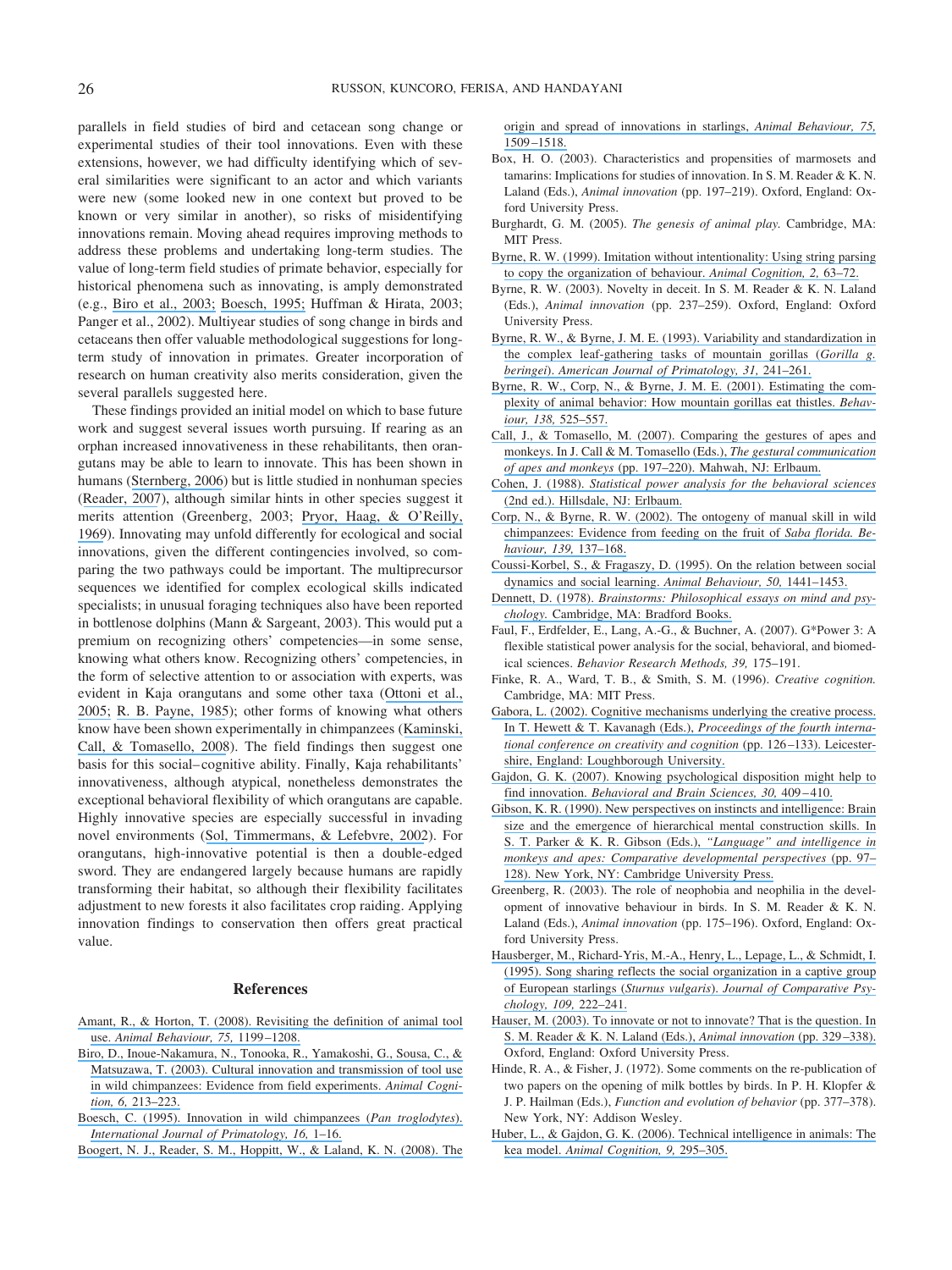- Huffman, M. A., & Hirata, S. (2003). Biological and ecological foundations of primate behavioral tradition. In D. M. Fragaszy & S. Perry (Eds.), *The biology of traditions: Models and evidence* (pp. 267–296). New York, NY: Cambridge University Press.
- [Hunt, G. R., Abdelkrim, J., Anderson, M. G., Holzhaider, J. C., Marshall,](https://www.researchgate.net/publication/236835039_Innovative_pandanus-tool_folding_by_New_Caledonian_crows?el=1_x_8&enrichId=rgreq-298135d38c2275253ec58356c6f255ef-XXX&enrichSource=Y292ZXJQYWdlOzQxNTMxMDg2O0FTOjEyMDIzMjg4MjQ3OTEwNEAxNDA1Njc3MTYxNTYx) [A. J., Gemmell, N. J., & Gray, R. D. \(2007\). Innovative pandanus-tool](https://www.researchgate.net/publication/236835039_Innovative_pandanus-tool_folding_by_New_Caledonian_crows?el=1_x_8&enrichId=rgreq-298135d38c2275253ec58356c6f255ef-XXX&enrichSource=Y292ZXJQYWdlOzQxNTMxMDg2O0FTOjEyMDIzMjg4MjQ3OTEwNEAxNDA1Njc3MTYxNTYx) folding by New Caledonia crows. *[Australian Journal of Zoology, 55,](https://www.researchgate.net/publication/236835039_Innovative_pandanus-tool_folding_by_New_Caledonian_crows?el=1_x_8&enrichId=rgreq-298135d38c2275253ec58356c6f255ef-XXX&enrichSource=Y292ZXJQYWdlOzQxNTMxMDg2O0FTOjEyMDIzMjg4MjQ3OTEwNEAxNDA1Njc3MTYxNTYx)* [291–298.](https://www.researchgate.net/publication/236835039_Innovative_pandanus-tool_folding_by_New_Caledonian_crows?el=1_x_8&enrichId=rgreq-298135d38c2275253ec58356c6f255ef-XXX&enrichSource=Y292ZXJQYWdlOzQxNTMxMDg2O0FTOjEyMDIzMjg4MjQ3OTEwNEAxNDA1Njc3MTYxNTYx)
- [Hunt, G. R., & Gray, R. D. \(2003\). Diversification and cumulative evolu](https://www.researchgate.net/publication/10767706_Diversification_and_cumulative_evolution_in_New_Caledonian_crow_tool_manufacture?el=1_x_8&enrichId=rgreq-298135d38c2275253ec58356c6f255ef-XXX&enrichSource=Y292ZXJQYWdlOzQxNTMxMDg2O0FTOjEyMDIzMjg4MjQ3OTEwNEAxNDA1Njc3MTYxNTYx)[tion in New Caledonian crow tool manufacture.](https://www.researchgate.net/publication/10767706_Diversification_and_cumulative_evolution_in_New_Caledonian_crow_tool_manufacture?el=1_x_8&enrichId=rgreq-298135d38c2275253ec58356c6f255ef-XXX&enrichSource=Y292ZXJQYWdlOzQxNTMxMDg2O0FTOjEyMDIzMjg4MjQ3OTEwNEAxNDA1Njc3MTYxNTYx) *Proceedings of the [Royal Society of London Series B. Biological Sciences, 270,](https://www.researchgate.net/publication/10767706_Diversification_and_cumulative_evolution_in_New_Caledonian_crow_tool_manufacture?el=1_x_8&enrichId=rgreq-298135d38c2275253ec58356c6f255ef-XXX&enrichSource=Y292ZXJQYWdlOzQxNTMxMDg2O0FTOjEyMDIzMjg4MjQ3OTEwNEAxNDA1Njc3MTYxNTYx)* 867– 874.
- [Inoue-Nakamura, N., & Matsuzawa, T. \(1997\). Development of stone tool](https://www.researchgate.net/publication/14049002_Development_of_Stone_Tool_Use_by_Wild_Chimpanzees_Pan_troglodytes?el=1_x_8&enrichId=rgreq-298135d38c2275253ec58356c6f255ef-XXX&enrichSource=Y292ZXJQYWdlOzQxNTMxMDg2O0FTOjEyMDIzMjg4MjQ3OTEwNEAxNDA1Njc3MTYxNTYx) [use by wild chimpanzees \(](https://www.researchgate.net/publication/14049002_Development_of_Stone_Tool_Use_by_Wild_Chimpanzees_Pan_troglodytes?el=1_x_8&enrichId=rgreq-298135d38c2275253ec58356c6f255ef-XXX&enrichSource=Y292ZXJQYWdlOzQxNTMxMDg2O0FTOjEyMDIzMjg4MjQ3OTEwNEAxNDA1Njc3MTYxNTYx)*Pan troglodytes*). *Journal of Comparative [Psychology, 111,](https://www.researchgate.net/publication/14049002_Development_of_Stone_Tool_Use_by_Wild_Chimpanzees_Pan_troglodytes?el=1_x_8&enrichId=rgreq-298135d38c2275253ec58356c6f255ef-XXX&enrichSource=Y292ZXJQYWdlOzQxNTMxMDg2O0FTOjEyMDIzMjg4MjQ3OTEwNEAxNDA1Njc3MTYxNTYx)* 159 –173.
- [Iversen, I. H., & Matsuzawa, T. \(2003\). Development of interception of](https://www.researchgate.net/publication/10747233_Development_of_interception_of_moving_targets_by_chimpanzees_Pan_troglodytes_in_an_automated_task?el=1_x_8&enrichId=rgreq-298135d38c2275253ec58356c6f255ef-XXX&enrichSource=Y292ZXJQYWdlOzQxNTMxMDg2O0FTOjEyMDIzMjg4MjQ3OTEwNEAxNDA1Njc3MTYxNTYx) [moving targets by chimpanzees \(](https://www.researchgate.net/publication/10747233_Development_of_interception_of_moving_targets_by_chimpanzees_Pan_troglodytes_in_an_automated_task?el=1_x_8&enrichId=rgreq-298135d38c2275253ec58356c6f255ef-XXX&enrichSource=Y292ZXJQYWdlOzQxNTMxMDg2O0FTOjEyMDIzMjg4MjQ3OTEwNEAxNDA1Njc3MTYxNTYx)*Pan troglodytes*) in an automated task. *[Animal Cognition, 6,](https://www.researchgate.net/publication/10747233_Development_of_interception_of_moving_targets_by_chimpanzees_Pan_troglodytes_in_an_automated_task?el=1_x_8&enrichId=rgreq-298135d38c2275253ec58356c6f255ef-XXX&enrichSource=Y292ZXJQYWdlOzQxNTMxMDg2O0FTOjEyMDIzMjg4MjQ3OTEwNEAxNDA1Njc3MTYxNTYx)* 169 –183.
- [Kaminski, J., Call, J., & Tomasello, M. \(2008\). Chimpanzees know what](https://www.researchgate.net/publication/23313565_Chimpanzees_Know_What_Others_Know_but_Not_What_They_Believe?el=1_x_8&enrichId=rgreq-298135d38c2275253ec58356c6f255ef-XXX&enrichSource=Y292ZXJQYWdlOzQxNTMxMDg2O0FTOjEyMDIzMjg4MjQ3OTEwNEAxNDA1Njc3MTYxNTYx) [others know, but not what they believe.](https://www.researchgate.net/publication/23313565_Chimpanzees_Know_What_Others_Know_but_Not_What_They_Believe?el=1_x_8&enrichId=rgreq-298135d38c2275253ec58356c6f255ef-XXX&enrichSource=Y292ZXJQYWdlOzQxNTMxMDg2O0FTOjEyMDIzMjg4MjQ3OTEwNEAxNDA1Njc3MTYxNTYx) *Cognition, 109,* 224 –234.
- [Kaufman, J. C., & Baer, J. \(Eds.\). \(2006\).](https://www.researchgate.net/publication/261797718_Creativity_and_reason_in_cognitive_development?el=1_x_8&enrichId=rgreq-298135d38c2275253ec58356c6f255ef-XXX&enrichSource=Y292ZXJQYWdlOzQxNTMxMDg2O0FTOjEyMDIzMjg4MjQ3OTEwNEAxNDA1Njc3MTYxNTYx) *Creativity and reason in cognitive development.* [Cambridge, England: Cambridge University](https://www.researchgate.net/publication/261797718_Creativity_and_reason_in_cognitive_development?el=1_x_8&enrichId=rgreq-298135d38c2275253ec58356c6f255ef-XXX&enrichSource=Y292ZXJQYWdlOzQxNTMxMDg2O0FTOjEyMDIzMjg4MjQ3OTEwNEAxNDA1Njc3MTYxNTYx) [Press.](https://www.researchgate.net/publication/261797718_Creativity_and_reason_in_cognitive_development?el=1_x_8&enrichId=rgreq-298135d38c2275253ec58356c6f255ef-XXX&enrichSource=Y292ZXJQYWdlOzQxNTMxMDg2O0FTOjEyMDIzMjg4MjQ3OTEwNEAxNDA1Njc3MTYxNTYx)
- [Kaufman, J. C., & Kaufman, A. B. \(2004\). Applying a creativity frame](https://www.researchgate.net/publication/222190438_Applying_a_creativity_framework_to_animal_cognition?el=1_x_8&enrichId=rgreq-298135d38c2275253ec58356c6f255ef-XXX&enrichSource=Y292ZXJQYWdlOzQxNTMxMDg2O0FTOjEyMDIzMjg4MjQ3OTEwNEAxNDA1Njc3MTYxNTYx)work to animal cognition. *[New Ideas in Psychology, 22,](https://www.researchgate.net/publication/222190438_Applying_a_creativity_framework_to_animal_cognition?el=1_x_8&enrichId=rgreq-298135d38c2275253ec58356c6f255ef-XXX&enrichSource=Y292ZXJQYWdlOzQxNTMxMDg2O0FTOjEyMDIzMjg4MjQ3OTEwNEAxNDA1Njc3MTYxNTYx)* 143–155.
- Köhler, W. (1925). *The mentality of apes*. New York, NY: Harcourt, Brace. Kuczaj, S. A., & Yeater, D. B. (2006). Dolphin imitation: Who, what, when, and why? *Aquatic Mammals, 32,* 413– 422.
- [Kummer, H., & Goodall, J. \(1985\). Conditions of innovative behaviour in](https://www.researchgate.net/publication/240256252_Conditions_of_Innovative_Behaviour_in_Primates?el=1_x_8&enrichId=rgreq-298135d38c2275253ec58356c6f255ef-XXX&enrichSource=Y292ZXJQYWdlOzQxNTMxMDg2O0FTOjEyMDIzMjg4MjQ3OTEwNEAxNDA1Njc3MTYxNTYx) primates. *[Philosophical Transactions of the Royal Society of London](https://www.researchgate.net/publication/240256252_Conditions_of_Innovative_Behaviour_in_Primates?el=1_x_8&enrichId=rgreq-298135d38c2275253ec58356c6f255ef-XXX&enrichSource=Y292ZXJQYWdlOzQxNTMxMDg2O0FTOjEyMDIzMjg4MjQ3OTEwNEAxNDA1Njc3MTYxNTYx) [Series B, 308,](https://www.researchgate.net/publication/240256252_Conditions_of_Innovative_Behaviour_in_Primates?el=1_x_8&enrichId=rgreq-298135d38c2275253ec58356c6f255ef-XXX&enrichSource=Y292ZXJQYWdlOzQxNTMxMDg2O0FTOjEyMDIzMjg4MjQ3OTEwNEAxNDA1Njc3MTYxNTYx)* 203–214.
- [Langer, J. \(1996\). Heterochrony and the evolution of primate cognitive](https://www.researchgate.net/publication/295660226_Heterochrony_and_the_evolution_of_primate_cognitive_development?el=1_x_8&enrichId=rgreq-298135d38c2275253ec58356c6f255ef-XXX&enrichSource=Y292ZXJQYWdlOzQxNTMxMDg2O0FTOjEyMDIzMjg4MjQ3OTEwNEAxNDA1Njc3MTYxNTYx) [development. In A. E. Russon, K. A. Bard, & S. T. Parker \(Eds.\),](https://www.researchgate.net/publication/295660226_Heterochrony_and_the_evolution_of_primate_cognitive_development?el=1_x_8&enrichId=rgreq-298135d38c2275253ec58356c6f255ef-XXX&enrichSource=Y292ZXJQYWdlOzQxNTMxMDg2O0FTOjEyMDIzMjg4MjQ3OTEwNEAxNDA1Njc3MTYxNTYx) *[Reaching into thought: The minds of the great apes](https://www.researchgate.net/publication/295660226_Heterochrony_and_the_evolution_of_primate_cognitive_development?el=1_x_8&enrichId=rgreq-298135d38c2275253ec58356c6f255ef-XXX&enrichSource=Y292ZXJQYWdlOzQxNTMxMDg2O0FTOjEyMDIzMjg4MjQ3OTEwNEAxNDA1Njc3MTYxNTYx)* (pp. 257–277). Cambridge, England: Cambridge University Press.
- [Lefebvre, L., & Bolhuis, J. J. \(2003\). Positive and negative correlates of](https://www.researchgate.net/publication/46643390_Positive_and_Negative_Correlates_of_Feeding_Innovations_in_Birds_Evidence_for_Limited_Modularity?el=1_x_8&enrichId=rgreq-298135d38c2275253ec58356c6f255ef-XXX&enrichSource=Y292ZXJQYWdlOzQxNTMxMDg2O0FTOjEyMDIzMjg4MjQ3OTEwNEAxNDA1Njc3MTYxNTYx) [feeding innovations in birds: Evidence for limited modularity. In S. M.](https://www.researchgate.net/publication/46643390_Positive_and_Negative_Correlates_of_Feeding_Innovations_in_Birds_Evidence_for_Limited_Modularity?el=1_x_8&enrichId=rgreq-298135d38c2275253ec58356c6f255ef-XXX&enrichSource=Y292ZXJQYWdlOzQxNTMxMDg2O0FTOjEyMDIzMjg4MjQ3OTEwNEAxNDA1Njc3MTYxNTYx) [Reader & K. L. Laland \(Eds.\),](https://www.researchgate.net/publication/46643390_Positive_and_Negative_Correlates_of_Feeding_Innovations_in_Birds_Evidence_for_Limited_Modularity?el=1_x_8&enrichId=rgreq-298135d38c2275253ec58356c6f255ef-XXX&enrichSource=Y292ZXJQYWdlOzQxNTMxMDg2O0FTOjEyMDIzMjg4MjQ3OTEwNEAxNDA1Njc3MTYxNTYx) *Animal innovation* (pp. 40-61). Oxford, [England: Oxford University Press.](https://www.researchgate.net/publication/46643390_Positive_and_Negative_Correlates_of_Feeding_Innovations_in_Birds_Evidence_for_Limited_Modularity?el=1_x_8&enrichId=rgreq-298135d38c2275253ec58356c6f255ef-XXX&enrichSource=Y292ZXJQYWdlOzQxNTMxMDg2O0FTOjEyMDIzMjg4MjQ3OTEwNEAxNDA1Njc3MTYxNTYx)
- [Lefebvre, L., Reader, S. M., & Sol, D. \(2004\). Brains, innovations and](https://www.researchgate.net/publication/8618169_Brains_Innovations_and_Evolution_in_Birds_and_Primates?el=1_x_8&enrichId=rgreq-298135d38c2275253ec58356c6f255ef-XXX&enrichSource=Y292ZXJQYWdlOzQxNTMxMDg2O0FTOjEyMDIzMjg4MjQ3OTEwNEAxNDA1Njc3MTYxNTYx) evolution in birds and primates. *[Brain, Behavior and Evolution, 63,](https://www.researchgate.net/publication/8618169_Brains_Innovations_and_Evolution_in_Birds_and_Primates?el=1_x_8&enrichId=rgreq-298135d38c2275253ec58356c6f255ef-XXX&enrichSource=Y292ZXJQYWdlOzQxNTMxMDg2O0FTOjEyMDIzMjg4MjQ3OTEwNEAxNDA1Njc3MTYxNTYx)* [233–246.](https://www.researchgate.net/publication/8618169_Brains_Innovations_and_Evolution_in_Birds_and_Primates?el=1_x_8&enrichId=rgreq-298135d38c2275253ec58356c6f255ef-XXX&enrichSource=Y292ZXJQYWdlOzQxNTMxMDg2O0FTOjEyMDIzMjg4MjQ3OTEwNEAxNDA1Njc3MTYxNTYx)
- Lefebvre, L., Whittle, P., Lascaris, E., & Finkelstein, A. (1997). Feeding innovations and forebrain size in birds. *Animal Behaviour, 53,* 549 –560.
- [Lethmate, J. \(1982\). Tool-using skills of orangutans.](https://www.researchgate.net/publication/229355663_Tool-using_skills_of_orang-utans?el=1_x_8&enrichId=rgreq-298135d38c2275253ec58356c6f255ef-XXX&enrichSource=Y292ZXJQYWdlOzQxNTMxMDg2O0FTOjEyMDIzMjg4MjQ3OTEwNEAxNDA1Njc3MTYxNTYx) *Journal of Human [Evolution, 11,](https://www.researchgate.net/publication/229355663_Tool-using_skills_of_orang-utans?el=1_x_8&enrichId=rgreq-298135d38c2275253ec58356c6f255ef-XXX&enrichSource=Y292ZXJQYWdlOzQxNTMxMDg2O0FTOjEyMDIzMjg4MjQ3OTEwNEAxNDA1Njc3MTYxNTYx)* 49 – 64.
- [Logan, C. J., & Pepper, J. W. \(2007\). Social learning is central to inno](https://www.researchgate.net/publication/231942321_Social_learning_is_central_to_innovation_in_primates_and_beyond?el=1_x_8&enrichId=rgreq-298135d38c2275253ec58356c6f255ef-XXX&enrichSource=Y292ZXJQYWdlOzQxNTMxMDg2O0FTOjEyMDIzMjg4MjQ3OTEwNEAxNDA1Njc3MTYxNTYx)vation, in primates and beyond. *[Behavioral and Brain Sciences, 30,](https://www.researchgate.net/publication/231942321_Social_learning_is_central_to_innovation_in_primates_and_beyond?el=1_x_8&enrichId=rgreq-298135d38c2275253ec58356c6f255ef-XXX&enrichSource=Y292ZXJQYWdlOzQxNTMxMDg2O0FTOjEyMDIzMjg4MjQ3OTEwNEAxNDA1Njc3MTYxNTYx)* [416 – 417.](https://www.researchgate.net/publication/231942321_Social_learning_is_central_to_innovation_in_primates_and_beyond?el=1_x_8&enrichId=rgreq-298135d38c2275253ec58356c6f255ef-XXX&enrichSource=Y292ZXJQYWdlOzQxNTMxMDg2O0FTOjEyMDIzMjg4MjQ3OTEwNEAxNDA1Njc3MTYxNTYx)
- Mann, J., & Sargeant, B. (2003). Like mother like calf: The ontogeny of foraging traditions in wild Indian Ocean bottlenose dolphins (*Tursiops sp.*). In D. M. Fragaszy & S. Perry (Eds.), *The biology of traditions: Models and evidence* (pp. 236 –266). Cambridge, England: Cambridge University Press.
- Marino, L., Connor, R. C., Fordyce, R. E., Herman, L. M., Hof, P. R., Lefebvre, L., ... Whitehead, H. (2007). Cetaceans have complex brains for complex cognition. *PLoS Biology, 5,* e139. doi:10.1371/journal.pbio .0050139
- Marler, P. (1991). The instinct to learn. In S. Carey & R. Gelman (Eds.), The epigenesis of mind: Essays on biology and cognition (pp. 37-66). Hillsdale, NJ: Erlbaum.
- [Martin-Ordas, G., Call, J., & Colmenares, F. \(2008\). Tubes, tables and](https://www.researchgate.net/publication/5667857_Tubes_tables_and_traps_Great_apes_solve_two_functionally_equivalent_trap_tasks_but_show_no_evidence_of_transfer_across_tasks?el=1_x_8&enrichId=rgreq-298135d38c2275253ec58356c6f255ef-XXX&enrichSource=Y292ZXJQYWdlOzQxNTMxMDg2O0FTOjEyMDIzMjg4MjQ3OTEwNEAxNDA1Njc3MTYxNTYx) [traps: Great apes solve functionally equivalent trap tasks but show no](https://www.researchgate.net/publication/5667857_Tubes_tables_and_traps_Great_apes_solve_two_functionally_equivalent_trap_tasks_but_show_no_evidence_of_transfer_across_tasks?el=1_x_8&enrichId=rgreq-298135d38c2275253ec58356c6f255ef-XXX&enrichSource=Y292ZXJQYWdlOzQxNTMxMDg2O0FTOjEyMDIzMjg4MjQ3OTEwNEAxNDA1Njc3MTYxNTYx) [evidence of transfer across tasks.](https://www.researchgate.net/publication/5667857_Tubes_tables_and_traps_Great_apes_solve_two_functionally_equivalent_trap_tasks_but_show_no_evidence_of_transfer_across_tasks?el=1_x_8&enrichId=rgreq-298135d38c2275253ec58356c6f255ef-XXX&enrichSource=Y292ZXJQYWdlOzQxNTMxMDg2O0FTOjEyMDIzMjg4MjQ3OTEwNEAxNDA1Njc3MTYxNTYx) *Animal Cognition, 11, 423-430*.
- [Mendes, N., Hanus, D., & Call, J. \(2007\). Raising the level: Orangutans use](https://www.researchgate.net/publication/6228924_Raising_the_level_Orangutans_use_water_as_a_tool?el=1_x_8&enrichId=rgreq-298135d38c2275253ec58356c6f255ef-XXX&enrichSource=Y292ZXJQYWdlOzQxNTMxMDg2O0FTOjEyMDIzMjg4MjQ3OTEwNEAxNDA1Njc3MTYxNTYx) water as a tool. *[Biology Letters, 3,](https://www.researchgate.net/publication/6228924_Raising_the_level_Orangutans_use_water_as_a_tool?el=1_x_8&enrichId=rgreq-298135d38c2275253ec58356c6f255ef-XXX&enrichSource=Y292ZXJQYWdlOzQxNTMxMDg2O0FTOjEyMDIzMjg4MjQ3OTEwNEAxNDA1Njc3MTYxNTYx)* 453– 455.
- [Ottoni, E. B., de Resende, B. D., & Izar, P. \(2005\). Watching the best](https://www.researchgate.net/publication/8014572_Watching_the_best_nutcrackers_what_capuchin_monkeys_Cebus_apella_know_about_others) [nutcrackers: What capuchin monkeys \(](https://www.researchgate.net/publication/8014572_Watching_the_best_nutcrackers_what_capuchin_monkeys_Cebus_apella_know_about_others)*Cebus apella*) know about others' tool-using skills. *[Animal Cognition, 8,](https://www.researchgate.net/publication/8014572_Watching_the_best_nutcrackers_what_capuchin_monkeys_Cebus_apella_know_about_others)* 215–219.
- [Panger, M. A., Perry, S., Rose, L., Gros-Louis, J., Vogel, E., MacKinnon,](https://www.researchgate.net/publication/11178609_Cross-site_differences_in_foraging_behavior_of_white-faced_capuchins_Cebus_capucinus?el=1_x_8&enrichId=rgreq-298135d38c2275253ec58356c6f255ef-XXX&enrichSource=Y292ZXJQYWdlOzQxNTMxMDg2O0FTOjEyMDIzMjg4MjQ3OTEwNEAxNDA1Njc3MTYxNTYx) [K. C., & Baker, M. \(2003\). Cross-site differences in foraging behavior](https://www.researchgate.net/publication/11178609_Cross-site_differences_in_foraging_behavior_of_white-faced_capuchins_Cebus_capucinus?el=1_x_8&enrichId=rgreq-298135d38c2275253ec58356c6f255ef-XXX&enrichSource=Y292ZXJQYWdlOzQxNTMxMDg2O0FTOjEyMDIzMjg4MjQ3OTEwNEAxNDA1Njc3MTYxNTYx) of white-faced capuchins (*Cebus capucinus*). *[American Journal of Phys](https://www.researchgate.net/publication/11178609_Cross-site_differences_in_foraging_behavior_of_white-faced_capuchins_Cebus_capucinus?el=1_x_8&enrichId=rgreq-298135d38c2275253ec58356c6f255ef-XXX&enrichSource=Y292ZXJQYWdlOzQxNTMxMDg2O0FTOjEyMDIzMjg4MjQ3OTEwNEAxNDA1Njc3MTYxNTYx)[ical Anthropology, 119,](https://www.researchgate.net/publication/11178609_Cross-site_differences_in_foraging_behavior_of_white-faced_capuchins_Cebus_capucinus?el=1_x_8&enrichId=rgreq-298135d38c2275253ec58356c6f255ef-XXX&enrichSource=Y292ZXJQYWdlOzQxNTMxMDg2O0FTOjEyMDIzMjg4MjQ3OTEwNEAxNDA1Njc3MTYxNTYx)* 52– 66.
- [Parker, S. T. \(1996\). Apprenticeship in tool-mediated extractive foraging:](https://www.researchgate.net/publication/283814168_Apprenticeship_in_tool-mediated_extractive_foraging_the_origins_of_imitation_teaching_and_self-awareness_in_great_apes?el=1_x_8&enrichId=rgreq-298135d38c2275253ec58356c6f255ef-XXX&enrichSource=Y292ZXJQYWdlOzQxNTMxMDg2O0FTOjEyMDIzMjg4MjQ3OTEwNEAxNDA1Njc3MTYxNTYx) [The origins of imitation, teaching and self-awareness in great apes. In](https://www.researchgate.net/publication/283814168_Apprenticeship_in_tool-mediated_extractive_foraging_the_origins_of_imitation_teaching_and_self-awareness_in_great_apes?el=1_x_8&enrichId=rgreq-298135d38c2275253ec58356c6f255ef-XXX&enrichSource=Y292ZXJQYWdlOzQxNTMxMDg2O0FTOjEyMDIzMjg4MjQ3OTEwNEAxNDA1Njc3MTYxNTYx) [A. E. Russon, K. A. Bard, & S. T. Parker \(Eds.\),](https://www.researchgate.net/publication/283814168_Apprenticeship_in_tool-mediated_extractive_foraging_the_origins_of_imitation_teaching_and_self-awareness_in_great_apes?el=1_x_8&enrichId=rgreq-298135d38c2275253ec58356c6f255ef-XXX&enrichSource=Y292ZXJQYWdlOzQxNTMxMDg2O0FTOjEyMDIzMjg4MjQ3OTEwNEAxNDA1Njc3MTYxNTYx) *Reaching into thought: The minds of the great apes* [\(pp. 348 –370\). Cambridge, England:](https://www.researchgate.net/publication/283814168_Apprenticeship_in_tool-mediated_extractive_foraging_the_origins_of_imitation_teaching_and_self-awareness_in_great_apes?el=1_x_8&enrichId=rgreq-298135d38c2275253ec58356c6f255ef-XXX&enrichSource=Y292ZXJQYWdlOzQxNTMxMDg2O0FTOjEyMDIzMjg4MjQ3OTEwNEAxNDA1Njc3MTYxNTYx) [Cambridge University Press.](https://www.researchgate.net/publication/283814168_Apprenticeship_in_tool-mediated_extractive_foraging_the_origins_of_imitation_teaching_and_self-awareness_in_great_apes?el=1_x_8&enrichId=rgreq-298135d38c2275253ec58356c6f255ef-XXX&enrichSource=Y292ZXJQYWdlOzQxNTMxMDg2O0FTOjEyMDIzMjg4MjQ3OTEwNEAxNDA1Njc3MTYxNTYx)
- Payne, K., & Payne, R. S. (1985). Large-scale changes over 17 years in songs of humpback whales in Bermuda. Zeitschrift für Tierpsychologie, *68,* 89 –114.
- [Payne, R. B. \(1985\). Behavioral continuity and change in local song](https://www.researchgate.net/publication/232493380_Behavioral_Continuity_and_Change_in_Local_Song_Populations_of_Village_Indigobirds_Vidua_chalybeate?el=1_x_8&enrichId=rgreq-298135d38c2275253ec58356c6f255ef-XXX&enrichSource=Y292ZXJQYWdlOzQxNTMxMDg2O0FTOjEyMDIzMjg4MjQ3OTEwNEAxNDA1Njc3MTYxNTYx) [populations in Village Indigobirds,](https://www.researchgate.net/publication/232493380_Behavioral_Continuity_and_Change_in_Local_Song_Populations_of_Village_Indigobirds_Vidua_chalybeate?el=1_x_8&enrichId=rgreq-298135d38c2275253ec58356c6f255ef-XXX&enrichSource=Y292ZXJQYWdlOzQxNTMxMDg2O0FTOjEyMDIzMjg4MjQ3OTEwNEAxNDA1Njc3MTYxNTYx) *Vidua chalybeatea. Zeitschrift fur [Tierpsichologie, 70,](https://www.researchgate.net/publication/232493380_Behavioral_Continuity_and_Change_in_Local_Song_Populations_of_Village_Indigobirds_Vidua_chalybeate?el=1_x_8&enrichId=rgreq-298135d38c2275253ec58356c6f255ef-XXX&enrichSource=Y292ZXJQYWdlOzQxNTMxMDg2O0FTOjEyMDIzMjg4MjQ3OTEwNEAxNDA1Njc3MTYxNTYx)* 1– 44.
- Payne, R. B. (1996). Song traditions in indigo buntings: Origin improvisation, dispersal, and extinction in cultural evolution. In D. E. Kroodsma & E. H. Miller (Eds.), *Ecology and evolution of acoustic communication in birds* (pp. 198 –220). Ithaca, NY: Comstock.
- Povinelli, D. J. (2000). *Folk physics for apes.* Oxford, England: Oxford University Press.
- [Povinelli, D. J., & Cant, J. G. H. \(1995\). Arboreal clambering and the](https://www.researchgate.net/publication/14629363_Arboreal_Clambering_and_the_Evolution_of_Self-Conception?el=1_x_8&enrichId=rgreq-298135d38c2275253ec58356c6f255ef-XXX&enrichSource=Y292ZXJQYWdlOzQxNTMxMDg2O0FTOjEyMDIzMjg4MjQ3OTEwNEAxNDA1Njc3MTYxNTYx) evolution of self conception. *[Quarterly Review of Biology, 70,](https://www.researchgate.net/publication/14629363_Arboreal_Clambering_and_the_Evolution_of_Self-Conception?el=1_x_8&enrichId=rgreq-298135d38c2275253ec58356c6f255ef-XXX&enrichSource=Y292ZXJQYWdlOzQxNTMxMDg2O0FTOjEyMDIzMjg4MjQ3OTEwNEAxNDA1Njc3MTYxNTYx)* 393– 421.
- [Pryor, K. W., Haag, R., & O'Reilly, J. \(1969\). The creative porpoise:](https://www.researchgate.net/publication/6974294_The_creative_porpoise_Training_for_novel_behavior?el=1_x_8&enrichId=rgreq-298135d38c2275253ec58356c6f255ef-XXX&enrichSource=Y292ZXJQYWdlOzQxNTMxMDg2O0FTOjEyMDIzMjg4MjQ3OTEwNEAxNDA1Njc3MTYxNTYx) Training for novel behavior. *[Journal of the Experimental Analysis of](https://www.researchgate.net/publication/6974294_The_creative_porpoise_Training_for_novel_behavior?el=1_x_8&enrichId=rgreq-298135d38c2275253ec58356c6f255ef-XXX&enrichSource=Y292ZXJQYWdlOzQxNTMxMDg2O0FTOjEyMDIzMjg4MjQ3OTEwNEAxNDA1Njc3MTYxNTYx) [Behavior, 12,](https://www.researchgate.net/publication/6974294_The_creative_porpoise_Training_for_novel_behavior?el=1_x_8&enrichId=rgreq-298135d38c2275253ec58356c6f255ef-XXX&enrichSource=Y292ZXJQYWdlOzQxNTMxMDg2O0FTOjEyMDIzMjg4MjQ3OTEwNEAxNDA1Njc3MTYxNTYx)* 653– 661.
- [Ramsey, G., Bastian, M. L., & van Schaik, C. P. \(2007\). Animal innovation](https://www.researchgate.net/publication/5766633_Animal_innovation_defined_and_operationalized?el=1_x_8&enrichId=rgreq-298135d38c2275253ec58356c6f255ef-XXX&enrichSource=Y292ZXJQYWdlOzQxNTMxMDg2O0FTOjEyMDIzMjg4MjQ3OTEwNEAxNDA1Njc3MTYxNTYx) defined and operationalized. *[Behavioral and Brain Sciences, 30,](https://www.researchgate.net/publication/5766633_Animal_innovation_defined_and_operationalized?el=1_x_8&enrichId=rgreq-298135d38c2275253ec58356c6f255ef-XXX&enrichSource=Y292ZXJQYWdlOzQxNTMxMDg2O0FTOjEyMDIzMjg4MjQ3OTEwNEAxNDA1Njc3MTYxNTYx)* 393– [437.](https://www.researchgate.net/publication/5766633_Animal_innovation_defined_and_operationalized?el=1_x_8&enrichId=rgreq-298135d38c2275253ec58356c6f255ef-XXX&enrichSource=Y292ZXJQYWdlOzQxNTMxMDg2O0FTOjEyMDIzMjg4MjQ3OTEwNEAxNDA1Njc3MTYxNTYx)
- Reader, S. M. (2003). Relative brain size and the distribution of innovation and social learning across the nonhuman primates. In D. M. Fragaszy & S. Perry (Eds.), *The biology of traditions: Models and* evidence (pp. 56 –93). New York, NY: Cambridge University Press.
- [Reader, S. M. \(2007\). Environmentally invoked innovation and cognition.](https://www.researchgate.net/publication/46699492_Environmentally_invoked_innovation_and_cognition?el=1_x_8&enrichId=rgreq-298135d38c2275253ec58356c6f255ef-XXX&enrichSource=Y292ZXJQYWdlOzQxNTMxMDg2O0FTOjEyMDIzMjg4MjQ3OTEwNEAxNDA1Njc3MTYxNTYx) *[Behavioural and Brain Sciences, 30,](https://www.researchgate.net/publication/46699492_Environmentally_invoked_innovation_and_cognition?el=1_x_8&enrichId=rgreq-298135d38c2275253ec58356c6f255ef-XXX&enrichSource=Y292ZXJQYWdlOzQxNTMxMDg2O0FTOjEyMDIzMjg4MjQ3OTEwNEAxNDA1Njc3MTYxNTYx)* 420 – 421.
- [Reader, S. M., & Laland, K. N. \(2001\). Primate innovation: Sex, age, and](https://www.researchgate.net/publication/263058460_Primate_Innovation_Sex_Age_and_Social_Rank_Differences?el=1_x_8&enrichId=rgreq-298135d38c2275253ec58356c6f255ef-XXX&enrichSource=Y292ZXJQYWdlOzQxNTMxMDg2O0FTOjEyMDIzMjg4MjQ3OTEwNEAxNDA1Njc3MTYxNTYx) social rank differences. *[International Journal of Primatology, 22,](https://www.researchgate.net/publication/263058460_Primate_Innovation_Sex_Age_and_Social_Rank_Differences?el=1_x_8&enrichId=rgreq-298135d38c2275253ec58356c6f255ef-XXX&enrichSource=Y292ZXJQYWdlOzQxNTMxMDg2O0FTOjEyMDIzMjg4MjQ3OTEwNEAxNDA1Njc3MTYxNTYx)* 787– [805.](https://www.researchgate.net/publication/263058460_Primate_Innovation_Sex_Age_and_Social_Rank_Differences?el=1_x_8&enrichId=rgreq-298135d38c2275253ec58356c6f255ef-XXX&enrichSource=Y292ZXJQYWdlOzQxNTMxMDg2O0FTOjEyMDIzMjg4MjQ3OTEwNEAxNDA1Njc3MTYxNTYx)
- [Reader, S. M., & Laland, K. N. \(2003\). Animal innovation: An introduc](https://www.researchgate.net/publication/46634838_Animal_Innovation_An_Introduction?el=1_x_8&enrichId=rgreq-298135d38c2275253ec58356c6f255ef-XXX&enrichSource=Y292ZXJQYWdlOzQxNTMxMDg2O0FTOjEyMDIzMjg4MjQ3OTEwNEAxNDA1Njc3MTYxNTYx)[tion. In S. M. Reader & K. N. Laland \(Eds.\),](https://www.researchgate.net/publication/46634838_Animal_Innovation_An_Introduction?el=1_x_8&enrichId=rgreq-298135d38c2275253ec58356c6f255ef-XXX&enrichSource=Y292ZXJQYWdlOzQxNTMxMDg2O0FTOjEyMDIzMjg4MjQ3OTEwNEAxNDA1Njc3MTYxNTYx) *Animal innovation* (pp. [3–35\). Oxford, England: Oxford University Press.](https://www.researchgate.net/publication/46634838_Animal_Innovation_An_Introduction?el=1_x_8&enrichId=rgreq-298135d38c2275253ec58356c6f255ef-XXX&enrichSource=Y292ZXJQYWdlOzQxNTMxMDg2O0FTOjEyMDIzMjg4MjQ3OTEwNEAxNDA1Njc3MTYxNTYx)
- [Reader, S. M., & MacDonald, K. \(2003\). Environmental variability and](https://www.researchgate.net/publication/46634905_Environmental_Variability_and_Primate_Behavioural_Flexibility?el=1_x_8&enrichId=rgreq-298135d38c2275253ec58356c6f255ef-XXX&enrichSource=Y292ZXJQYWdlOzQxNTMxMDg2O0FTOjEyMDIzMjg4MjQ3OTEwNEAxNDA1Njc3MTYxNTYx) [primate behavioural flexibility. In S. M. Reader & K. N. Laland \(Eds.\),](https://www.researchgate.net/publication/46634905_Environmental_Variability_and_Primate_Behavioural_Flexibility?el=1_x_8&enrichId=rgreq-298135d38c2275253ec58356c6f255ef-XXX&enrichSource=Y292ZXJQYWdlOzQxNTMxMDg2O0FTOjEyMDIzMjg4MjQ3OTEwNEAxNDA1Njc3MTYxNTYx) *Animal innovation* [\(pp. 83–116\). Oxford, England: Oxford University](https://www.researchgate.net/publication/46634905_Environmental_Variability_and_Primate_Behavioural_Flexibility?el=1_x_8&enrichId=rgreq-298135d38c2275253ec58356c6f255ef-XXX&enrichSource=Y292ZXJQYWdlOzQxNTMxMDg2O0FTOjEyMDIzMjg4MjQ3OTEwNEAxNDA1Njc3MTYxNTYx) [Press.](https://www.researchgate.net/publication/46634905_Environmental_Variability_and_Primate_Behavioural_Flexibility?el=1_x_8&enrichId=rgreq-298135d38c2275253ec58356c6f255ef-XXX&enrichSource=Y292ZXJQYWdlOzQxNTMxMDg2O0FTOjEyMDIzMjg4MjQ3OTEwNEAxNDA1Njc3MTYxNTYx)
- [Rendell, L., Hoppitt, W., & Kendal, J. \(2007\). Is all learning innovation?](https://www.researchgate.net/publication/231992818_Is_all_learning_innovation?el=1_x_8&enrichId=rgreq-298135d38c2275253ec58356c6f255ef-XXX&enrichSource=Y292ZXJQYWdlOzQxNTMxMDg2O0FTOjEyMDIzMjg4MjQ3OTEwNEAxNDA1Njc3MTYxNTYx) *[Behavioral and Brain Sciences, 30,](https://www.researchgate.net/publication/231992818_Is_all_learning_innovation?el=1_x_8&enrichId=rgreq-298135d38c2275253ec58356c6f255ef-XXX&enrichSource=Y292ZXJQYWdlOzQxNTMxMDg2O0FTOjEyMDIzMjg4MjQ3OTEwNEAxNDA1Njc3MTYxNTYx)* 421– 422.
- [Rendell, L., & Whitehead, H. \(2001\). Culture in whales and dolphins.](https://www.researchgate.net/publication/11814696_Culture_in_Whales_and_Dolphins?el=1_x_8&enrichId=rgreq-298135d38c2275253ec58356c6f255ef-XXX&enrichSource=Y292ZXJQYWdlOzQxNTMxMDg2O0FTOjEyMDIzMjg4MjQ3OTEwNEAxNDA1Njc3MTYxNTYx) *[Behavioral and Brain Sciences, 24,](https://www.researchgate.net/publication/11814696_Culture_in_Whales_and_Dolphins?el=1_x_8&enrichId=rgreq-298135d38c2275253ec58356c6f255ef-XXX&enrichSource=Y292ZXJQYWdlOzQxNTMxMDg2O0FTOjEyMDIzMjg4MjQ3OTEwNEAxNDA1Njc3MTYxNTYx)* 309 –382.
- Riedler, B. (2007). *Activity patterns, habitat use and foraging strategies of juvenile Sumatra orang utans (Pongo abelii*) *during the adaptation process to forest life*. Unpublished diploma thesis, University of Vienna, Austria.
- [Rumbaugh, D. M., Washburn, D. A., & Hillix, W. A. \(1996\). Respondents,](https://www.researchgate.net/publication/24296310_Respondents_Operants_and_Emergents_Toward_an_Integrated_Perspective_on_Behavior?el=1_x_8&enrichId=rgreq-298135d38c2275253ec58356c6f255ef-XXX&enrichSource=Y292ZXJQYWdlOzQxNTMxMDg2O0FTOjEyMDIzMjg4MjQ3OTEwNEAxNDA1Njc3MTYxNTYx) [operants, and emergents: Toward an integrated perspective on behavior.](https://www.researchgate.net/publication/24296310_Respondents_Operants_and_Emergents_Toward_an_Integrated_Perspective_on_Behavior?el=1_x_8&enrichId=rgreq-298135d38c2275253ec58356c6f255ef-XXX&enrichSource=Y292ZXJQYWdlOzQxNTMxMDg2O0FTOjEyMDIzMjg4MjQ3OTEwNEAxNDA1Njc3MTYxNTYx) In K. Pribram & J. King (Eds.), *[Learning as a self-organizing process](https://www.researchgate.net/publication/24296310_Respondents_Operants_and_Emergents_Toward_an_Integrated_Perspective_on_Behavior?el=1_x_8&enrichId=rgreq-298135d38c2275253ec58356c6f255ef-XXX&enrichSource=Y292ZXJQYWdlOzQxNTMxMDg2O0FTOjEyMDIzMjg4MjQ3OTEwNEAxNDA1Njc3MTYxNTYx)* [\(pp. 57–73\). Mahwah, NJ: Erlbaum.](https://www.researchgate.net/publication/24296310_Respondents_Operants_and_Emergents_Toward_an_Integrated_Perspective_on_Behavior?el=1_x_8&enrichId=rgreq-298135d38c2275253ec58356c6f255ef-XXX&enrichSource=Y292ZXJQYWdlOzQxNTMxMDg2O0FTOjEyMDIzMjg4MjQ3OTEwNEAxNDA1Njc3MTYxNTYx)
- Russon, A. E. (2003a). Developmental perspectives on great ape traditions. In D. Fragaszy & S. Perry (Eds.), *Towards a biology of traditions:*